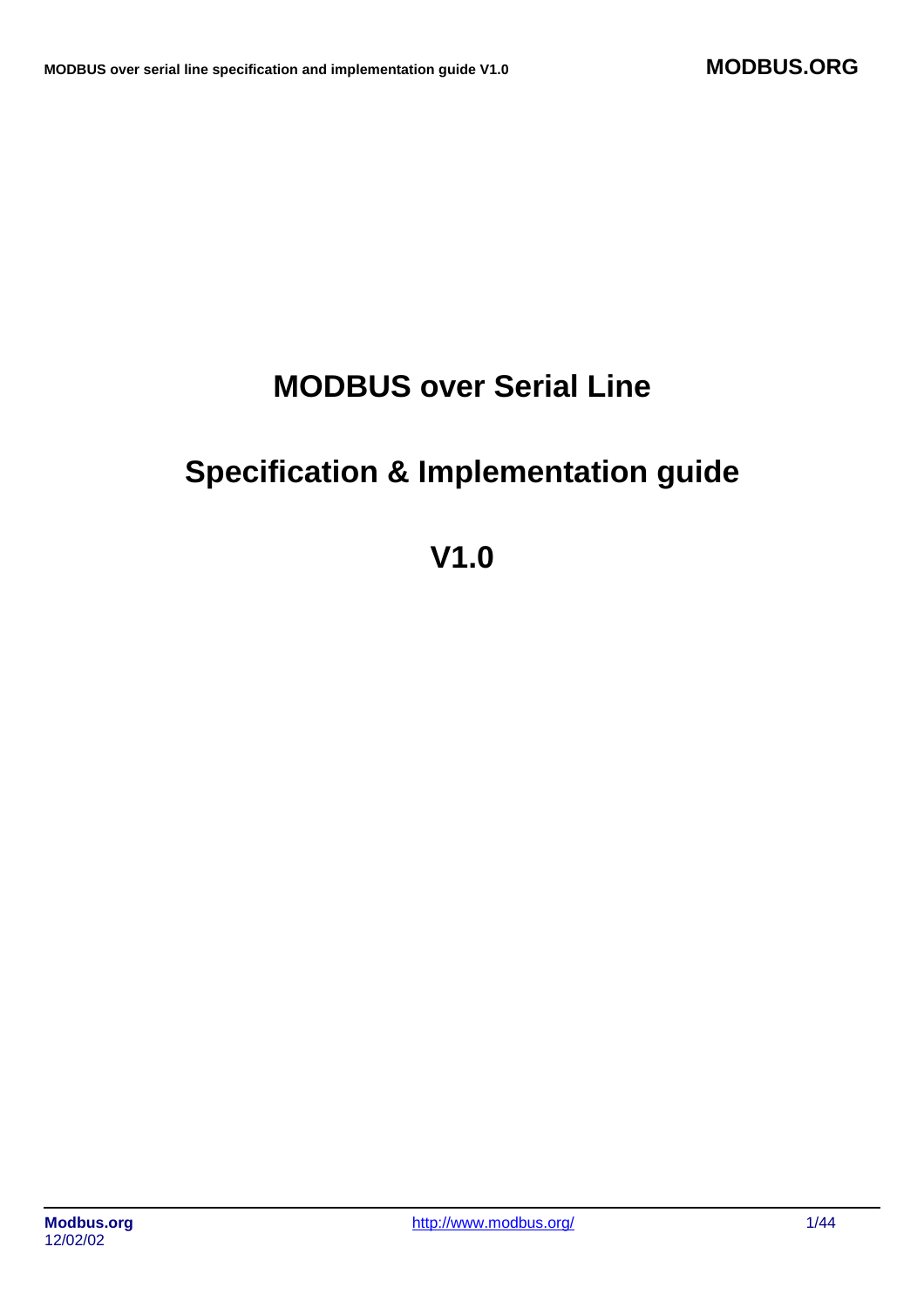# **Contents**

| 1             |     |                                                               |
|---------------|-----|---------------------------------------------------------------|
|               | 1.1 |                                                               |
|               | 1.2 |                                                               |
|               | 1.3 |                                                               |
|               | 1.4 |                                                               |
|               | 1.5 |                                                               |
| $\mathcal{P}$ |     |                                                               |
|               | 2.1 | MODBUS Master / Slaves protocol principle 7                   |
|               | 2.2 |                                                               |
|               | 2.3 |                                                               |
|               | 2.4 |                                                               |
|               | 2.5 |                                                               |
|               | 2.6 |                                                               |
| 3             |     |                                                               |
|               | 3.1 |                                                               |
|               | 3.2 |                                                               |
|               | 3.3 |                                                               |
|               | 3.4 |                                                               |
|               | 3.5 |                                                               |
|               | 3.6 |                                                               |
|               | 3.7 |                                                               |
| 4             |     |                                                               |
|               | 41  |                                                               |
|               | 4.2 |                                                               |
| 5             |     |                                                               |
| 6             |     |                                                               |
|               | 6.1 | Appendix A - Management of Serial Line Diagnostic Counters 35 |
|               | 6.2 |                                                               |
|               | 6.3 |                                                               |
|               |     |                                                               |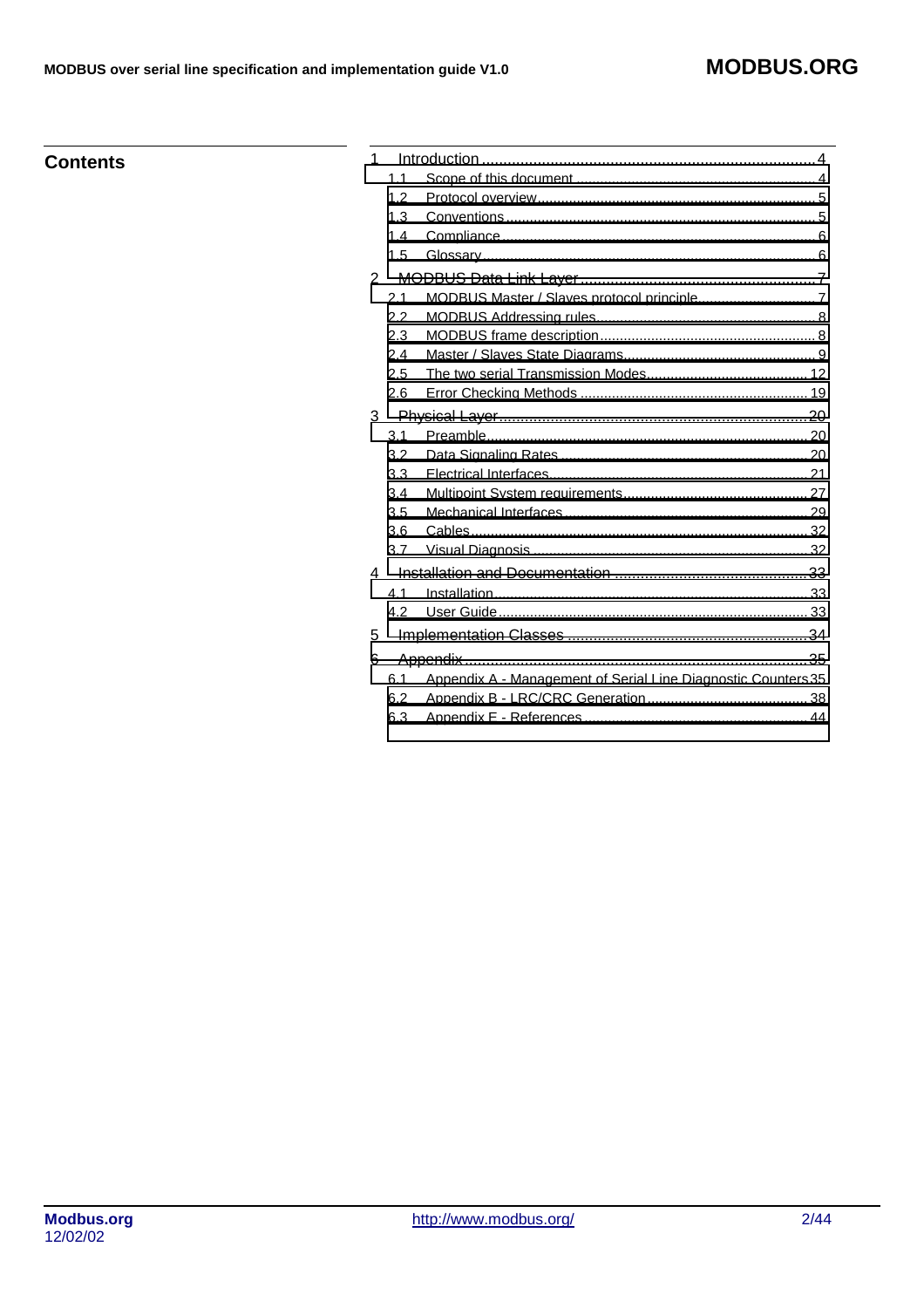|     | <b>Document modifications</b> |                                                                                                                                                                                                                                                                                                                    |  |  |  |  |  |  |  |
|-----|-------------------------------|--------------------------------------------------------------------------------------------------------------------------------------------------------------------------------------------------------------------------------------------------------------------------------------------------------------------|--|--|--|--|--|--|--|
|     | Month-Year                    | <b>Modifications</b>                                                                                                                                                                                                                                                                                               |  |  |  |  |  |  |  |
| 1.0 | Nov 02                        | Creation.<br>This document comprises a description of Master / slave protocol and of the two<br>different transmission modes (RTU, ASCII).<br>The main features of the physical layer (RS485, RS232) and some recommendations<br>are provided.<br>Implementation classes are proposed to guide the implementation. |  |  |  |  |  |  |  |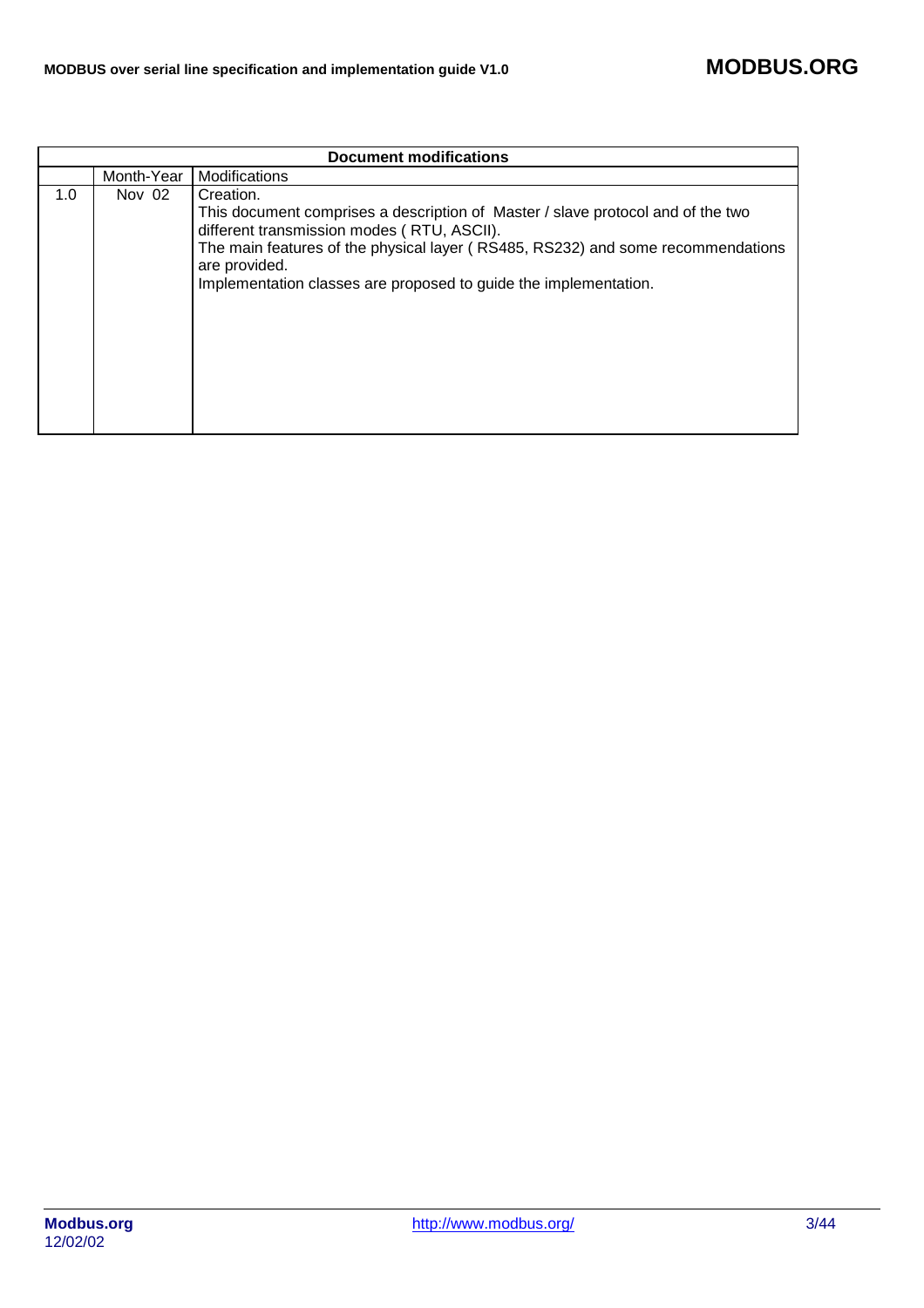# <span id="page-3-0"></span>**1 Introduction**

# **1.1 Scope of this document**

The MODBUS standard defines an application layer messaging protocol, positioned at level 7 of the OSI model that provides "client/server" communications between devices connected on different types of buses or networks. It standardizes also a specific protocol on serial line to exchange MODBUS request between a master and one or several slaves.

The objective of this document is to present the MODBUS protocol over serial line, in order to be used by all system designers when they want to implement MODBUS protocol on their serial line products. Thus, this document will facilitate interoperability between devices using the MODBUS protocol.

This document comes in complement to the document called "MODBUS Application Protocol Specification".

In chapter 5 different implementation classes are defined for "MODBUS Serial Line". Specification of a class is the sum of requirements that a device must respect in order to belong to that class.

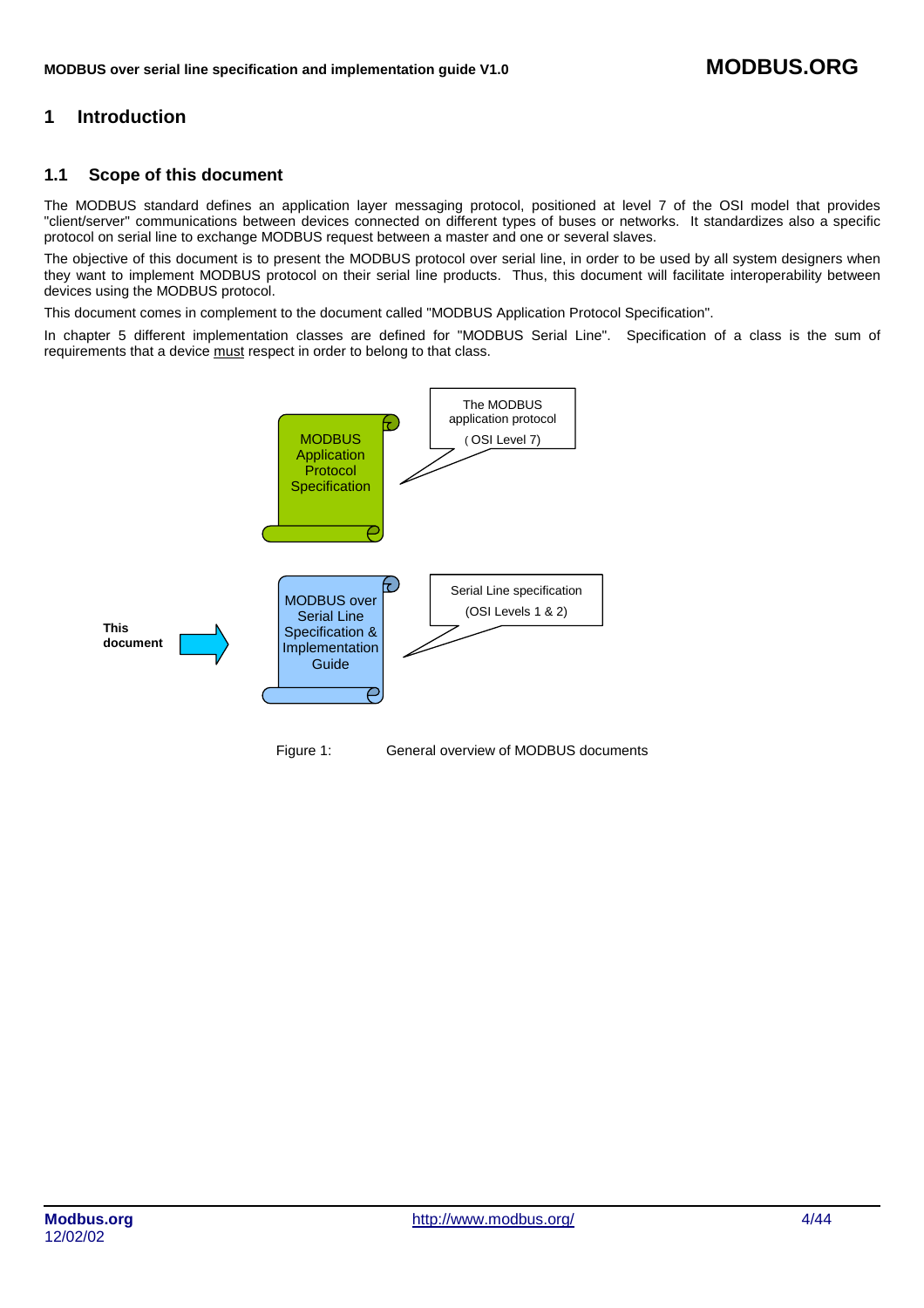# <span id="page-4-0"></span>**1.2 Protocol overview**

This document describes the MODBUS over Serial Line protocol. **MODBUS Serial Line protocol is a Master-Slave protocol.** This protocol takes place at level 2 of the OSI model.

A master-slave type system has one node (the master node) that issues explicit commands to one of the "slave" nodes and processes responses. Slave nodes will not typically transmit data without a request from the master node, and do not communicate with other slaves.

At the physical level, MODBUS over Serial Line systems may use different physical interfaces (RS485, RS232). TIA/EIA-485 (RS485) Two-Wire interface is the most common. As an add-on option, RS485 Four-Wire interface may also be implemented. A TIA/EIA-232- E (RS232) serial interface may also be used as an interface, when only short point to point communication is required. (see chapter "Physical Layer")

The following figure gives a general representation of MODBUS serial communication stack compared to the 7 layers of the OSI model.

|               | <b>ISO/OSI Model</b> |                                    |               |
|---------------|----------------------|------------------------------------|---------------|
| Layer         |                      |                                    | <b>MODBL</b>  |
|               | Application          | <b>MODBUS Application Protocol</b> |               |
| 6             | Presentation         | Empty                              | Clie          |
| 5             | Session              | Empty                              |               |
| 4             | Transport            | Empty                              |               |
| 3             | <b>Network</b>       | Empty                              |               |
| $\mathcal{P}$ | Data Link            | <b>MODBUS Serial Line Protocol</b> | <b>MODBUS</b> |
|               | Physical             | EIA/TIA-485 (or EIA/TIA-232)       | El            |
|               |                      |                                    |               |



Figure 2: MODBUS Protocols and ISO/OSI Model

MODBUS application layer messaging protocol, positioned at level 7 of the OSI model, provides client/server communication between devices connected on buses or networks. On MODBUS serial line the client role is provided by the Master of the serial bus and the Slaves nodes act as servers.

# **1.3 Conventions**

In this document, the following words are used to define the significance of each particular **requirement**.

#### **"MUST" / "REQUIRED"**

All requirements containing the word "**MUST**" are mandatory. The word **MUST**, or the adjective "**REQUIRED**", means that the item is an absolute requirement of the implementation. These words are underlined.

#### **"SHOULD" / "RECOMMENDED"**

All recommendations containing the word "**SHOULD**", or the adjective "**RECOMMENDED**", are considered desired behavior. These recommendations should be used as a guideline when choosing between different options to implement functionality. There may be valid reasons in particular circumstances to ignore this item, but the full implications should be understood and the case carefully weighed before choosing a different course. These words are underlined.

### **"MAY" / "OPTIONAL"**

The word "**MAY**", or the adjective "**OPTIONAL**", means that this item is truly optional. One designer may choose to include the item because a particular marketplace requires it or because it enhances the product, for example; another designer may omit the same item.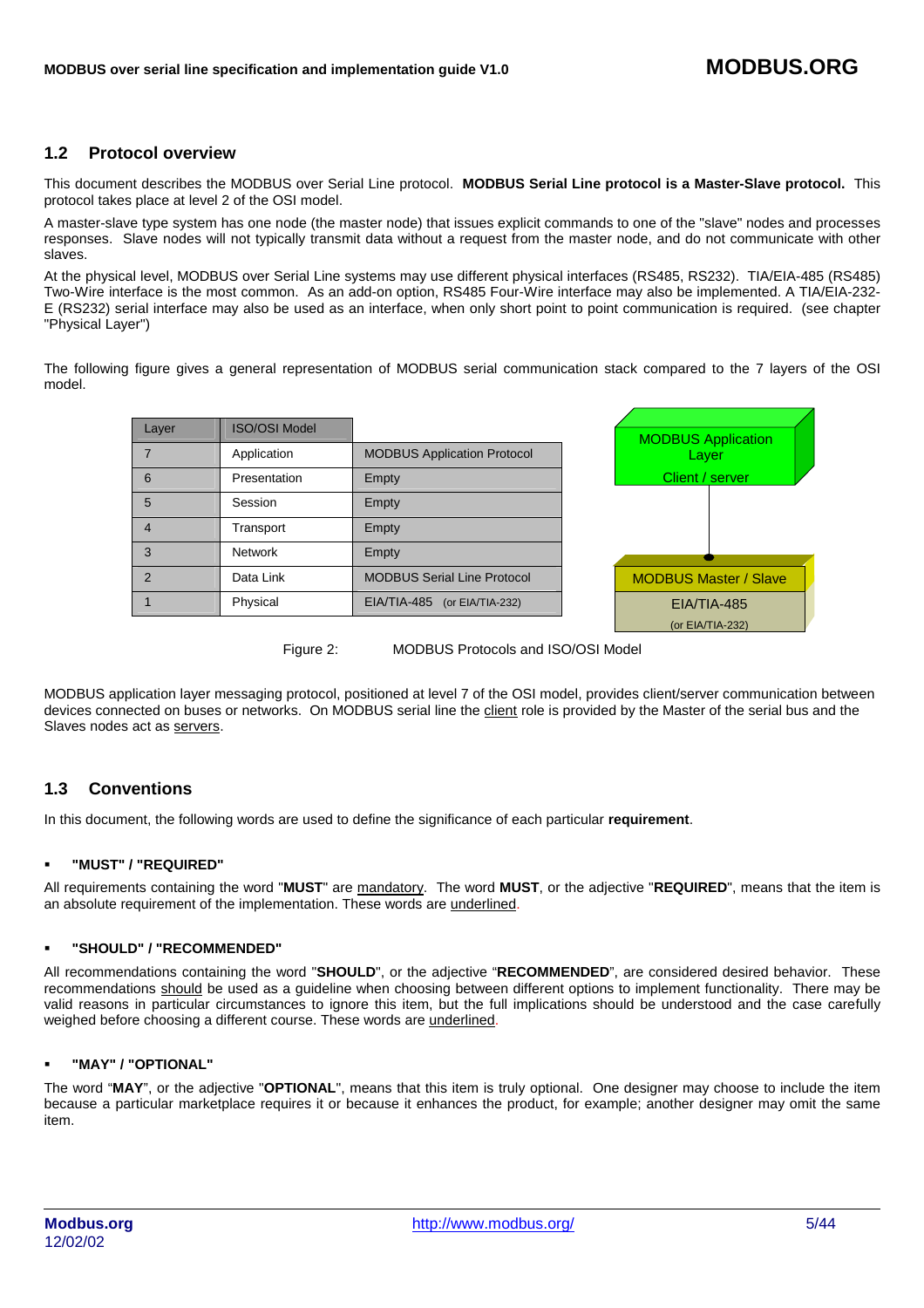# <span id="page-5-0"></span>**1.4 Compliance**

An implementation is **not in conformity** if it fails to satisfy one or more of the **MUST** requirements from its implementation class. An implementation that satisfies all the MUST requirements and all the SHOULD recommendations is said to be "**unconditionally compliant**".

One that satisfies all the MUST requirements but not all the SHOULD recommendations is said to be "**conditionally compliant**".

# **1.5 Glossary**

Definition of particular words, symbols, and abbreviations used in this document.

| 2W                   | The Two-Wire configuration defined in the "Electrical Interface" chapter, or one of its interfaces.                                                                       |
|----------------------|---------------------------------------------------------------------------------------------------------------------------------------------------------------------------|
| 4W                   | The Four-Wire configuration defined in the "Electrical Interface" chapter, or one of its interfaces.                                                                      |
| AUI                  | Attachment Unit Interface                                                                                                                                                 |
| Common               | The Signal Common in EIA/TIA Standards. In a 2W-or 4W-RS485 MODBUS Network, Signal and optional<br>Power Supply Common                                                    |
| <b>DCE</b>           | a MODBUS Device, for example a programmable controller adapter, which implements an RS232 Data<br>Circuit-terminating Equipment, also named Data Communication Equipment. |
| Device               | or "MODBUS device" : see this definition.                                                                                                                                 |
| Driver               | Generator, or Transmitter.                                                                                                                                                |
| <b>DTE</b>           | a MODBUS Device, for example a programming panel or a PC, which implements an RS232 Data<br>Terminal Equipment.                                                           |
| ITr                  | Physical bus Interface on Trunk side.                                                                                                                                     |
| ID <sub>v</sub>      | Physical bus Interface on Derivation (or tap or device drop) side.                                                                                                        |
| LT                   | Line Termination.                                                                                                                                                         |
| <b>MODBUS Device</b> | a Device that implements MODBUS over Serial Line and respects this Technical Note.                                                                                        |
| <b>RS232</b>         | EIA/TIA-232 Standard.                                                                                                                                                     |
| RS485                | EIA/TIA-485 Standard.                                                                                                                                                     |
| RS485-MODBUS         | A 2W-or 4W-Network in accordance with this Technical Note.                                                                                                                |
| Transceiver          | a Transmitter and a Receiver (or Driver and Receiver).                                                                                                                    |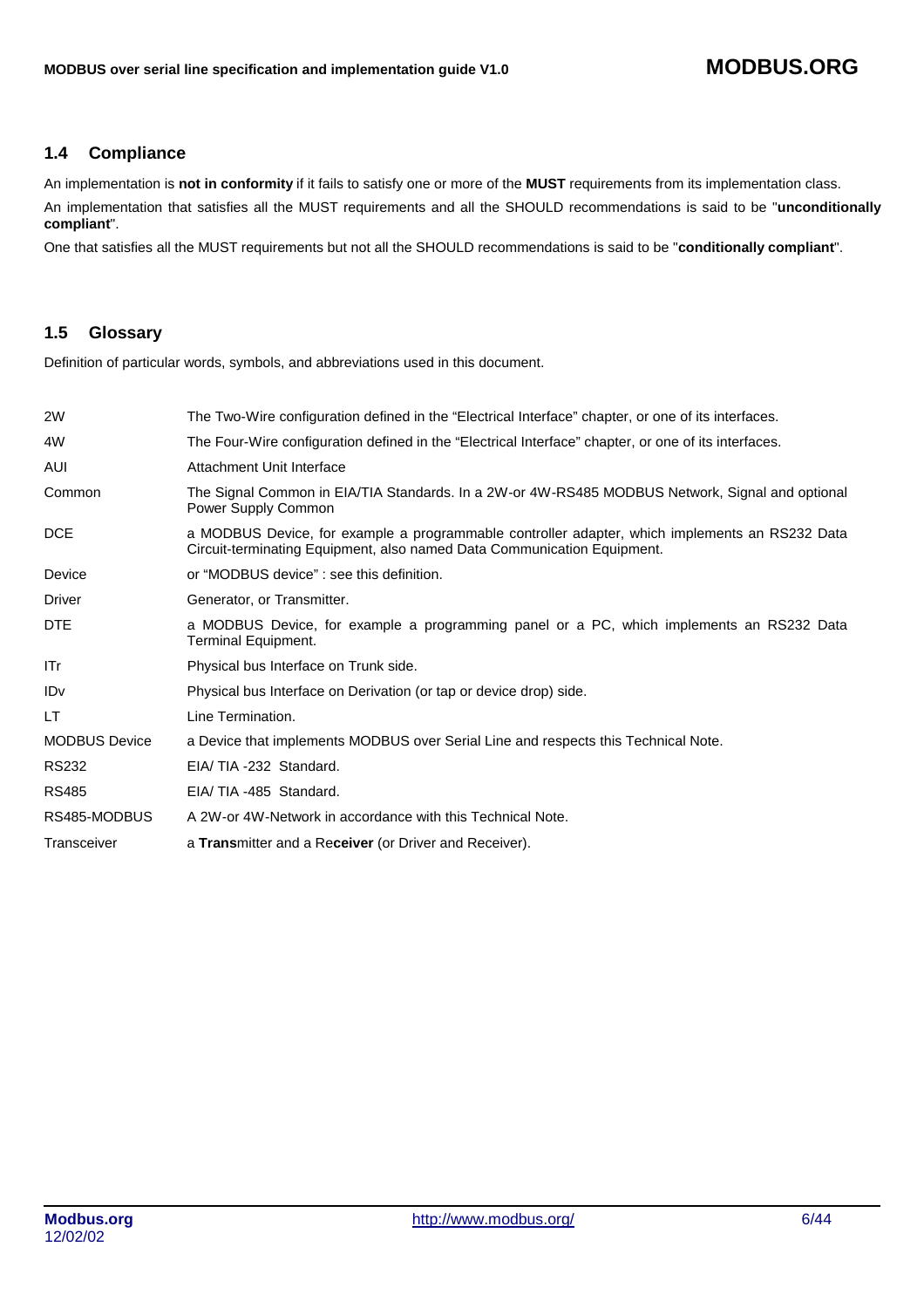# <span id="page-6-0"></span>**2 MODBUS Data Link Layer**

# **2.1 MODBUS Master / Slaves protocol principle**

The MODBUS Serial Line protocol is a Master-Slaves protocol. Only one master (at the same time) is connected to the bus, and one or several (247 maximum number) slaves nodes are also connected to the same serial bus. A MODBUS communication is always initiated by the master. The slave nodes will never transmit data without receiving a request from the master node. The slave nodes will never communicate with each other. The master node initiates only one MODBUS transaction at the same time.

The master node issues a MODBUS request to the slave nodes in two modes :

→ In **unicast mode**, the master addresses an individual slave. After receiving and processing the request, the slave returns a message (a 'reply') to the master.

In that mode, a MODBUS transaction consists of 2 messages : a request from the master, and a reply from the slave.

Each slave must have an unique address (from 1 to 247) so that it can be addressed independently from other nodes.

 $\rightarrow$  In **broadcast mode**, the master can send a request to all slaves.

No response is returned to broadcast requests sent by the master. The broadcast requests are necessarily writing commands. **All devices must accept the broadcast for writing function**. The address 0 is reserved to identify a broadcast exchange.

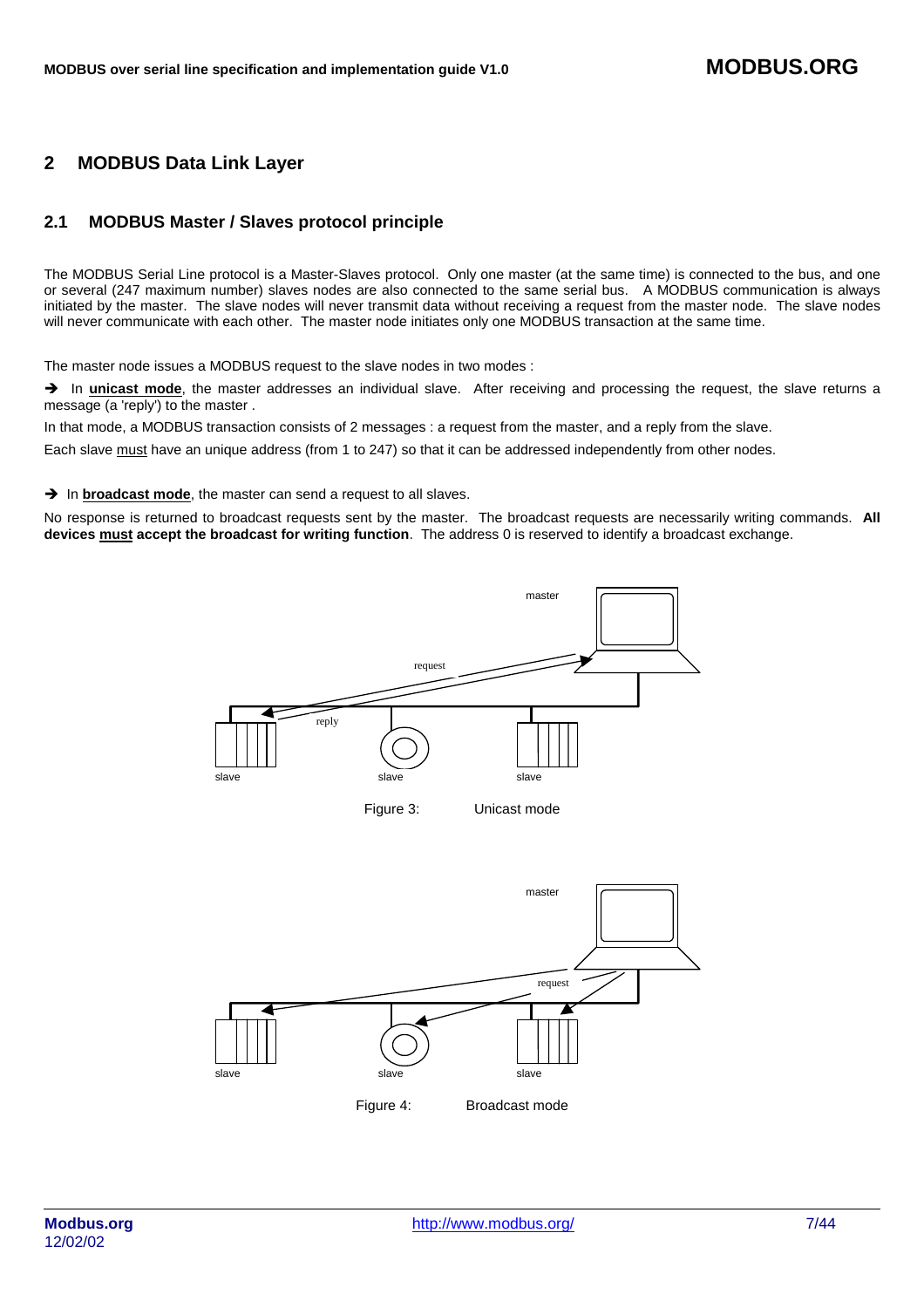# <span id="page-7-0"></span>**2.2 MODBUS Addressing rules**

The MODBUS addressing space comprises 256 different addresses.

|                             | <b>From 1 to 247</b>       | From 248 to 255 |
|-----------------------------|----------------------------|-----------------|
| <b>Broadcast</b><br>address | Slave individual addresses | Reserved        |

The Address 0 is reserved as the broadcast address. All slave nodes must recognise the broadcast address.

The MODBUS Master node has no specific address, only the slave nodes must have an address. This address must be unique on a MODBUS serial bus.

# **2.3 MODBUS frame description**

The MODBUS application protocol [1] defines a simple **P**rotocol **D**ata **U**nit (**PDU**) independent of the underlying communication layers:



# **MODBUS PDU**

Figure 5: MODBUS Protocol Data Unit

The mapping of MODBUS protocol on a specific bus or network introduces some additional fields on the **P**rotocol **D**ata **U**nit. The client that initiates a MODBUS transaction builds the MODBUS PDU, and then adds fields in order to build the appropriate communication PDU.



On MODBUS Serial Line, the Address field only contains the slave address.

As described in the previous section the valid slave nodes addresses are in the range of  $0 - 247$  decimal. The individual slave devices are assigned addresses in the range of  $1 - 247$ . A master addresses a slave by placing the slave address in the address field of the message. When the slave returns its response, it places its own address in the response address field to let the master know which slave is responding.

- The function code indicates to the server what kind of action to perform. The function code can be followed by a data field that contains request and response parameters.
- Error checking field is the result of a "Redundancy Checking" calculation that is performed on the message contents. Two kinds of calculation methods are used depending on the transmission mode that is being used (RTU or ASCII). (see 2.5 section, "*The two serial Transmission Modes*")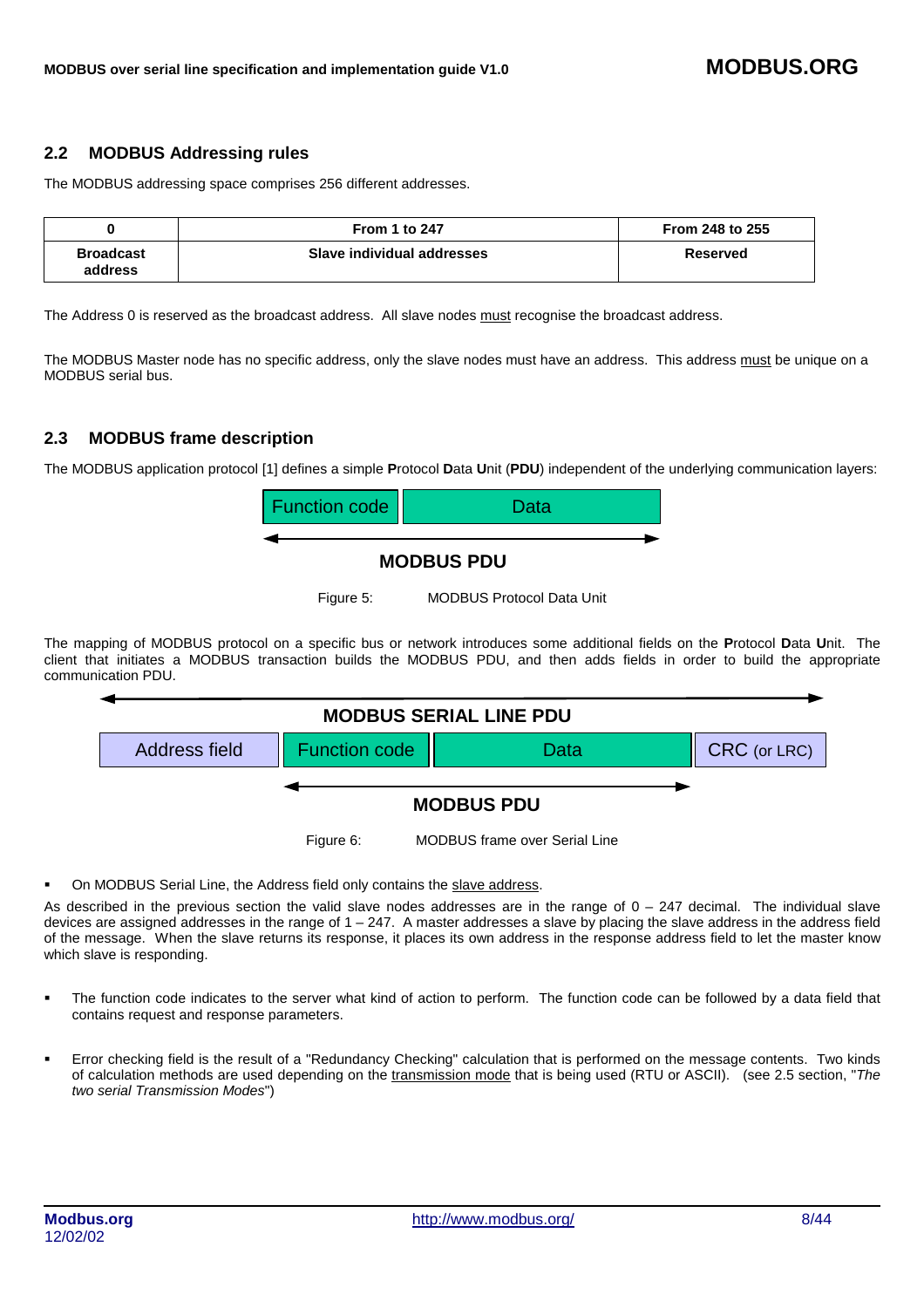# <span id="page-8-0"></span>**2.4 Master / Slaves State Diagrams**

The MODBUS data link layer comprises two separate sub layers :

- The Master / slave protocol
- The transmission mode ( RTU vs ASCII modes)

The following sections describes the state diagrams of a master and a slave that are independent of transmission modes used.

The RTU and ASCII transmission modes are specified in next chapters using two state diagrams. The reception and the sending of a frame are described.

#### *Syntax of state diagram :*

*The following state diagrams are drawn in compliance with UML standard notations. The notation is briefly recalled below :* 



When a "trigger" event occurs in a system being in "State A", system is going into "State B", only if "guard condition" is true. An action "action" is then *performed.* 

#### **2.4.1 Master State diagram**

The following drawing explains the Master behavior :



Some explanations about the state diagram above :

- State "Idle" = no pending request. This is the initial state after power-up. A request can only be sent in "Idle" state. After sending a request, the Master leaves the "Idle" state, and cannot send a second request at the same time
- When a unicast request is sent to a slave, the master goes into "Waiting for reply" state, and a "Response Time-out" is started. It prevents the Master from staying indefinitely in "Waiting for reply" state. Value of the Response time-out is application dependant.
- When a reply is received, the Master checks the reply before starting the data processing. The checking may result in an error, for example a reply from an unexpected slave, or an error in the received frame. In case of a reply received from an unexpected slave, the Response time-out is kept running. In case of an error detected on the frame, a retry may be performed.
- If no reply is received, the Response time-out expires, and an error is generated. Then the Master goes into "Idle" state, enabling a retry of the request. The maximum number of retries depends on the master set-up.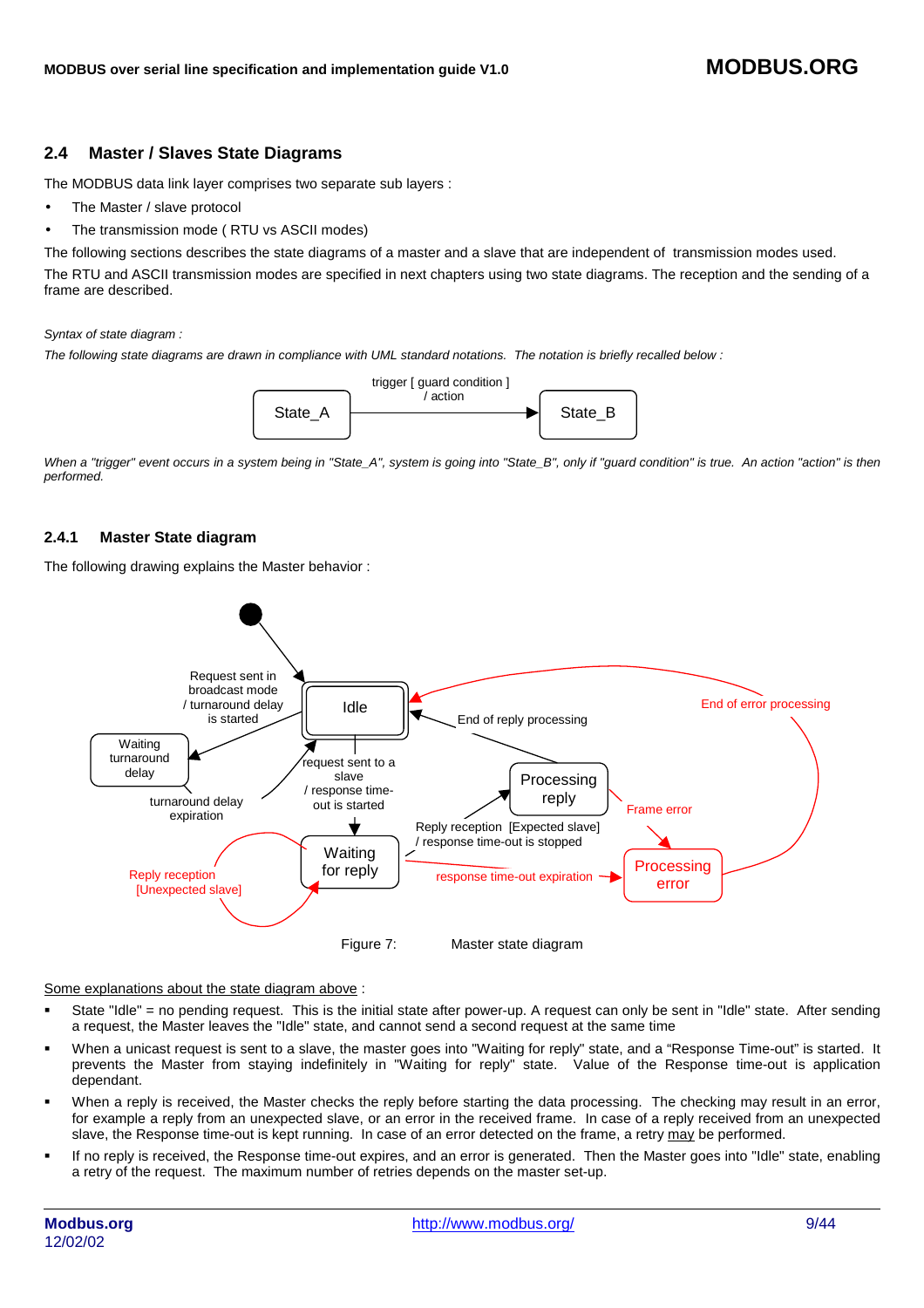# MODBUS over serial line specification and implementation guide V1.0 **MODBUS.ORG**

- When a broadcast request is sent on the serial bus, no response is returned from the slaves. Nevertheless a delay is respected by the Master in order to allow any slave to process the current request before sending a new one. This delay is called "Turnaround delay". Therefore the master goes into "Waiting Turnaround delay" state before going back in "idle" state and before being able to send another request.
- In unicast the Response time out must be set long enough for any slave to process the request and return the response, in broadcast the Turnaround delay must be long enough for any slave to process only the request and be able to receive a new one. Therefore the Turnaround delay should be shorter than the Response time-out. Typically the Response time-out is from 1s to several second at 9600 bps; and the Turnaround delay is from 100 ms to 200ms.
- Frame error consists of : 1) Parity checking applied to each character; 2) Redundancy checking applied to the entire frame. See §2.6 "*Error Checking Methods*" for more explanations.

The state diagram is intentionally very simple. It does not take into account access to the line, message framing, or retry following transmission error, etc … For more details about frame transmission, please refer to 2.5 paragraph, "*The two serial Transmission Modes*".

#### **2.4.2 Slave State Diagram**

The following drawing explains the Slave behavior :



Some explanations about the above state diagram :

- State "Idle" = no pending request. This is the initial state after power-up.
- When a request is received, the slave checks the packet before performing the action requested in the packet. Different errors may occur : format error in the request, invalid action, … In case of error, a reply must be sent to the master.
- Once the required action has been completed, a unicast message requires that a reply must be formatted and sent to the master.
- If the slave detects an error in the received frame, no respond is returned to the master.
- MODBUS diagnostics counters are defined and should be managed by any slave in order to provide diagnostic information. These counters can be get using the Diagnostic MODBUS function (see Appendix A, and the MODBUS application protocol specification [1]).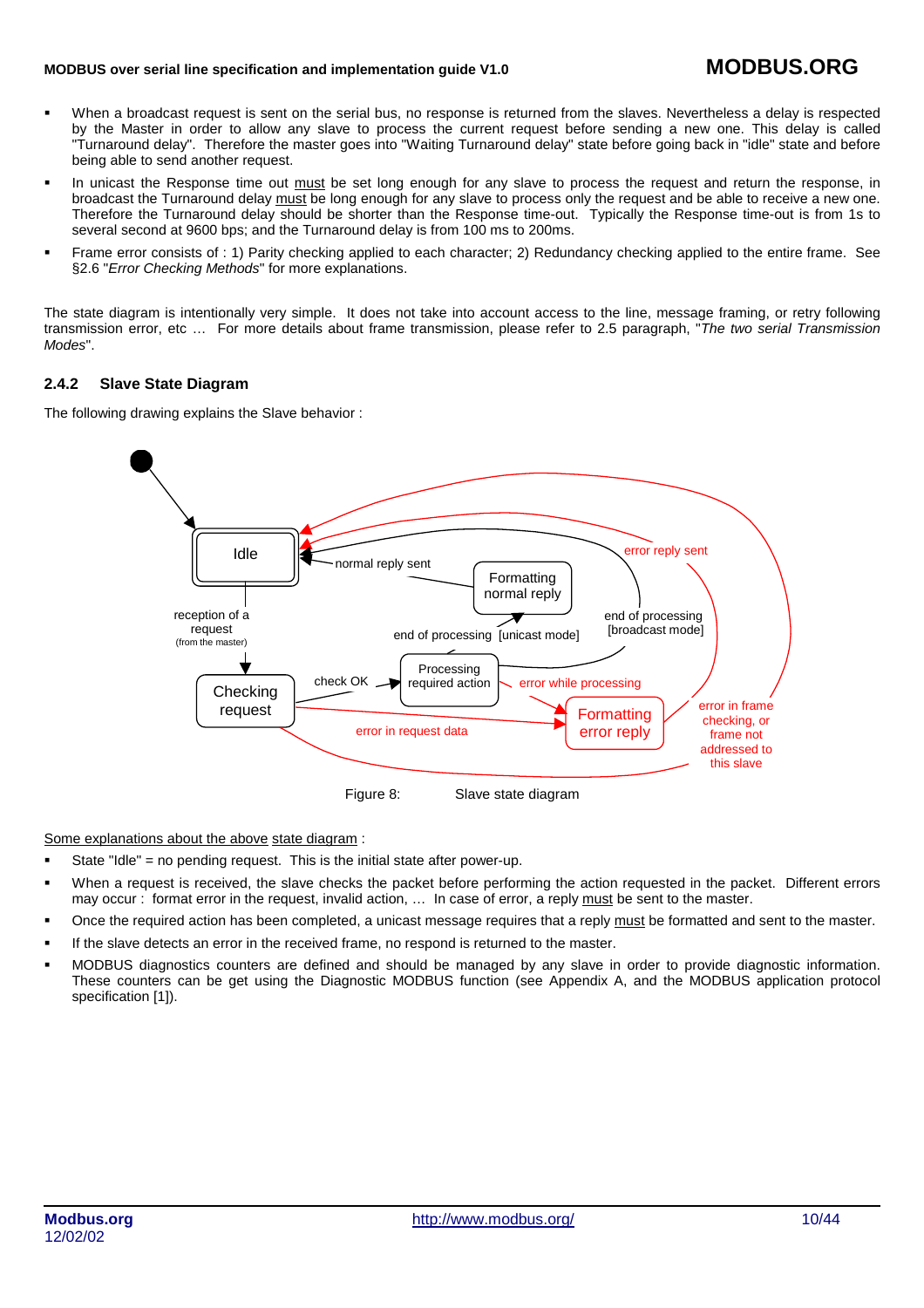### **2.4.3 Master / Slave communication time diagram**



This following figure shows the time diagram of 3 typical scenarios of Master / Slave communications.

## **Remarks** :

- the duration of the REQUEST, REPLY, BROACAST phases depends on the communication features (frame length and throughput).
- the duration of the WAIT and TREATMENT phases depends on the request processing time needed for the slave application.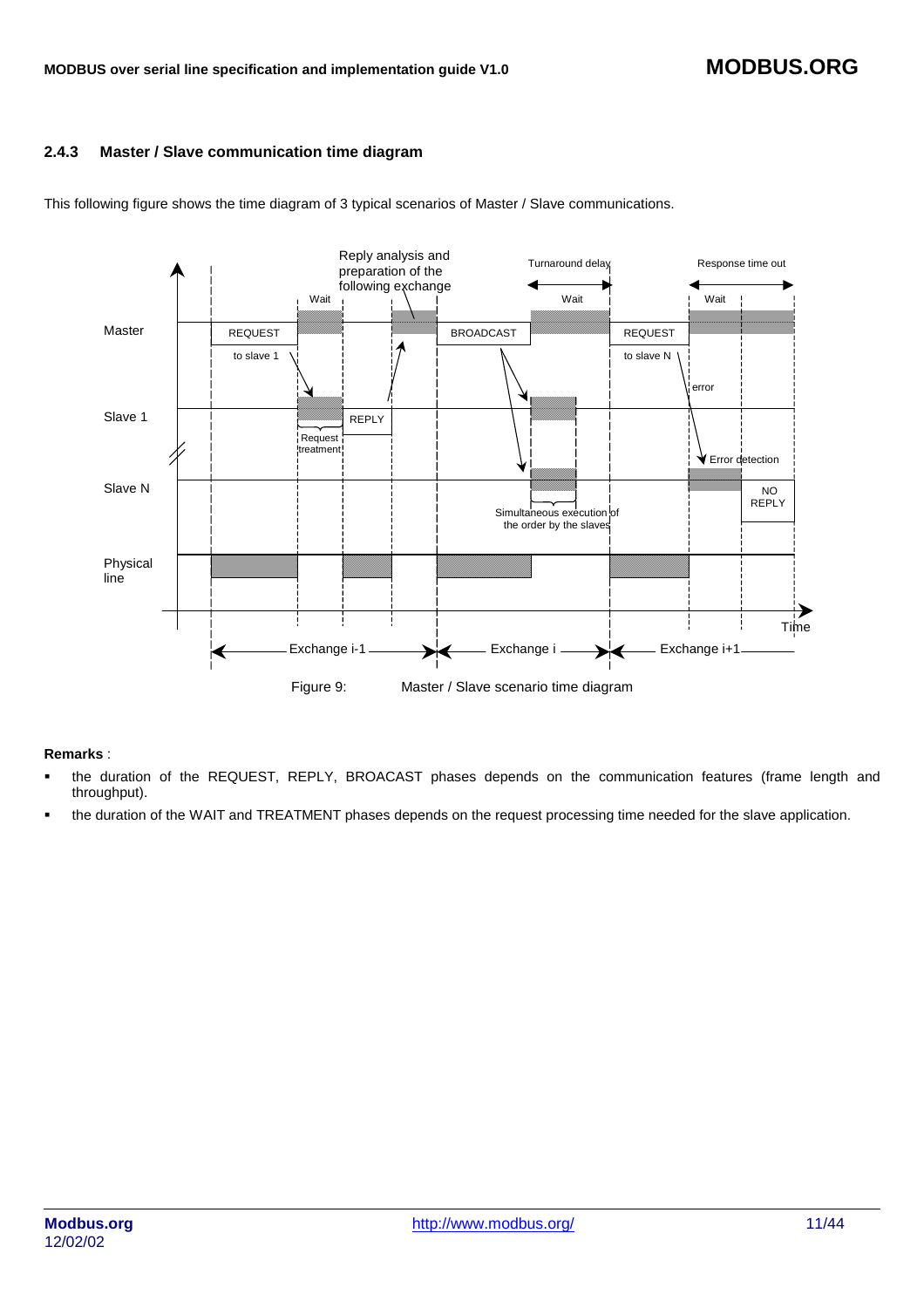# <span id="page-11-0"></span>**2.5 The two serial Transmission Modes**

Two different serial transmission modes are defined : The RTU mode and the ASCII mode.

It defines the bit contents of message fields transmitted serially on the line. It determines how information is packed into the message fields and decoded.

#### **The transmission mode (and serial port parameters) must be the same for all devices on a MODBUS Serial Line**.

Although the ASCII mode is required in some specific applications, interoperability between MODBUS devices can be reached only if each device has the same transmission mode : **All devices must implement the RTU Mode.** The ASCII transmission mode is an option.

Devices should be set up by the users to the desired transmission mode, RTU or ASCII. Default setup must be the RTU mode.

#### **2.5.1 RTU Transmission Mode**

When devices communicate on a MODBUS serial line using the RTU (Remote Terminal Unit) mode, each 8–bit byte in a message contains two 4–bit hexadecimal characters. The main advantage of this mode is that its greater character density allows better data throughput than ASCII mode for the same baud rate. Each message must be transmitted in a continuous stream of characters.

#### **The format for each byte ( 11 bits ) in RTU mode is :**

| <b>Coding System:</b> | 8-bit binary                                  |
|-----------------------|-----------------------------------------------|
| <b>Bits per Byte:</b> | 1 start bit                                   |
|                       | 8 data bits, least significant bit sent first |
|                       | 1 bit for parity completion                   |
|                       | 1 stop bit                                    |
|                       |                                               |

**Even parity is required,** other modes ( odd parity, no parity ) may also be used. In order to ensure a maximum compatibility with other products, it is recommended to support also No parity mode. The default parity mode must be even parity.

Remark : the use of no parity requires 2 stop bits.

#### **How Characters are Transmitted Serially :**

Each character or byte is sent in this order (left to right):

Least Significant Bit (LSB) . . . Most Significant Bit (MSB)



Figure 10: Bit Sequence in RTU mode

Devices may accept by configuration either Even, Odd, or No Parity checking. If No Parity is implemented, an additional stop bit is transmitted to fill out the character frame to a full 11-bit asynchronous character :

| <b>Without Parity Checking</b> |  |  |   |  |  |   |  |   |           |  |
|--------------------------------|--|--|---|--|--|---|--|---|-----------|--|
| Star                           |  |  | 2 |  |  | 6 |  | 8 | Stop Stop |  |

Figure 11: Bit Sequence in RTU mode (specific case of No Parity)

**Frame Checking Field :** Cyclical Redundancy Checking (CRC)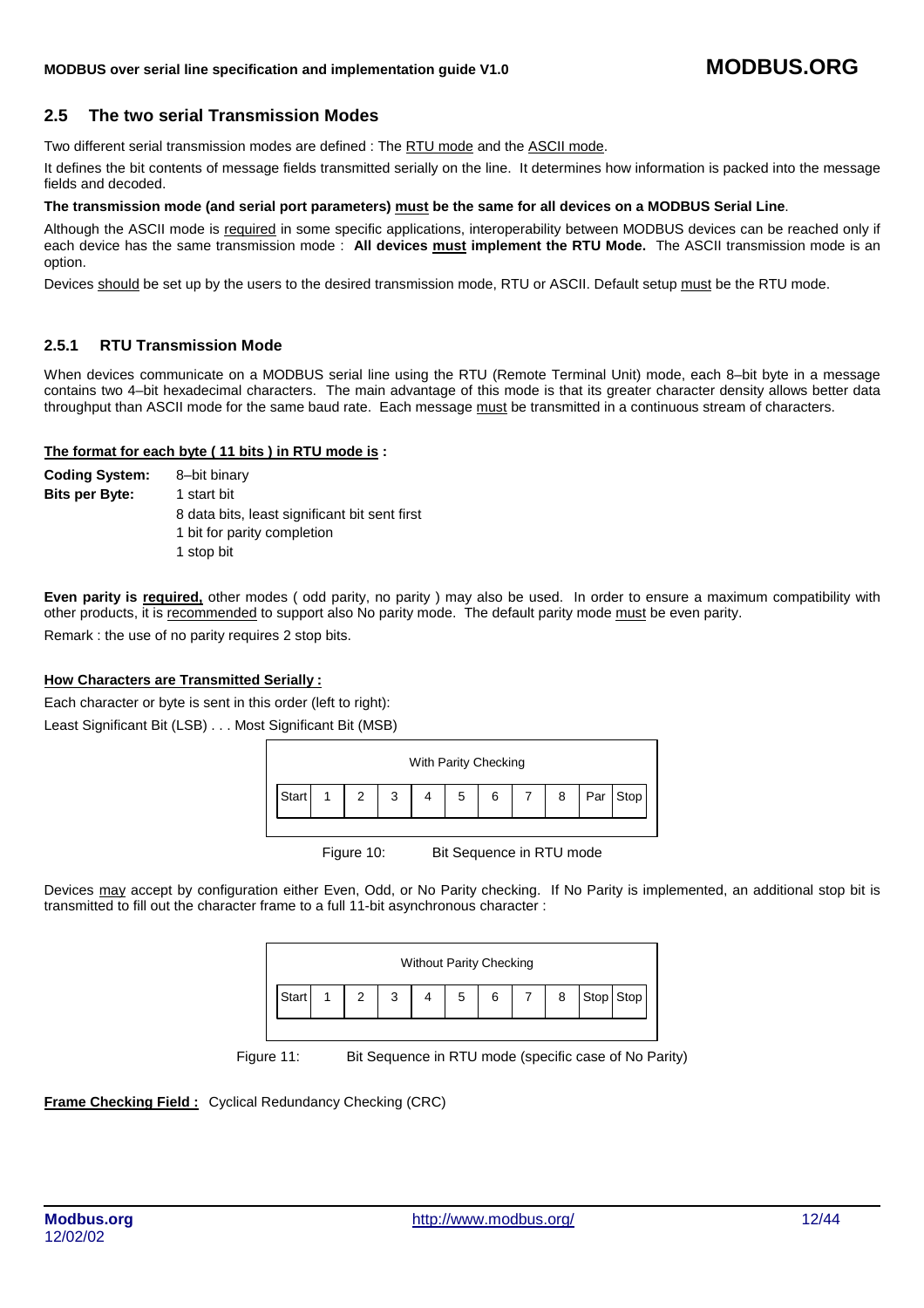#### **Frame description :**

| Address | Slave   Function  <br>Code | Data                  | CRC                       |
|---------|----------------------------|-----------------------|---------------------------|
| 1 byte  | 1 byte                     | 0 up to $252$ byte(s) | 2 bytes<br>CRC Low CRC Hi |

Figure 12: RTU Message Frame

 $\rightarrow$  The maximum size of a MODBUS RTU frame is 256 bytes.

## **2.5.1.1 MODBUS Message RTU Framing**

A MODBUS message is placed by the transmitting device into a frame that has a known beginning and ending point. This allows devices that receive a new frame to begin at the start of the message, and to know when the message is completed. Partial messages must be detected and errors must be set as a result.

In RTU mode, message frames are separated by a silent interval of at least 3.5 character times. In the following sections, this time interval is called t3,5.



|                 |  |        |                    | <b>MODBUS message</b> |                  |  |                 |  |
|-----------------|--|--------|--------------------|-----------------------|------------------|--|-----------------|--|
| <b>Start</b>    |  |        | Address   Function | <b>Data</b>           | <b>CRC Check</b> |  | End             |  |
| $\geq$ 3.5 char |  | 8 bits | 8 bits             | $N \times 8$ bits     | 16 bits          |  | $\geq$ 3.5 char |  |
| $-1$            |  |        |                    |                       |                  |  |                 |  |

Figure 13: RTU Message Frame

The entire message frame must be transmitted as a continuous stream of characters.

If a silent interval of more than 1.5 character times occurs between two characters, the message frame is declared incomplete and should be discarded by the receiver.



#### Remark :

The implementation of RTU reception driver may imply the management of a lot of interruptions due to the  $t_{1.5}$  and  $t_{3.5}$  timers. With high communication baud rates, this leads to a heavy CPU load. Consequently these two timers must be strictly respected when the baud rate is equal or lower than 19200 Bps. For baud rates greater than 19200 Bps, fixed values for the 2 timers should be used: it is recommended to use a value of 750 µs for the inter-character time-out  $(t_{1.5})$  and a value of 1.750ms for inter-frame delay  $(t_{3.5})$ .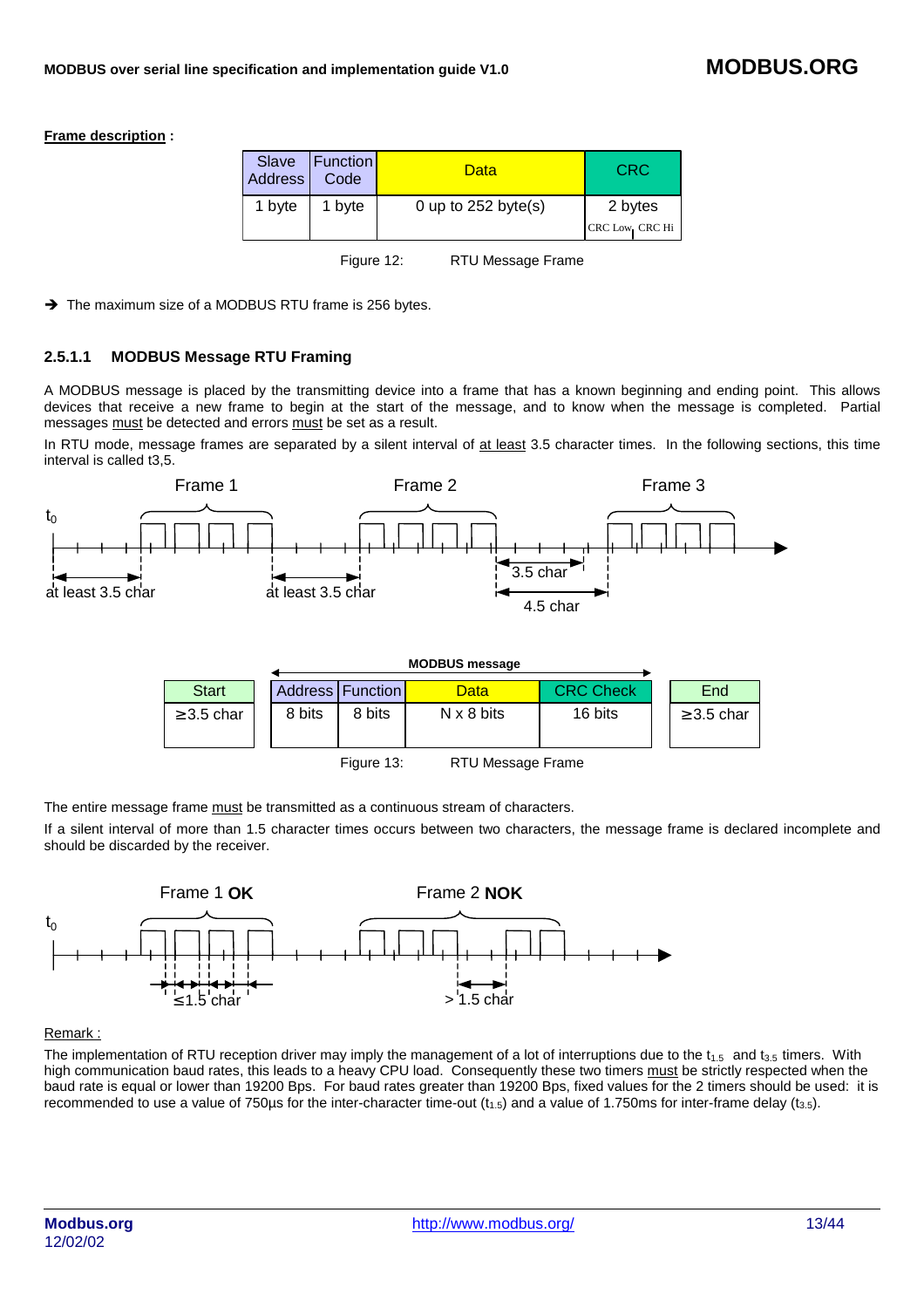# MODBUS over serial line specification and implementation guide V1.0 **MODBUS.ORG**

The following drawing provides a description of the RTU transmission mode state diagram. Both "master" and "slave" points of view are expressed in the same drawing :



Some explanations about the above state diagram:

- Transition from "Initial State" to "Idle" state needs  $t_{3.5}$  time-out expiration : that insures inter-frame delay
- "Idle" state is the normal state when neither emission nor reception is active.
- **IDED 15 a.m** in RTU mode, the communication link is declared in "idle" state when there is no transmission activity after a time interval equal to at least 3,5 characters.
- When the link is in idle state, each transmitted character detected on the link is identified as the **start of a frame**. The link goes to the "active" state. Then, the **end of frame** is identified when no more character is transmitted on the link after the time interval t3,5.
- After detection of the end of frame, the CRC calculation and checking is completed. Afterwards the address field is analysed to determine if the frame is for the device. If not the frame is discarded. In order to reduce the reception processing time the address field can be analysed as soon as it is received without waiting the end of frame. In this case the CRC will be calculated and checked only if the frame is addressed to the slave (broadcast frame included).

#### **2.5.1.2 CRC Checking**

The RTU mode includes an error–checking field that is based on a Cyclical Redundancy Checking (**CRC**) method performed on the message contents.

The CRC field checks the contents of the entire message. It is applied regardless of any parity checking method used for the individual characters of the message.

The CRC field contains a 16–bit value implemented as two 8–bit bytes.

The CRC field is appended to the message as the last field in the message. When this is done, the low–order byte of the field is appended first, followed by the high–order byte. The CRC high–order byte is the last byte to be sent in the message.

The CRC value is calculated by the sending device, which appends the CRC to the message. The receiving device recalculates a CRC during receipt of the message, and compares the calculated value to the actual value it received in the CRC field. If the two values are not equal, an error results.

The CRC calculation is started by first pre-loading a 16–bit register to all 1's. Then a process begins of applying successive 8–bit bytes of the message to the current contents of the register. Only the eight bits of data in each character are used for generating the CRC. Start and stop bits and the parity bit, do not apply to the CRC.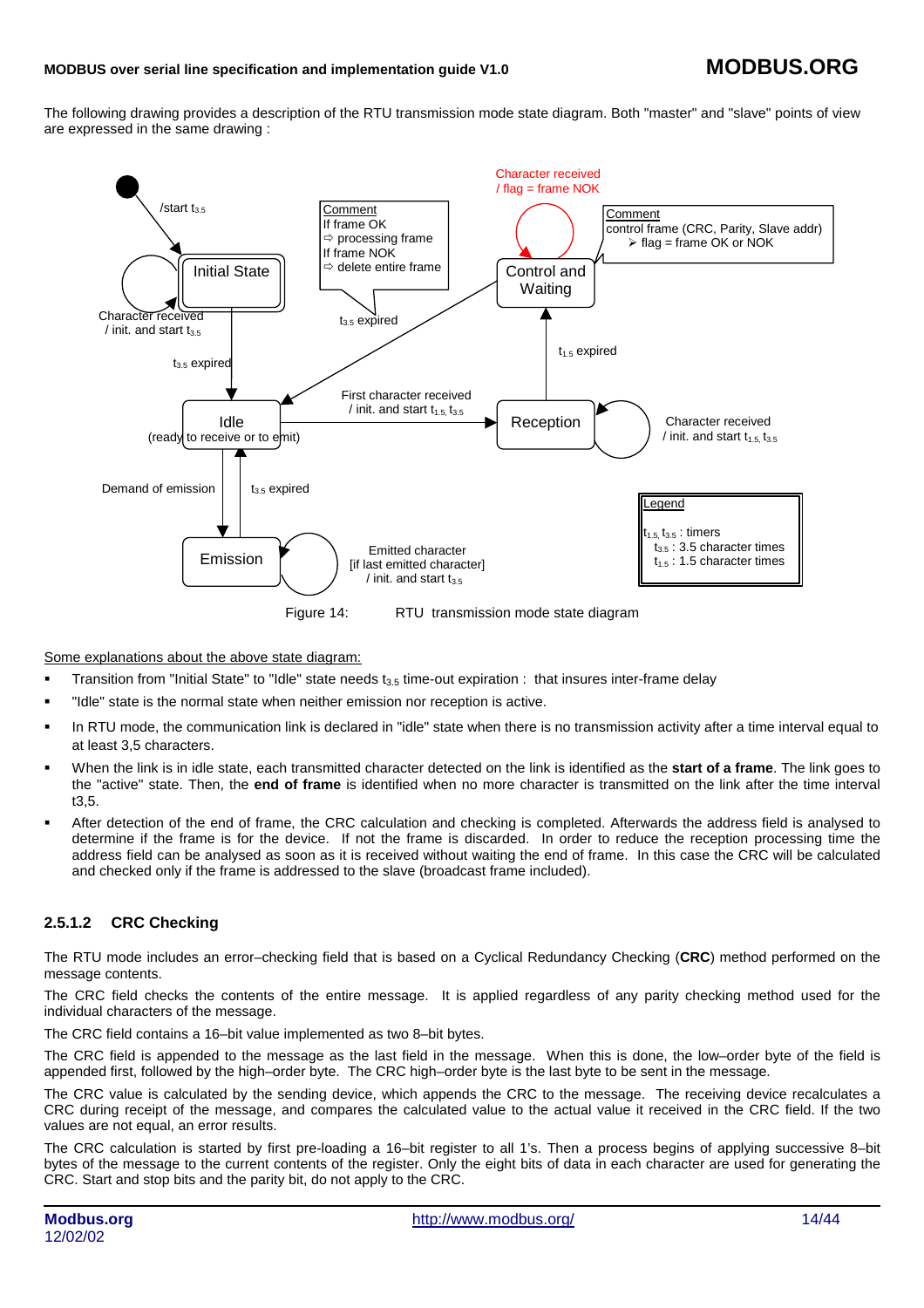# MODBUS over serial line specification and implementation guide V1.0 **MODBUS.ORG**

During generation of the CRC, each 8–bit character is exclusive ORed with the register contents. Then the result is shifted in the direction of the least significant bit (LSB), with a zero filled into the most significant bit (MSB) position. The LSB is extracted and examined. If the LSB was a 1, the register is then exclusive ORed with a preset, fixed value. If the LSB was a 0, no exclusive OR takes place.

This process is repeated until eight shifts have been performed. After the last (eight) shift, the next 8–bit byte is exclusive ORed with the register's current value, and the process repeats for eight more shifts as described above. The final content of the register, after all the bytes of the message have been applied, is the CRC value.

When the CRC is appended to the message, the low-order byte is appended first, followed by the high-order byte. A detailed example of CRC generation is contained in Appendix B.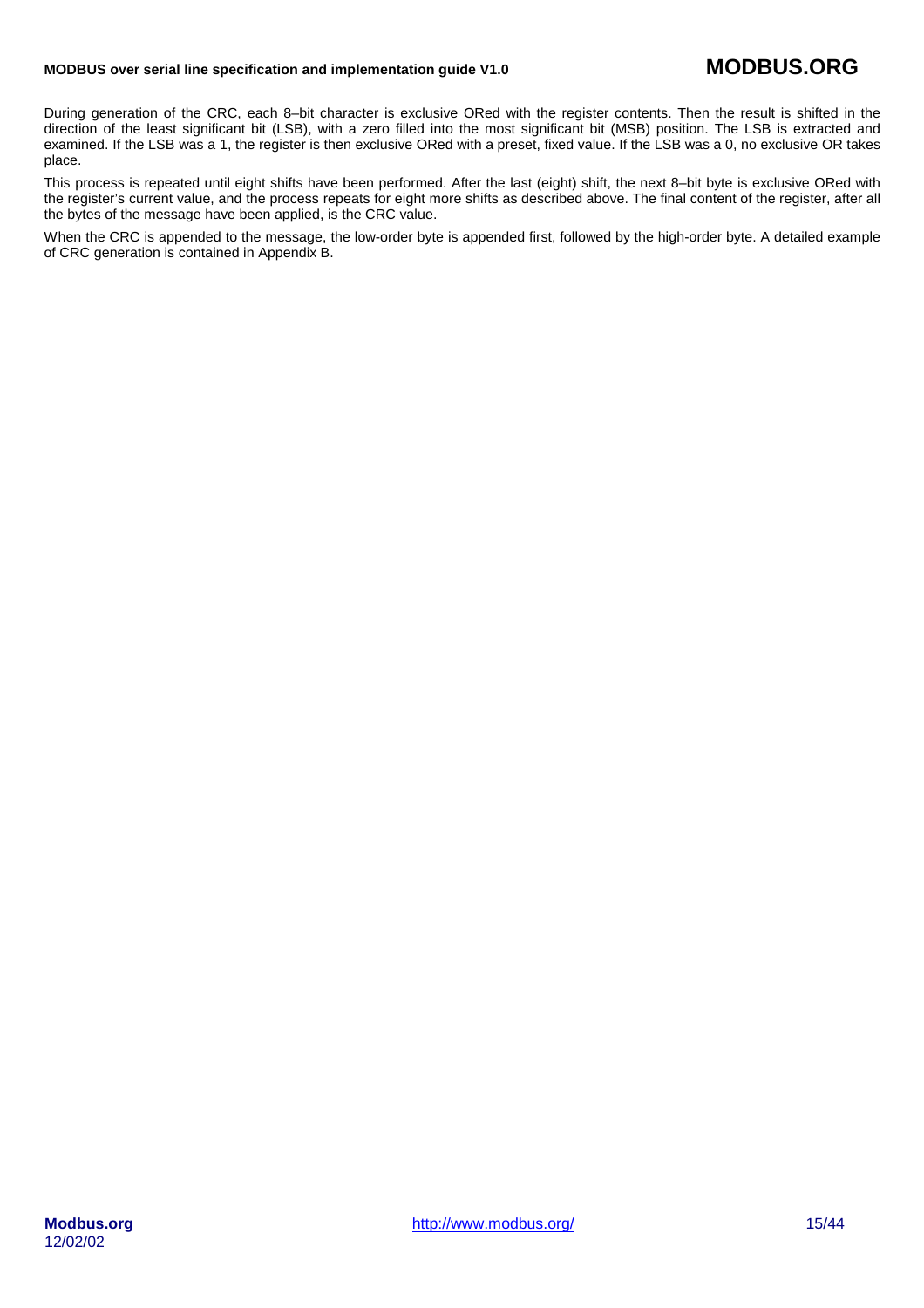## **2.5.2 The ASCII Transmission Mode**

When devices are setup to communicate on a MODBUS serial line using ASCII (American Standard Code for Information Interchange) mode, each 8–bit byte in a message is sent as two ASCII characters. This mode is used when the physical communication link or the capabilities of the device does not allow the conformance with RTU mode requirements regarding timers management.

Remark : this mode is less efficient than RTU since each byte needs two characters.

→ Example : The byte 0X5B is encoded as two characters : 0x35 and 0x42 (0x35 = 5", and 0x42 = "B" in ASCII).

#### **The format for each byte ( 10 bits) in ASCII mode is :**

| <b>Coding System:</b> | Hexadecimal, ASCII characters 0–9, A–F                                                       |
|-----------------------|----------------------------------------------------------------------------------------------|
|                       | One hexadecimal character contains 4-bits of data within each ASCII character of the message |
| <b>Bits per Byte:</b> | I start bit                                                                                  |
|                       | 7 data bits, least significant bit sent first                                                |
|                       | 1 bit for parity completion;                                                                 |
|                       | l stop bit                                                                                   |

**Even parity is required,** other modes ( odd parity, no parity ) may also be used. In order to ensure a maximum compatibility with other products, it is recommended to support also No parity mode. The default parity mode must be Even parity. Remark : the use of no parity requires 2 stop bits.

#### **How Characters are Transmitted Serially :**

Each character or byte is sent in this order (left to right): Least Significant Bit (LSB) . . . Most Significant Bit (MSB)

| With Parity Checking |  |   |   |  |   |   |  |     |      |
|----------------------|--|---|---|--|---|---|--|-----|------|
| Start                |  | r | 3 |  | 5 | 6 |  | Par | Stop |

Figure 15: Bit Sequence in ASCII mode

Devices may accept by configuration either Even, Odd, or No Parity checking. If No Parity is implemented, an additional stop bit is transmitted to fill out the character frame :



Figure 16: Bit Sequence in ASCII mode (specific case of No Parity)

**Frame Checking Field**: Longitudinal Redundancy Checking (LRC)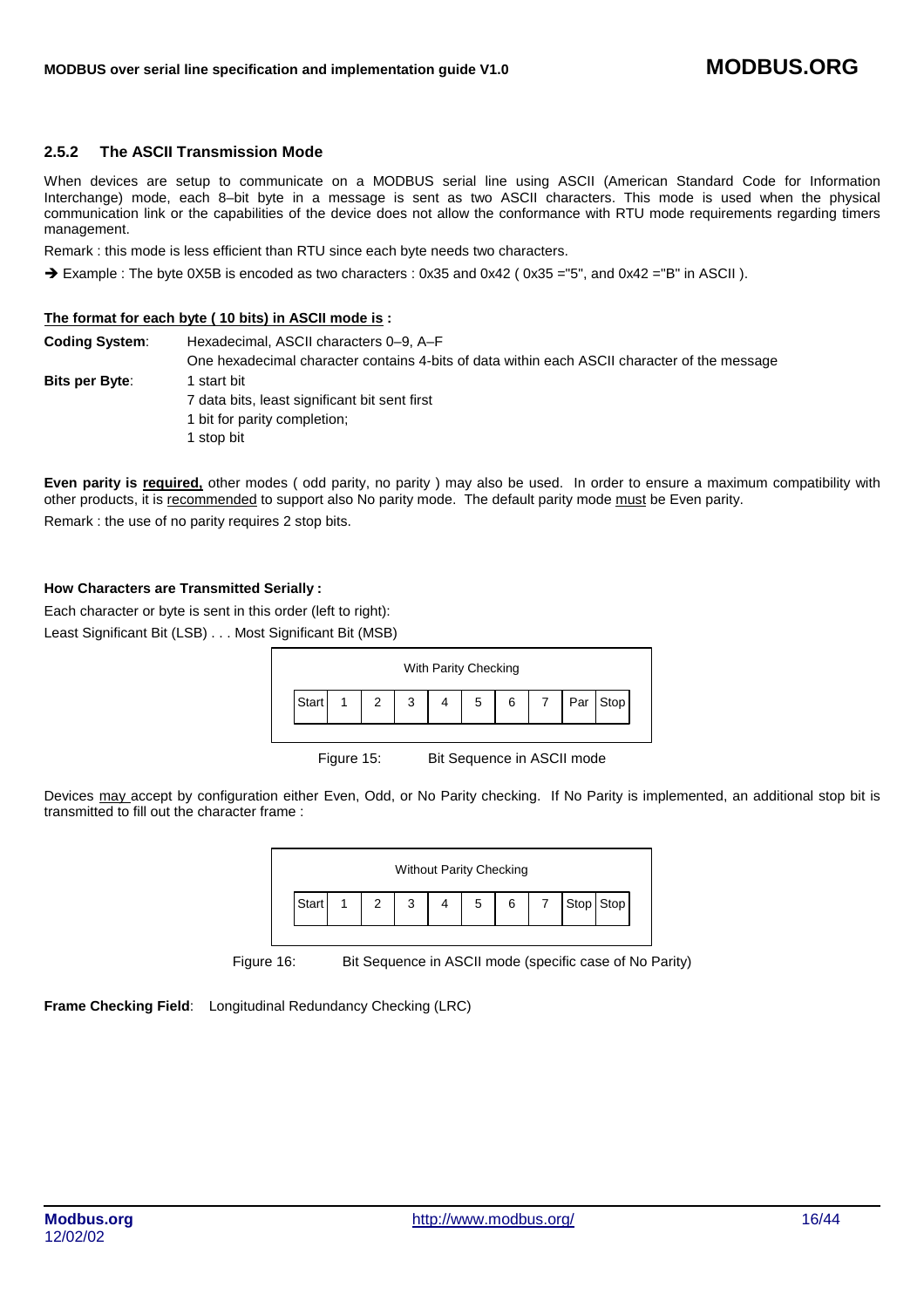#### **2.5.2.1 MODBUS Message ASCII Framing**

A MODBUS message is placed by the transmitting device into a frame that has a known beginning and ending point. This allows devices that receive a new frame to begin at the start of the message, and to know when the message is completed. Partial messages must be detected and errors must be set as a result.

The address field of a message frame contains two characters.

In ASCII mode, a message is delimited by specific characters as Start-of-frames and End-of-frames. A message must start with **a 'colon' ( : )** character (ASCII 3A hex), and end with a **'carriage return – line feed'** (CRLF) pair (ASCII 0D and 0A hex).

Remark : The LF character can be changed using a specific MODBUS application command ( see MODBUS application protocol specification).

The allowable characters transmitted for all other fields are hexadecimal 0–9, A–F (ASCII coded). The devices monitor the bus continuously for the 'colon' character. When this character is received, each device decodes the next character until it detects the End-Of-Frame.

Intervals of up to one second may elapse between characters within the message. Unless the user has configured a longer timeout, an interval greater than 1 second means an error has occurred. Some Wide-Area-Network application may require a timeout in the 4 to 5 second range.

A typical message frame is shown below.

| <b>Start</b> | <b>Address</b> | <b>Function</b> | Data                    | 1RC     | End              |
|--------------|----------------|-----------------|-------------------------|---------|------------------|
| 1 char       | 2 chars        | 2 chars         | 0 up to $2x252$ char(s) | 2 chars | 2 chars<br>CR.LF |

Figure 17: ASCII Message Frame

Remark : Each data byte needs two characters for encoding. Thus, to ensure compatibility at MODBUS application level between ASCII mode and RTU mode, the maximum data size for ASCII data field (2x252) is the double the maximum data size for RTU data field (252). Consequently, the maximum size of a MODBUS ASCII frame is 513 characters.

The ASCII framing requirements are synthesized in the following state diagram. Both "master" and "slave" points of view are expressed in the same drawing :



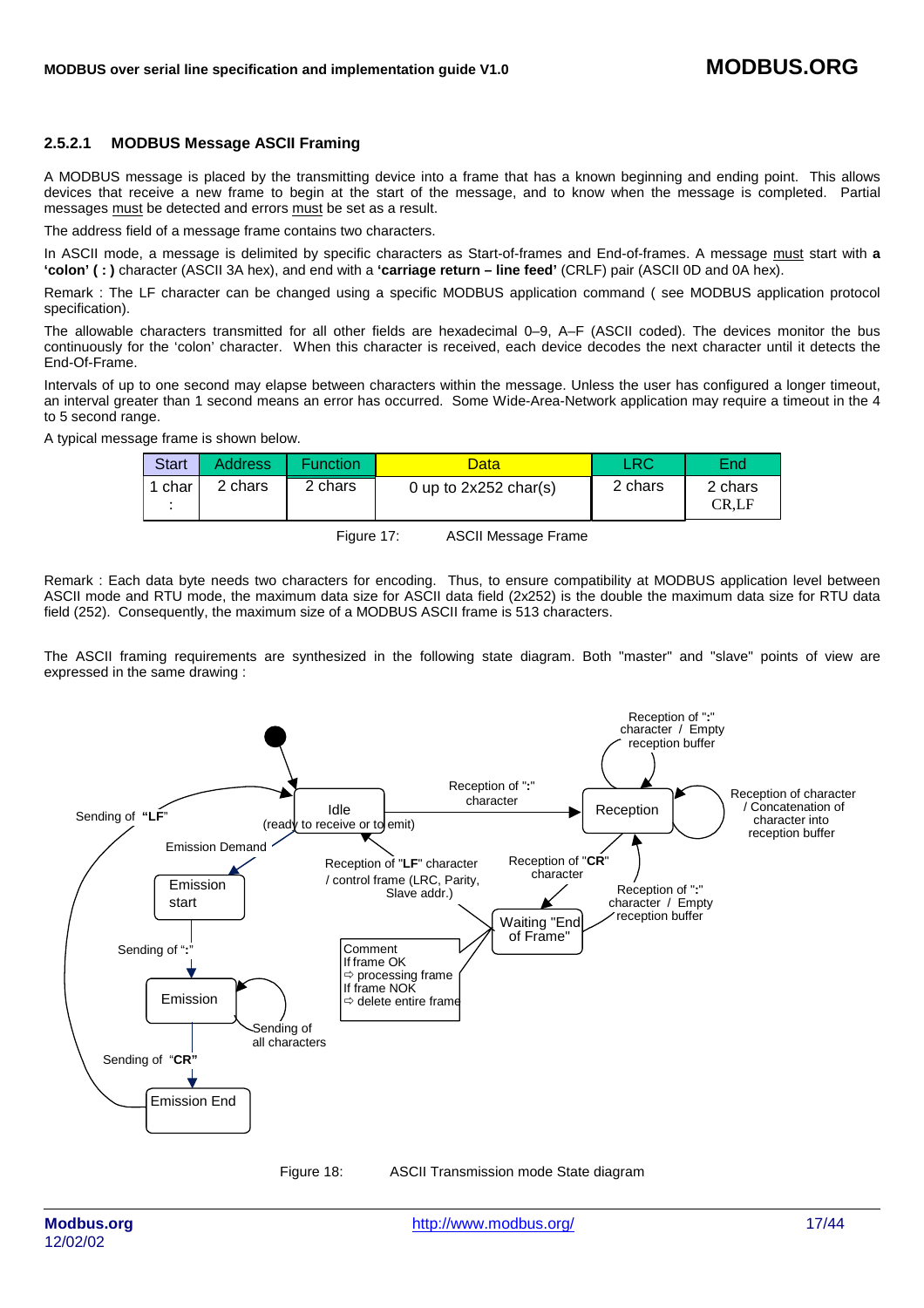Some explanations about the above state diagram :

- "Idle" state is the normal state when neither emission nor reception is active.
- Each reception of a ":" character means a beginning of a new message. If a message was in process of reception while receiving such a character, the current message is declared incomplete and it is discarded. A new reception buffer is then allocated.
- After detection of the end of frame, the LRC calculation and checking is completed. Afterwards the address field is analyzed to determine if the frame is for the device. If not the frame is discarded. In order to reduce the reception processing time the address field can be analyzed as soon as it is reserved without waiting the end of frame.

#### **2.5.2.2 LRC Checking**

In ASCII mode, messages include an error–checking field that is based on a Longitudinal Redundancy Checking (**LRC**) calculation that is performed on the message contents, exclusive of the beginning 'colon' and terminating CRLF pair characters. It is applied regardless of any parity checking method used for the individual characters of the message.

The LRC field is one byte, containing an 8–bit binary value. The LRC value is calculated by the device that emits, which appends the LRC to the message. The device that receives calculates an LRC during receipt of the message, and compares the calculated value to the actual value it received in the LRC field. If the two values are not equal, an error results.

The LRC is calculated by adding together successive 8–bit bytes of the message, discarding any carries, and then two's complementing the result. It is performed on the ASCII message field contents excluding the 'colon' character that begins the message, and excluding the CRLF pair at the end of the message. In ASCII mode, the resulting LRC is ASCII encoded into two bytes and placed at the end of ASCII mode frame prior to the CRLF.

A detailed example of LRC generation is contained in Appendix B.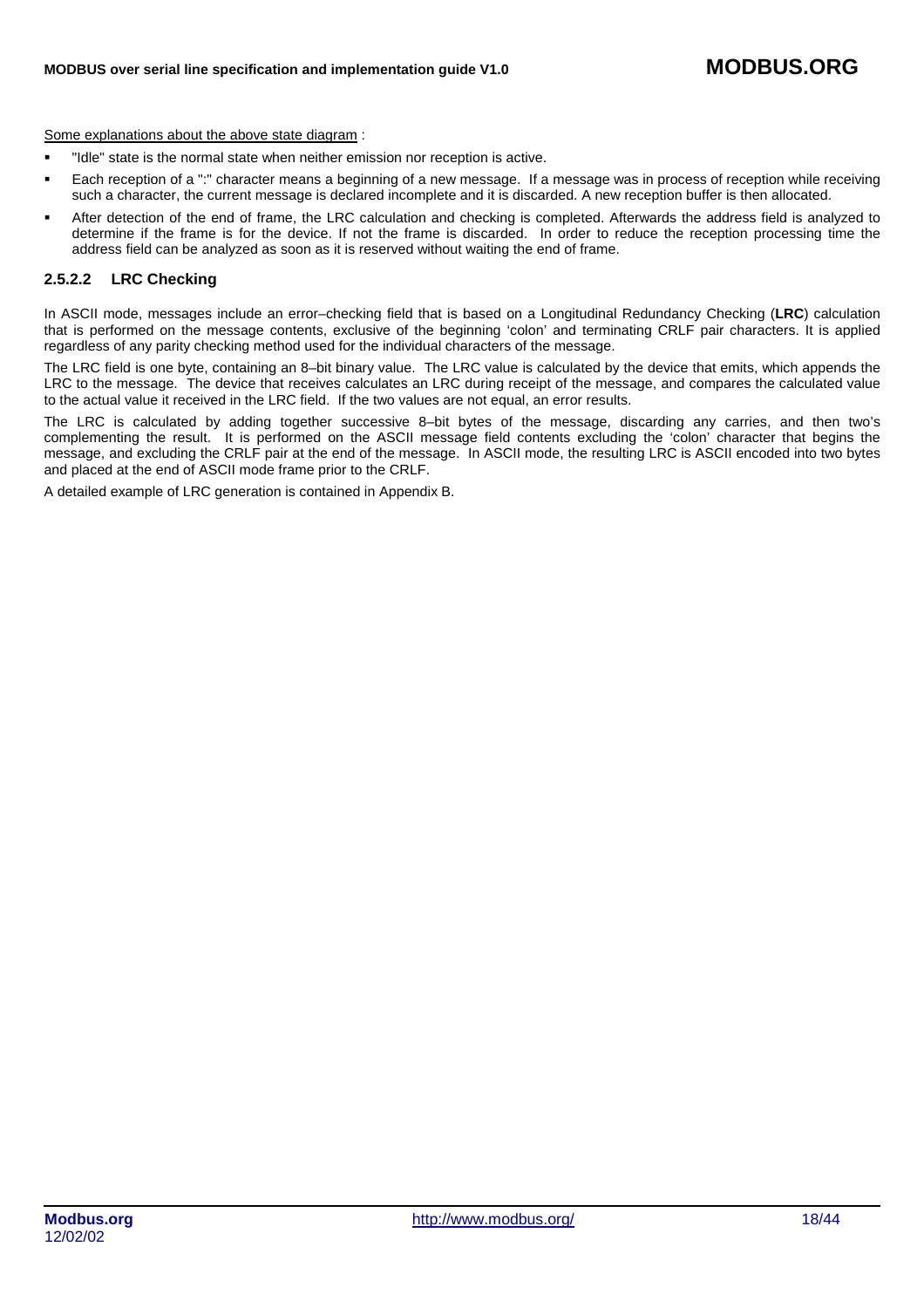# <span id="page-18-0"></span>**2.6 Error Checking Methods**

The security of standard MODBUS Serial Line is based on two kinds of error checking :

- Parity checking (even or odd) should be applied to each character.
- Frame checking (LRC or CRC) must be applied to the entire message.

Both the character checking and message frame checking are generated in the device (master or slave) that emits and applied to the message contents before transmission. The device (slave or master) checks each character and the entire message frame during receipt.

The master is configured by the user to wait for a predetermined timeout interval ( Response time-out) before aborting the transaction. This interval is set to be long enough for any slave to respond normally ( unicast request). If the slave detects a transmission error, the message will not be acted upon. The slave will not construct a response to the master. Thus the timeout will expire and allow the master's program to handle the error. Note that a message addressed to a nonexistent slave device will also cause a timeout.

#### **2.6.1 Parity Checking**

Users may configure devices for Even ( required) or Odd Parity checking, or for No Parity checking ( recommended). This will determine how the parity bit will be set in each character.

If either Even or Odd Parity is specified, the quantity of 1 bits will be counted in the data portion of each character (seven data bits for ASCII mode, or eight for RTU). The parity bit will then be set to a 0 or 1 to result in an Even or Odd total of 1 bits.

For example, these eight data bits are contained in an RTU character frame:

1100 0101

The total quantity of 1 bits in the frame is four. If Even Parity is used, the frame's parity bit will be a 0, making the total quantity of 1 bits still an even number (four). If Odd Parity is used, the parity bit will be a 1, making an odd quantity (five).

When the message is transmitted, the parity bit is calculated and applied to the frame of each character. The device that receives counts the quantity of 1 bits and sets an error if they are not the same as configured for that device (all devices on the MODBUS Serial Line must be configured to use the same parity checking method).

Note that parity checking can only detect an error if an odd number of bits are picked up or dropped in a character frame during transmission. For example, if Odd Parity checking is employed, and two 1 bits are dropped from a character containing three 1 bits, the result is still an odd count of 1 bits.

If No Parity checking is specified, no parity bit is transmitted and no parity checking can be made. An additional stop bit is transmitted to fill out the character frame.

# **2.6.2 Frame Checking**

Two kinds of frame checking is used depending on the transmission mode, RTU or ASCII.

- In RTU mode, messages include an error–checking field that is based on a Cyclical Redundancy Checking (CRC) method. The CRC field checks the contents of the entire message. It is applied regardless of any parity checking method used for the individual characters of the message.
- In ASCII mode, messages include an error–checking field that is based on a Longitudinal Redundancy Checking (LRC) method. The LRC field checks the contents of the message, exclusive of the beginning 'colon' and ending CRLF pair. It is applied regardless of any parity checking method used for the individual characters of the message.

The detailed information about error checking methods is contained in the previous sections.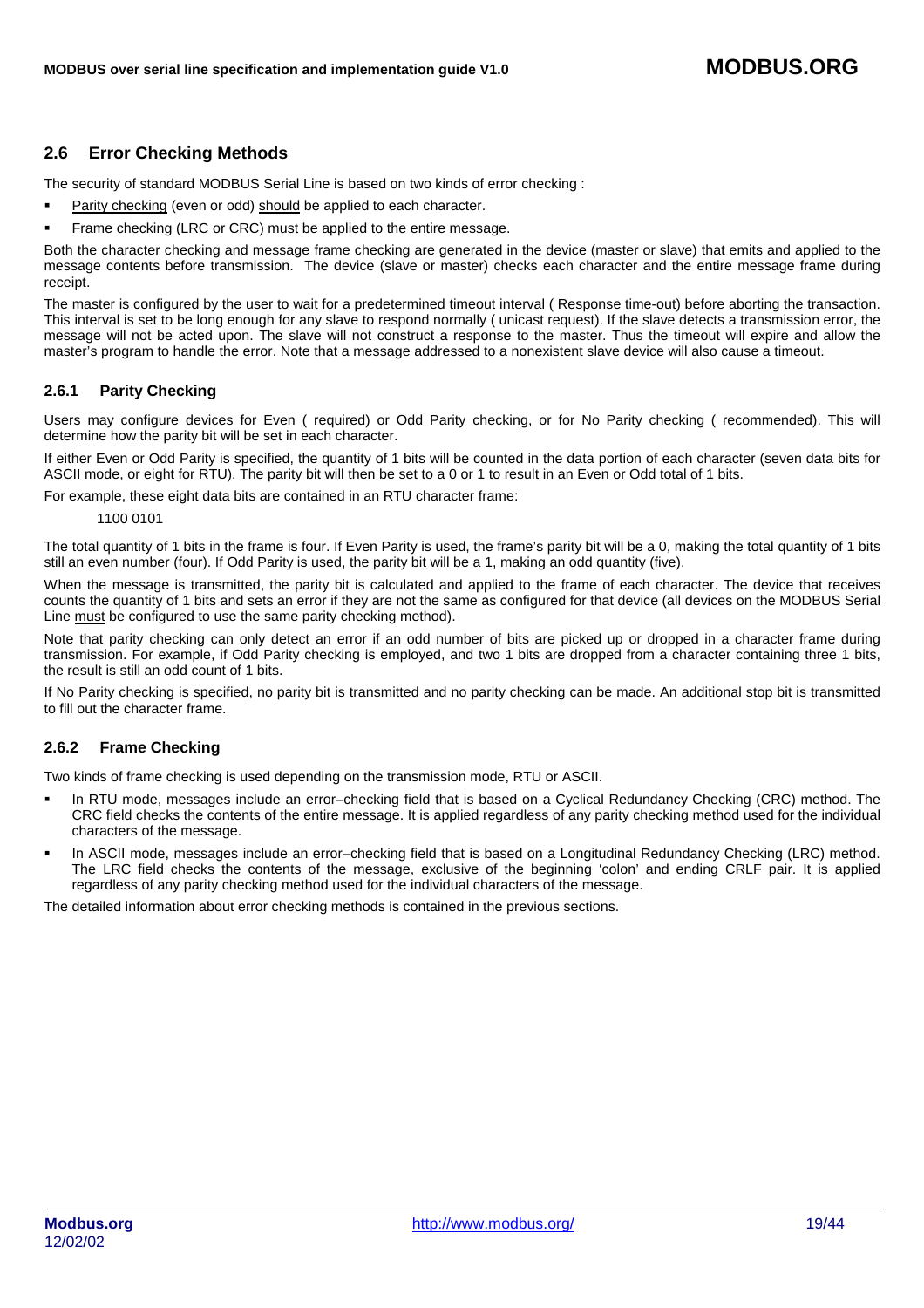# <span id="page-19-0"></span>**3 Physical Layer**

# **3.1 Preamble**

A new MODBUS solution over serial line should implement an electrical interface in accordance with EIA/TIA-485 standard (also known as RS485 standard). This standard allows point to point and multipoint systems, in a "two-wire configuration". In addition, some devices may implement a "Four-Wire" RS485-Interface.

A device may also implement an RS232-Interface.

In such a MODBUS system, a Master Device and one or several Slave Devices communicate on a passive serial line.

On standard MODBUS system, all the devices are connected (in parallel) on a trunk cable constituted by 3 conductors. Two of those conductors ( the "Two-Wire" configuration ) form a balanced twisted pair, on which bi-directional data are transmitted, typically at the bit rate of 9600 bits per second.

Each device may be connected ( see figure 19):

- either directly on the trunk cable, forming a daisy-chain,
- either on a passive Tap with a derivation cable,
- either on an **active** Tap with a specific cable.

Screw Terminals, RJ45, or D-shell 9 connectors may be used on devices to connect cables (see the chapter "Mechanical Interfaces").

# **3.2 Data Signaling Rates**

9600 bps and 19.2 Kbps are required and 19.2 is the required default

Other baud rates may optionally be implemented : 1200, 2400, 4800, ... 38400 bps, 56 Kbps, 115 Kbps, ...

Every implemented baud rate must be respected better than 1% in transmission situation, and must accept an error of 2% in reception situation.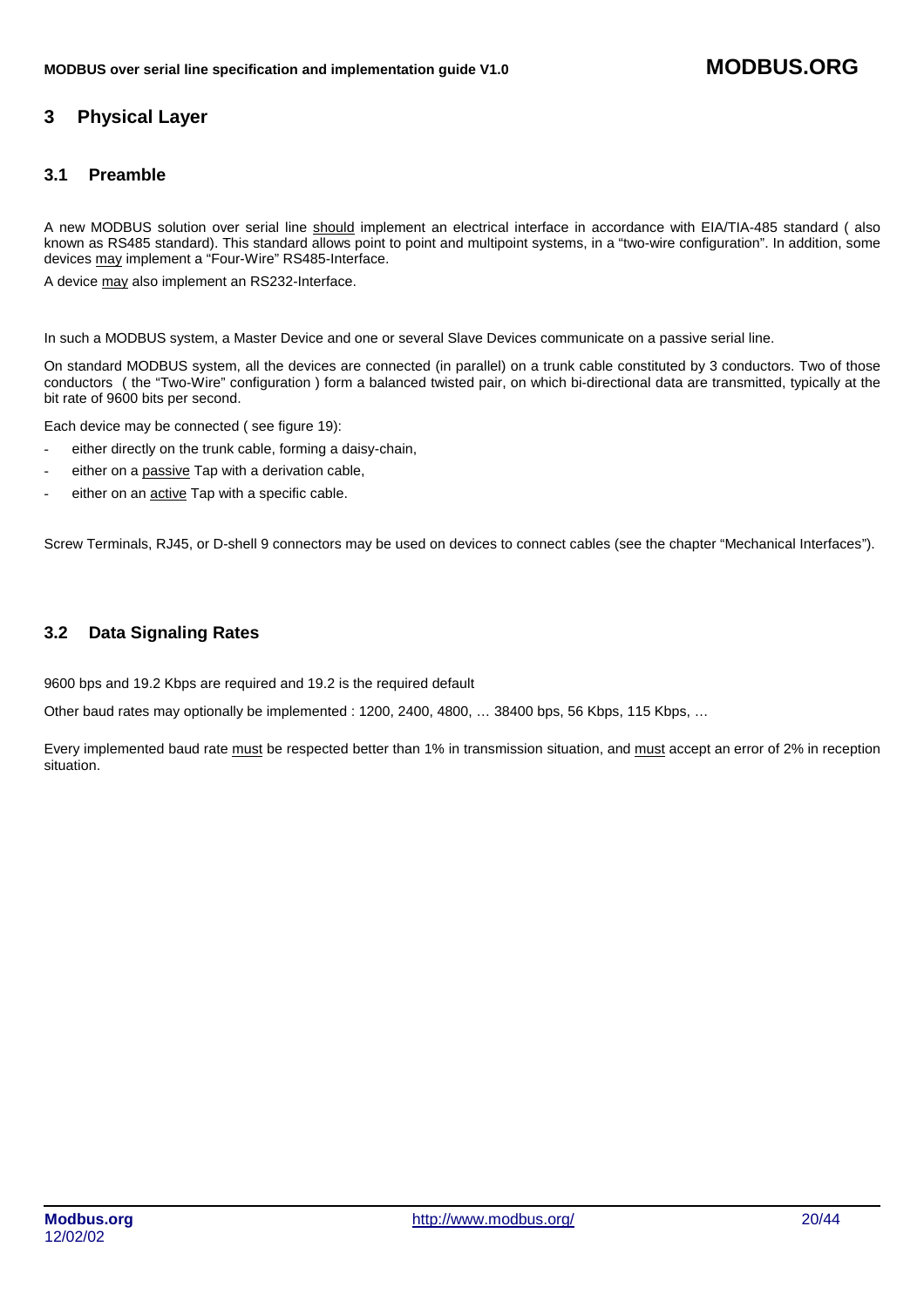# <span id="page-20-0"></span>**3.3 Electrical Interfaces**

#### **3.3.1 Multipoint Serial Bus Infrastructure**

Figure 19 gives a general overview of the serial bus infrastructure in a MODBUS multipoint Serial Line system.



**Figure 19 : Serial bus infrastructure**

A multipoint MODBUS Serial Line bus is made of a principal cable (**the Trunk**), and possibly some **derivation** cables. Line terminations are necessary at each extremity of the trunk cable for impedance adaptation (see § "Two-Wire MODBUS Definition" & "Optional Four-Wire MODBUS Definition" for details).

As shown in figure 19, different implementations may operate in the same MODBUS Serial Line system :

- the device integrates the communication transceiver and is connected to the trunk using a **Passive Tap** and a derivation cable ( case of Slave 1 and Master ) ;
- the device doesn't integrate the communication transceiver and is connected to the trunk using an **Active Tap** and a derivation cable (the active TAP integrates the transceiver) ( case of Slave 2 ) ;
- the device is connected directly to the trunk cable, in a **Daisy-Chain** ( case of Slave n )

The following conventions are adopted :

- The interface with the **trunk** is named **ITr** (Trunk Interface)
- The interface between the device and the **Passive Tap** is named **IDv** (Derivation Interface)
- The interface between the device and the **Active Tap** is named **AUI** (Attachment Unit Interface)

#### **Remarks :**

- 1. In some cases, the Tap may be connected directly to the IDv-socket or the AUI-socket of the device, without using a derivation cable.
- 2. A Tap may have several IDv sockets to connect several devices. Such a Tap is named **Distributor** when it is a passive one.
- 3. When using an active Tap, power supply of the Tap may be provided either via its AUI or ITr interface.

**ITr** and **IDv** interfaces are described in the following chapters (see § "Two-Wire MODBUS DEFINITION" & "Four-Wire MODBUS DEFINITION").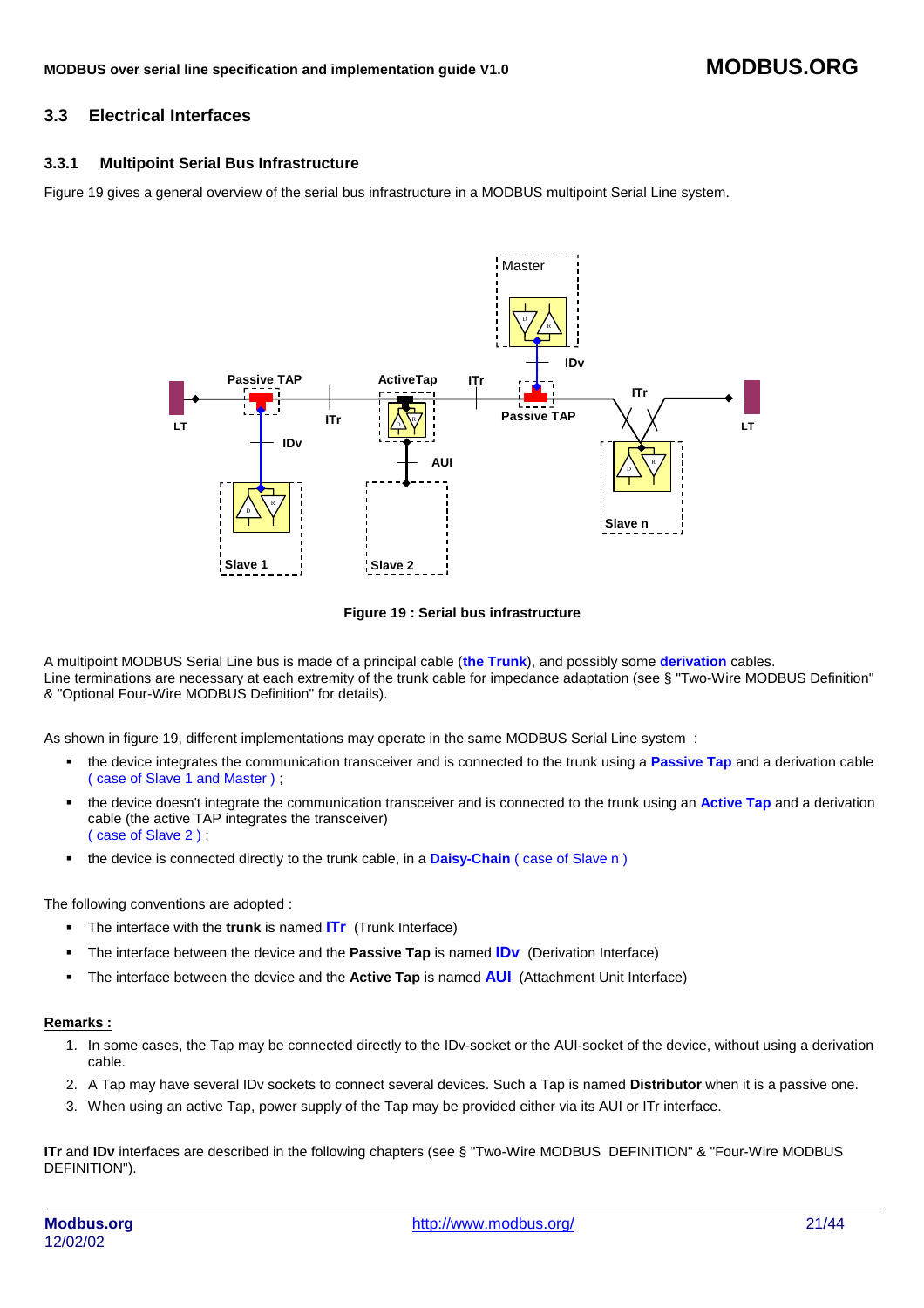#### **3.3.2 Two-Wire MODBUS Definition**

A MODBUS solution over serial line should implement a "Two-Wire" electrical interface in accordance with EIA/TIA-485 standard.

On such a 2W-bus, at any time one driver only has the right for transmitting.

In fact a third conductor must also interconnect all the devices of the bus : the common.



**Figure 20: General 2-Wire Topology** 

#### **2W-MODBUS Circuits Definition**

|                | <b>Required Circuits</b> |        | <b>Required</b> | EIA/TIA-485 | <b>Description</b>                                                       |  |
|----------------|--------------------------|--------|-----------------|-------------|--------------------------------------------------------------------------|--|
| on ITr         | on ID <sub>v</sub>       | device | on device       | name        |                                                                          |  |
| D1             | D1                       | I/O    | X               | B/B'        | Transceiver terminal 1, V1 Voltage<br>(V1 > V0 for binary 1 [OFF] state) |  |
| D <sub>0</sub> | D <sub>0</sub>           | I/O    | X               | A/A'        | Transceiver terminal 0, V0 Voltage<br>$VO > VI$ for binary 0 [ON] state) |  |
| Common         | Common                   | --     | X               | C/C'        | Signal and optional Power Supply Common                                  |  |

Notes :

- For Line Termination (LT), Pull Up and Pull Down resistors, please refer to section "Multipoint System requirements".
- D0, D1, and Common circuit names must be used in the documentation related to the device and the Tap (User Guide, Cabling Guide, … ) to facilitate interoperability.
- Optional electrical interfaces may be added, for example :
	- **Power Supply :**  $5..24$  **V D.C.**
	- **Port mode control :** PMC circuit ( TTL compatible ). When needed, port mode may be controlled either by this external circuit and/or by another way (a switch on the device for example). In the first case while an open circuit PMC will ask for the 2W-MODBUS mode, a Low level on PMC will switch the port into 4W-MODBUS or RS232-MODBUS Mode, depending on the implementation.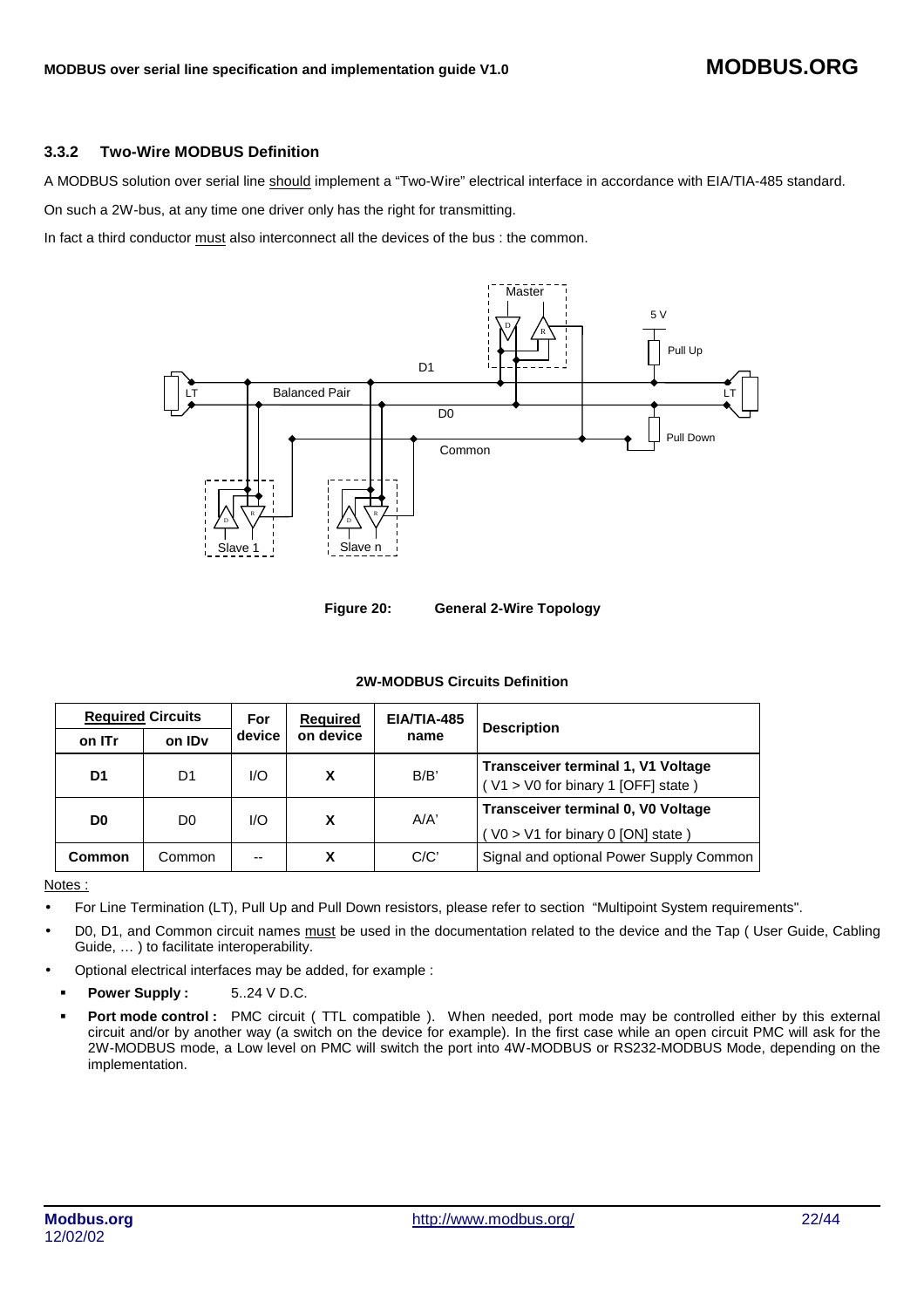#### **3.3.3 Optional Four-Wire MODBUS Definition**

Optionally, such MODBUS devices also permit to implement a **2-pair** bus (4 wires) of mono directional data. The data on the **master pair** ( RXD1-RXD0 ) are only received by the slaves ; the data on the **slave pair** ( TXD1-TXD0 ) are only received by the only master.

In fact a fifth conductor must also interconnect all the devices of the 4W-bus : the common.

In the same way as on a 2W-MODBUS, at any time one driver only has the right for emitting.

Such a device must implement, for each balanced pair, a driver and a transceiver **in accordance with EIA/ TIA-485**. ( Sometimes this solution has been named "RS422", which is not correct : the RS422 standard does not support several drivers on one balanced pair.)





#### **Optional 4W-MODBUS Circuits Definition**

|                  | <b>Required Circuits</b><br><b>For</b> |        | <b>Required</b>           | EIA/TIA-485   |                                         |                                  |
|------------------|----------------------------------------|--------|---------------------------|---------------|-----------------------------------------|----------------------------------|
| on ITr           | on ID <sub>v</sub>                     | device | on device                 | name          | <b>Description for IDv</b>              |                                  |
| TXD <sub>1</sub> | TXD <sub>1</sub>                       | Out    | X                         | B             | Generator terminal 1, Vb Voltage        |                                  |
|                  |                                        |        |                           |               | (Vb > Va for binary 1 [OFF] state)      |                                  |
| TXD <sub>0</sub> | TXD <sub>0</sub>                       | Out    |                           | X             | A                                       | Generator terminal 0, Va Voltage |
|                  |                                        |        |                           |               | (Va > Vb for binary 0 [ON] state)       |                                  |
| RXD <sub>1</sub> | RXD <sub>1</sub>                       | In     |                           | B'            | Receiver terminal 1, Vb' Voltage        |                                  |
|                  |                                        |        | (1)                       |               | (Vb' > Va' for binary 1 [OFF] state)    |                                  |
| RXD <sub>0</sub> | RXD <sub>0</sub>                       | In     | (1)                       | $\mathsf{A}'$ | Receiver terminal 0, Va' Voltage        |                                  |
|                  |                                        |        |                           |               | $Va' > Vb'$ for binary 0 [ON] state     |                                  |
| Common           | Common                                 | $- -$  | $\boldsymbol{\mathsf{x}}$ | C/C'          | Signal and optional Power Supply Common |                                  |

#### Notes :

- For Line Termination (LT), Pull Up and Pull Down resistors, please refer to section "Multipoint System requirements".
- Those circuits **(1)** are required only if an 4W-MODBUS option is implemented.
- The name of the 5 required circuits must be used in the documentation related to the device and the Tap (User Guide, Cabling Guide, … ) to facilitate interoperability.
- Optional electrical interfaces may be added, for example :
	- **Power Supply :** 5..24 V D.C.
	- **PMC circuit :** See above ( In 2W-MODBUS Circuits Definition ) the note about this optional circuit.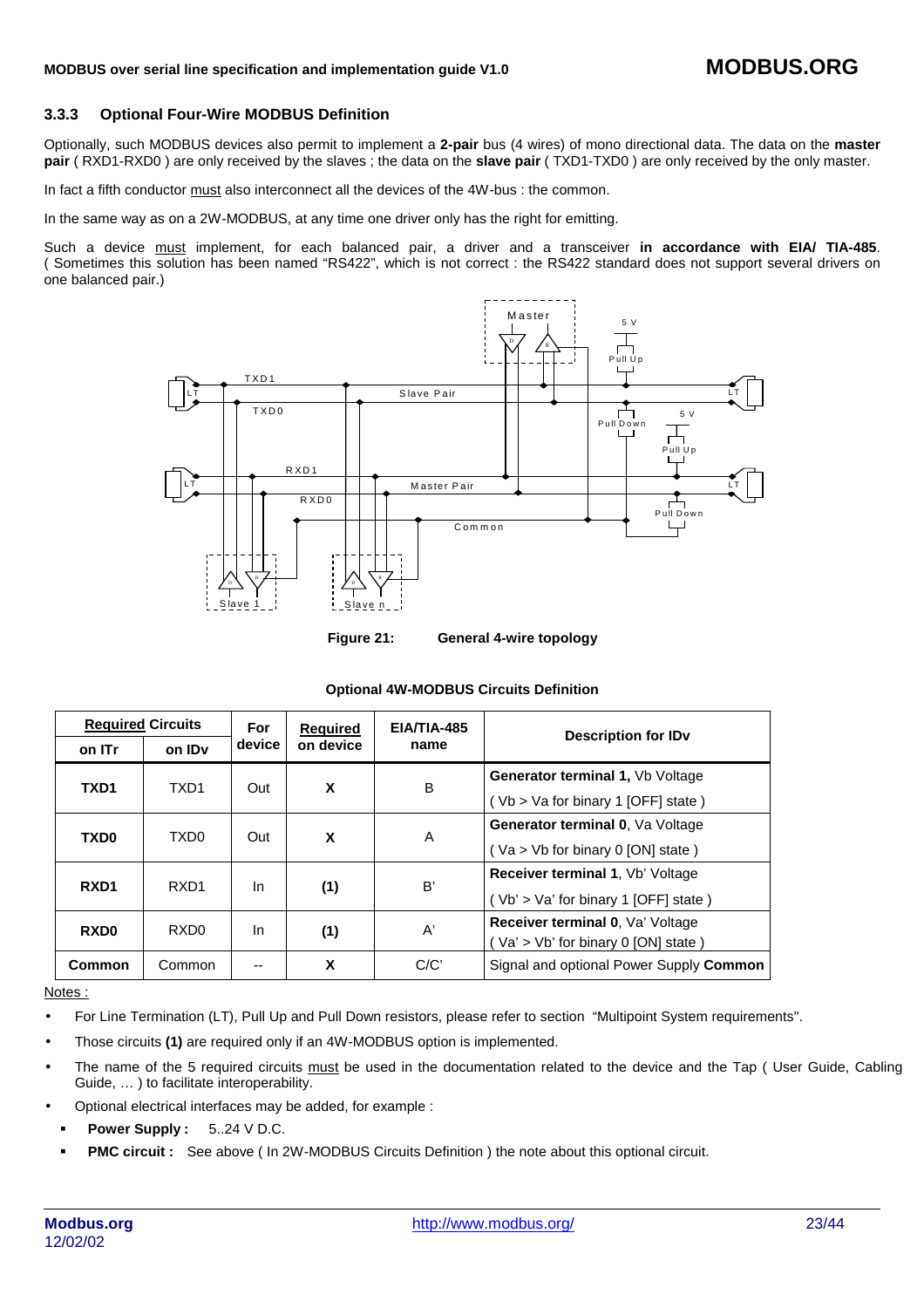#### **3.3.3.1 4W-Cabling System Important Topic**

In such a 4W-MODBUS, Master Device and Slave Devices have IDv interfaces with the same 5 required circuits. As the master has to :

- receive from the slave the data on the slave pair (TXD1-TXD0),
- and transmit on the master pair (RXD1-RXD0, received by the slaves),

**the 4W-cabling system must cross the two pairs of the bus between ITr and the IDv of the master** :

|                    | <b>Signal on Master IDv</b> |      | EIA/TIA-485 | <b>Circuit on ITr</b> |
|--------------------|-----------------------------|------|-------------|-----------------------|
|                    | Name                        | Type | Name        |                       |
| <b>Slave Pair</b>  | RXD1                        | In   | B'          | TXD1                  |
|                    | RXD <sub>0</sub>            | In   | A'          | TXD0                  |
| <b>Master Pair</b> | TXD <sub>1</sub>            | Out  | B           | RXD <sub>1</sub>      |
|                    | TXD <sub>0</sub>            | Out  | A           | RXD <sub>0</sub>      |
|                    | Common                      | --   | C/C'        | Common                |

This crossing may be implemented by crossed cables, but the connection of such crossed cables in a 2-wire system may cause damages. To connect a 4W master device ( which have a MODBUS connector) a better solution is to use a Tap which includes the crossing function.

#### **3.3.3.2 Compatibility between 4-Wire and 2-Wire cabling**

In order to connect devices implementing a 2-Wire physical interface to an already existing 4-Wire system, the 4-Wire cabling system can be modified as described below :

- TxD0 signal shall be wired with the RxD0 signal, turning them to the D0 signal
- TxD1 signal shall be wired with the RxD1 signal, turning them to the D1 signal.
- Pull-up, Pull-down and line terminations resistors shall be re-arranged to correctly adapt the D0, D1 signals.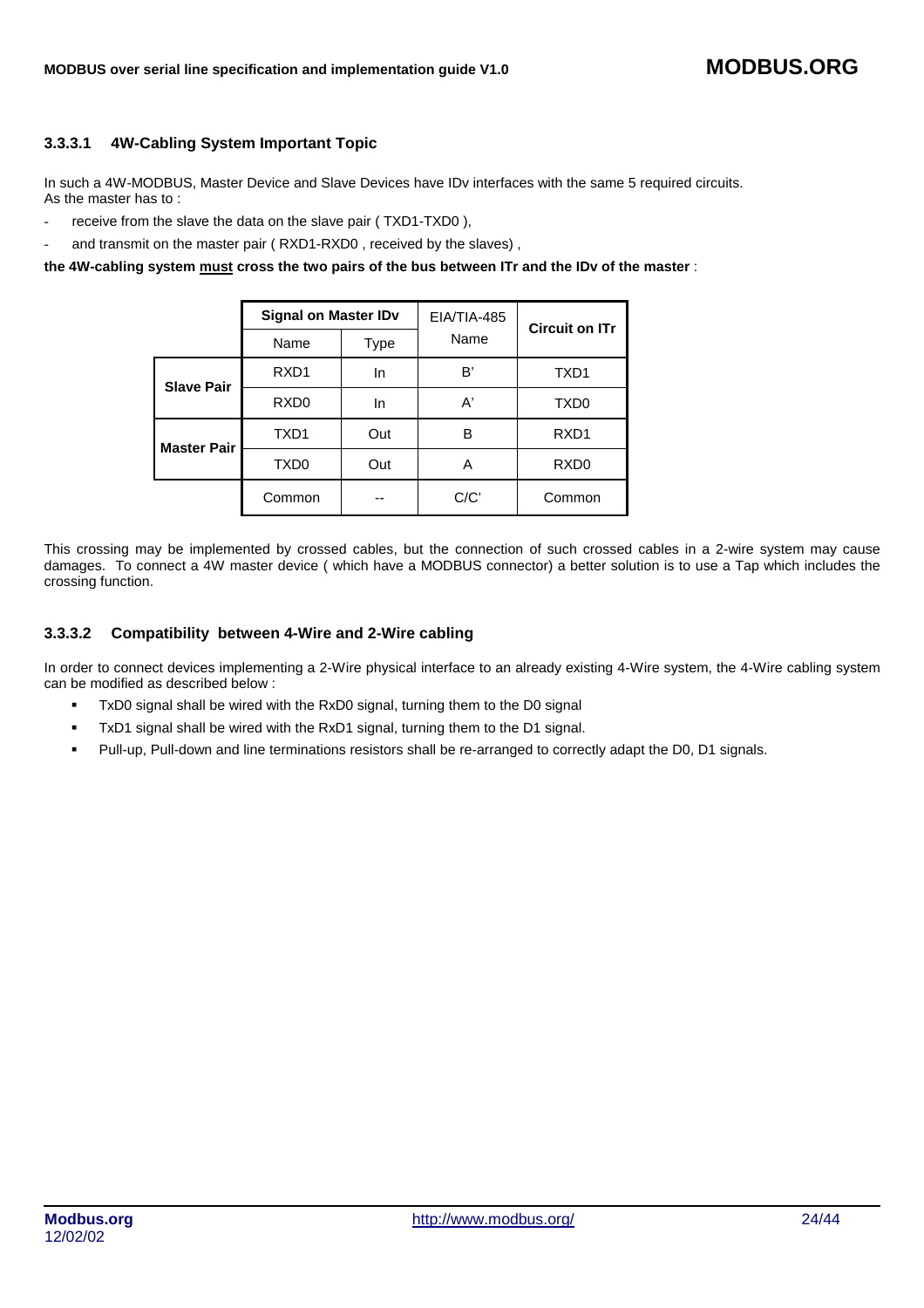The figure hereafter gives an example where slaves 2 and 3 which use a 2-Wire interface can operate with the Master and the slave 1 which use a 4-Wire interface.



**Figure 22 : Changing a 4-Wire cabling system into a 2-Wire cabling system** 

In order to connect devices implementing a 4-Wire physical interface to an already existing 2-Wire system, the 4-Wire interface of the new coming devices can be arranged as describe below :

On each 4-Wire device interface :

- TxD0 signal shall be wired with the RxD0 signal and then connected to the D0 signal of the trunk;
- TxD1 signal shall be wired with the RxD1 signal and then connected to the D1 signal of the trunk.

The figure hereafter gives an example where slaves 2 and 3 which use a 4-Wire interface can operate with the Master and the slave 1 which use a 2-Wire interface.



**Figure 23 : Connecting devices with 4-Wire interface to a 2-Wire cabling system**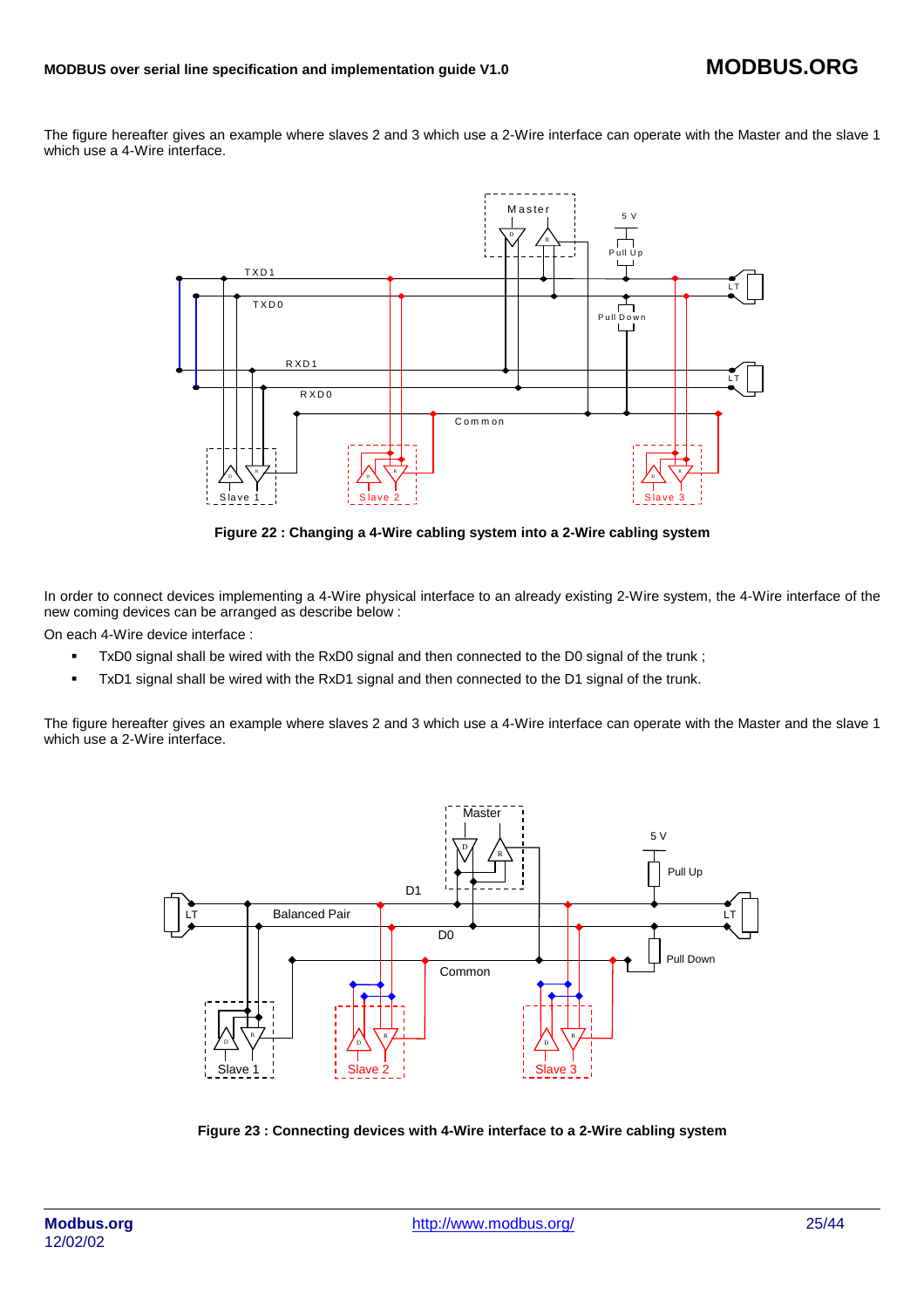#### **3.3.4 RS232-MODBUS Definition**

Some devices may implement an RS232-Interface between a DCE and a DTE.

| <b>Signal</b> | For DCE | Required<br>on DCE (1) | <b>Required</b><br>on DTE (1) | <b>Description</b>                      |
|---------------|---------|------------------------|-------------------------------|-----------------------------------------|
| Common        |         | X                      | X                             | <b>Signal Common</b>                    |
| <b>CTS</b>    | In.     |                        |                               | Clear to Send                           |
| <b>DCD</b>    | --      |                        |                               | Data Carrier Detected (from DCE to DTE) |
| <b>DSR</b>    | In.     |                        |                               | Data Set Ready                          |
| <b>DTR</b>    | Out     |                        |                               | Data Terminal Ready                     |
| <b>RTS</b>    | Out     |                        |                               | <b>Request to Send</b>                  |
| <b>RXD</b>    | In.     | X                      | X                             | <b>Received Data</b>                    |
| <b>TXD</b>    | Out     | X                      | X                             | <b>Transmitted Data</b>                 |

#### **Optional RS232-MODBUS Circuits Definition**

Notes :

- "X" marked signals are required only if an RS232-MODBUS option is implemented.
- Signals are in accordance with EIA/ TIA-232.
- Each TXD must be wired with RXD of the other device;
- RTS may be wired with CTS of the other device,
- DTR may be wired with DSR of the other device.
- Optional electrical interfaces may be added, for example :
	- **Power Supply :** 5..24 V D.C.
	- **PMC circuit :** See above ( In 2W-MODBUS Circuits Definition ) the note about this optional circuit.

# **3.3.5 RS232-MODBUS requirements**

This optional MODBUS on Serial Line system should only be used for short length ( typically less than 20m ) point to point interconnection.

Then, the EIA/TIA-232 standard must be respected :

- ⇒ circuits definition,
- ⇒ maximum wire capacitance to ground ( 2500 pF, then 25 m for a 100 pF/m cable ).

Please refer to chapter "Cables" for the shield, and for the possibility to use Category 5 Cables.

Documentation of the device must indicate :

- $\Rightarrow$  if the device must be considered as a DCE either as a DTE,
- $\Rightarrow$  how optional circuits must work if such is the case.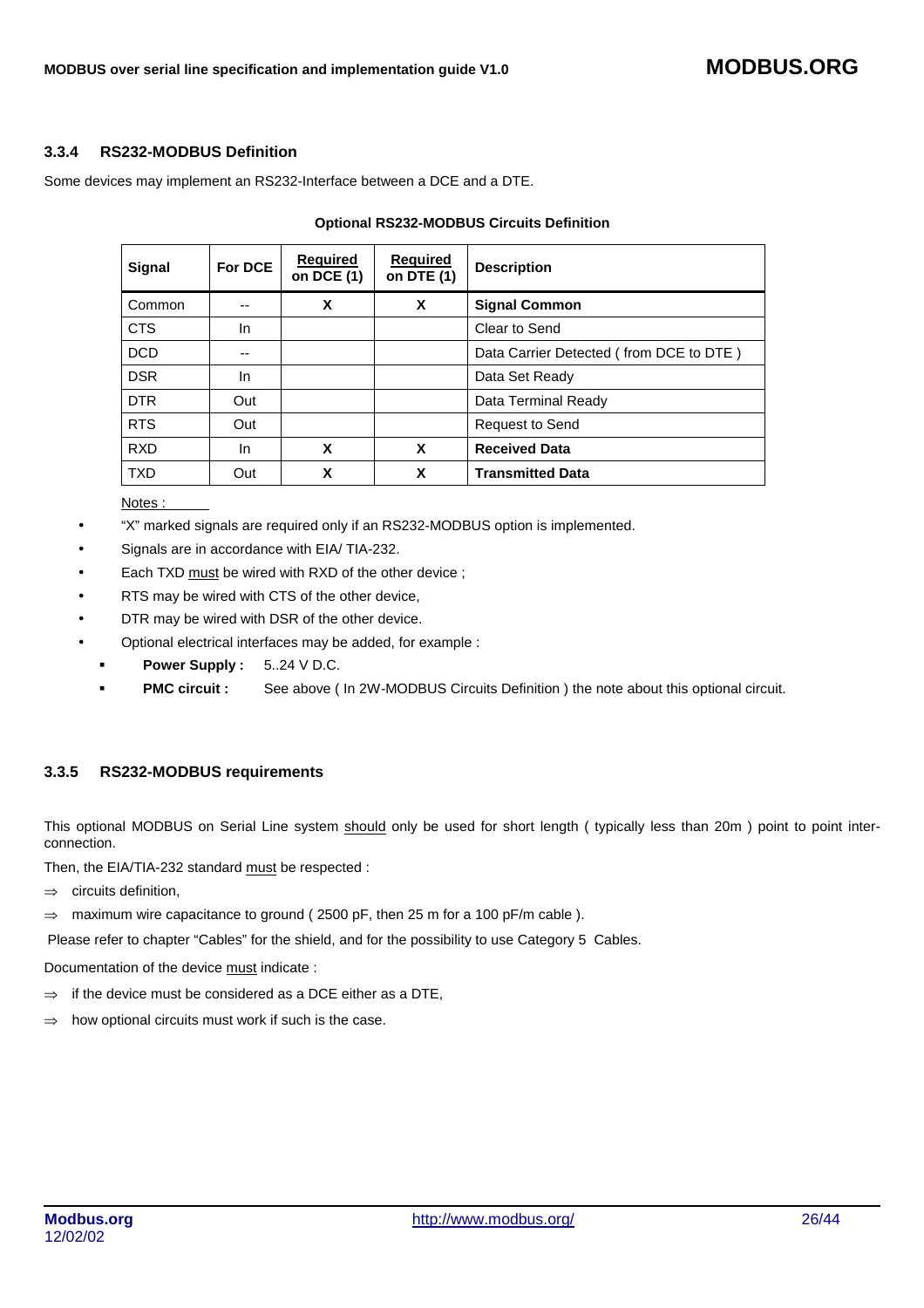# <span id="page-26-0"></span>**3.4 Multipoint System requirements**

For any EIA/ TIA-485 multipoint system, in either 2-wire or 4-wire configuration, the following requirements all apply.

#### **3.4.1 Maximum number of devices without repeater**

A figure of **32 devices** is always authorized on any RS485-MODBUS system without repeater.

Depending of :

- all the possible addresses,

- the figure of RS485 Unit Load used by the devices,

- and the line polarization in need be,

A RS485 system may implement a larger number of devices. Some devices allow the implementation of a RS485-MODBUS serial line with more than 32 devices, without repeater.

In this case these MODBUS devices must be documented to say how many of such devices are authorized without repeater.

The use of a **repeater** between two heavy loaded RS485-MODBUS is also possible.

#### **3.4.2 Topology**

An RS485-MODBUS configuration without repeater has one trunk cable, along which devices are connected, directly (daisy chaining) or by short derivation cables.

The trunk cable, also named "Bus", can be long (see hereafter). Its two ends must be connected on Line Terminations.

The use of repeaters between several RS485-MODBUS is also possible.

#### **3.4.3 Length**

The end to end length of the **trunk cable** must be limited. The maximum length depends on the baud rate, the cable (Gauge, Capacitance or Characteristic Impedance), the number of loads on the daisy chain, and the network configuration *(2-wire or 4-wire)*.

For a maximum 9600 Baud Rate and AWG26 (or wider) gauge, the maximum length is 1000m. In the specific case shown in the figure 22 ( 4 Wire cabling used as a 2 Wire cabling system) the maximum length must be divided by two.

The **derivations** must be short, never more than 20m. If a multi-port tap is used with n derivations, each one must respect a maximum length of 40m divided by n.

#### **3.4.4 Grounding Arrangements**

The « Common » circuit ( Signal and optional Power Supply Common ) must be connected directly to protective ground, preferably at **one point only** for the entire bus. Generally this point is to choose on the master device or on its Tap.

## **3.4.5 Line Termination**

A reflection in a transmission line is the result of an impedance discontinuity that a travelling wave sees as it propagates down the line. To minimize the reflections from the end of the RS485-cable it is required to place a Line Termination **near each of the 2 Ends** of the Bus.

It is important that the line be terminated at **both** ends since the propagation is bi-directional, but it is not allowed to place more than 2 LT on one passive D0-D1 balanced pair . Never place any LT on a derivation cable.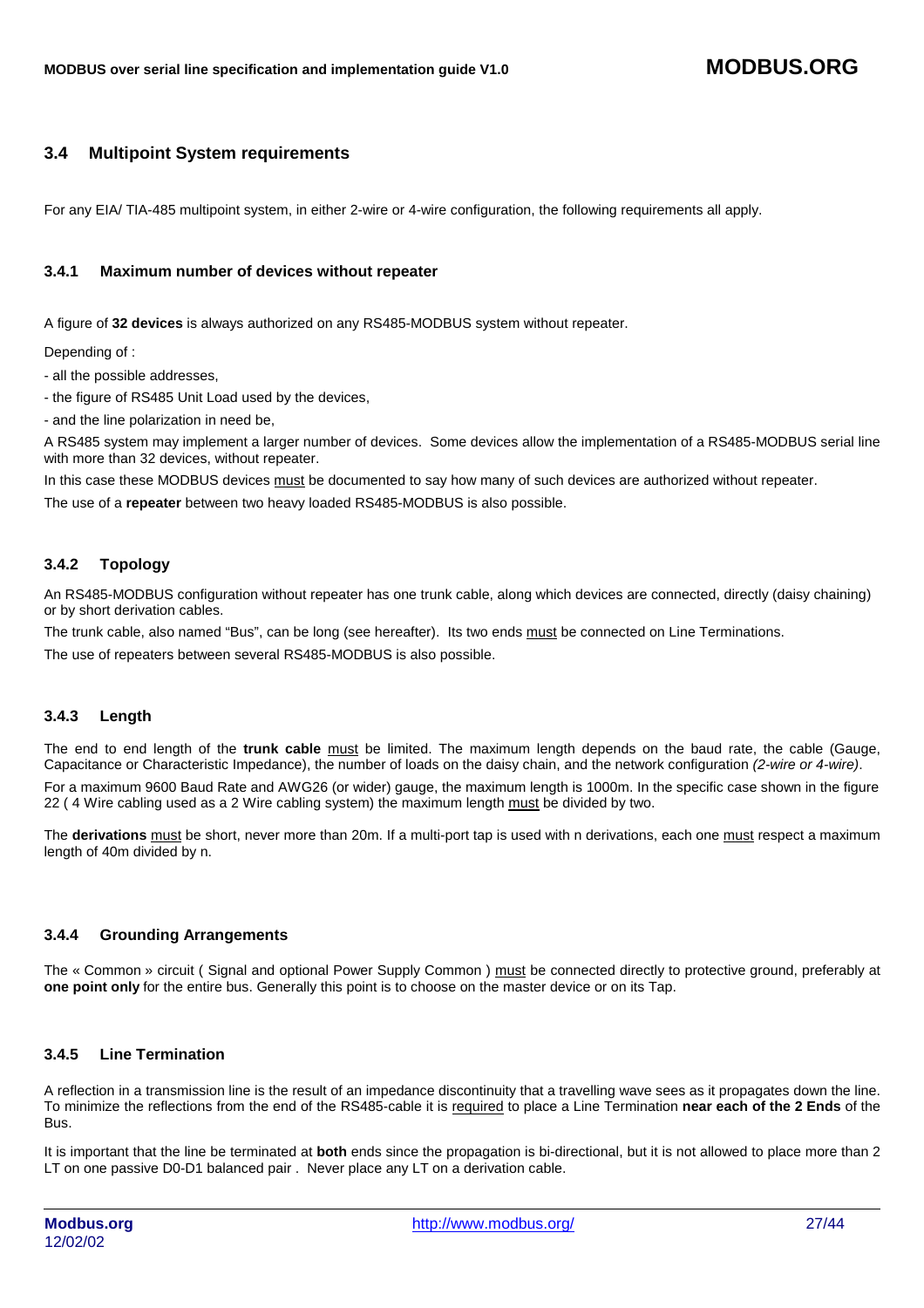# MODBUS over serial line specification and implementation guide V1.0 **MODBUS.ORG**

Each line termination must be connected between the two conductors of the balanced line : D0 and D1.

Line termination may be a 150 ohms value ( 0.5 W ) resistor.

A serial capacitor ( 1 nF, 10 V minimum ) with a 120 Ohms ( 0.25 W ) resistor is a better choice when a polarization of the pair must be implemented (see here after).

In a 4W-system, each pair must be terminated at each end of the bus.

In an RS232 interconnections, no termination should be wired.

#### **3.4.6 Line Polarization**

When there is no data activity on an RS-485 balanced pair, the lines are not driven and, thus susceptible to external noise or interference. To insure that its receiver stays in a constant state, when no data signal is present, some devices need to bias the network.

Each MODBUS device must be documented to say :

- if the device needs a line polarization,
- if the device implements, or can implement, such a line polarization.

If one or several devices need polarization, **one** pair of resistors must be connected on the RS-485 balanced pair :

- a Pull-Up Resistor to a 5V Voltage on D1 circuit,
- a Pull-Down Resistor to the common circuit on D0 circuit.

The value of those resistors must be between 450 Ohms and 650 Ohms. 650 Ohms resistors value may allow a higher number of devices on the serial line bus.

In this case, a polarization of the pair must be implemented **at one location for the whole Serial Bus**. Generally this point is to choose on the master device or on its Tap. Other devices must not implement any polarization.

The maximum number of devices authorized on such a MODBUS Serial Line is reduced by 4 from a MODBUS without polarization.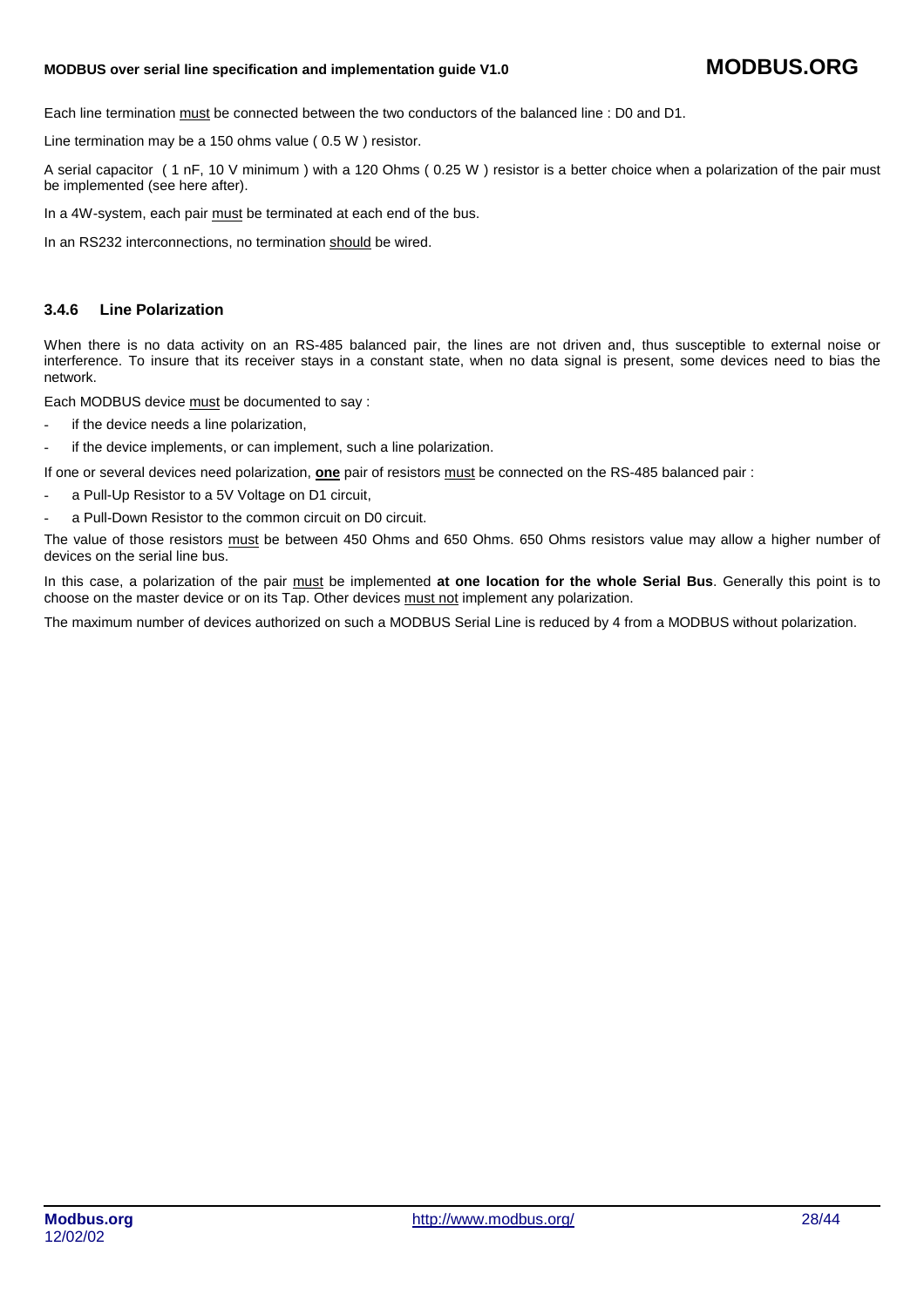# <span id="page-28-0"></span>**3.5 Mechanical Interfaces**

**Screw Terminals** may be used for both IDv and ITr connections. All information must be provided to the users about the exact location of each signal, with names in accordance with the previous chapter "Electrical Interface".

If a RJ45 ( or a mini-DIN or a D-Shell) **connector** is used on an equipment for a MODBUS mechanical interface, a **shielded female connector** must be chosen. Then the cable-end must have a shielded male connector.

#### **3.5.1 Connectors pin-out for 2W-MODBUS**

FRONT TOP g g Common **D0 D1**

**Figure 24: 2W- MODBUS on RJ45 connector ( required pin-out )**

Device side - female connector



**Figure 25: D-shell 9-pin connector**

Screw type connectors can also be used.

If an RJ45 or a 9-pin D-shell connector is used for a standard MODBUS device, the pinouts hereafter must be respected for every implemented circuit.

#### **2W-MODBUS RJ45 and 9-pin D-shell Pinouts**

| Pin on<br><b>RJ45</b> | Pin on<br>D9-shell | Level of<br>requirement | <b>IDv</b><br><b>Circuit</b> | ITr<br><b>Circuit</b> | EIA/TIA-<br>485 name     | <b>Description for IDv</b>                                                        |
|-----------------------|--------------------|-------------------------|------------------------------|-----------------------|--------------------------|-----------------------------------------------------------------------------------|
| 3                     | 3                  | optional                | <b>PMC</b>                   |                       | $\overline{\phantom{a}}$ | Port Mode Control                                                                 |
| 4                     | 5                  | required                | D1                           | D1                    | B/B'                     | <b>Transceiver terminal 1, V1 Voltage</b><br>$(V1 > V0$ for binary 1 [OFF] state) |
| 5                     | 9                  | required                | D <sub>0</sub>               | D <sub>0</sub>        | A/A'                     | Transceiver terminal 0, V0 Voltage<br>(V0 > V1 for binary 0 [ON] state)           |
| $\overline{7}$        | 2                  | recommended             | VP.                          |                       | $\overline{\phantom{a}}$ | Positive 524 V D.C. Power Supply                                                  |
| 8                     | 1                  | required                | Common                       | Common                | C/C'                     | <b>Signal and Power Supply Common</b>                                             |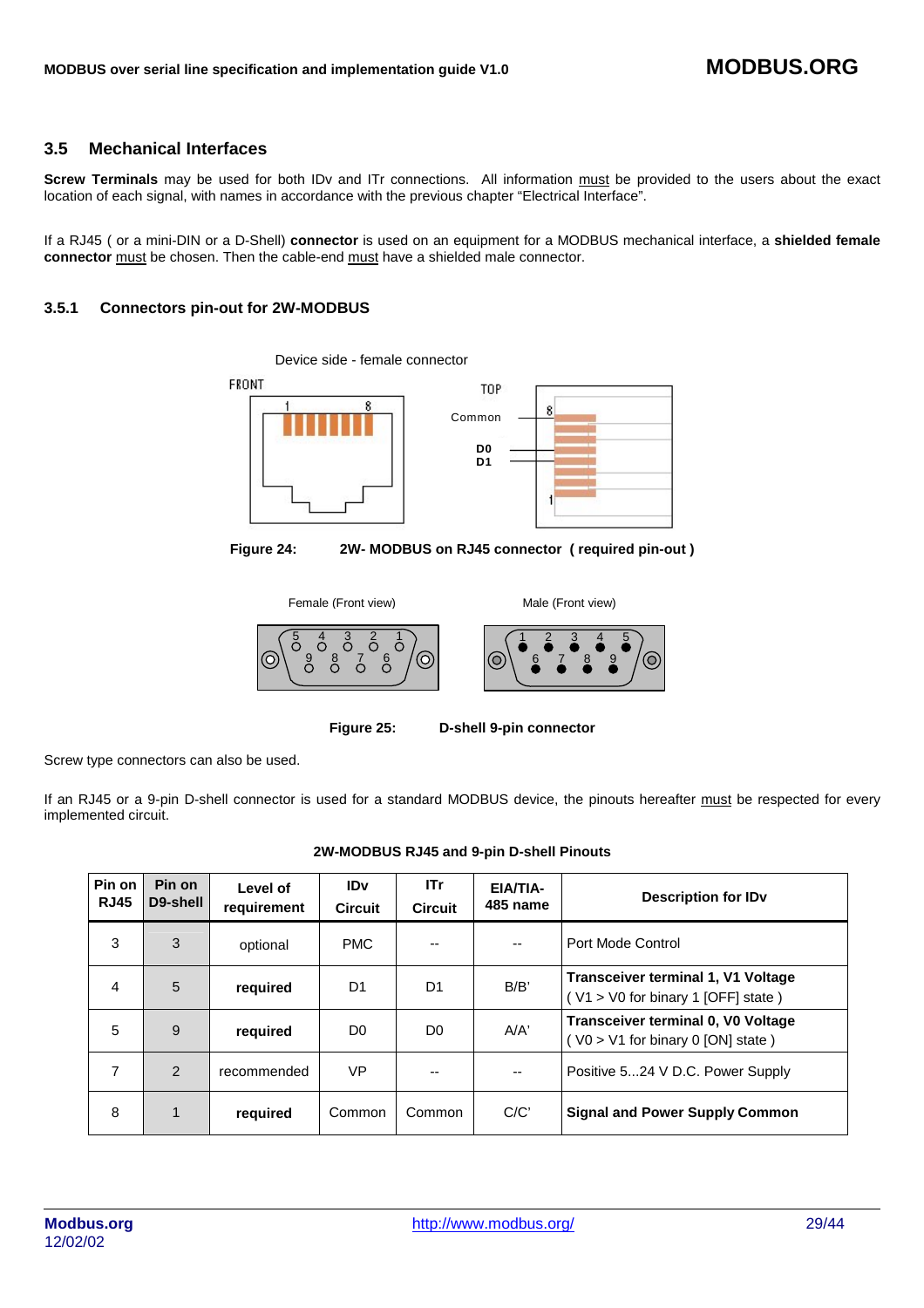# MODBUS over serial line specification and implementation guide V1.0 **MODBUS.ORG**

#### **3.5.2 Connectors pin-out for optional 4W-MODBUS**



**Figure 26: 4W- MODBUS on RJ45 connector ( required pin-out )** 





Screw type connectors can also be used.

If an RJ45 or a 9-pin D-shell connector is used for a 4W-MODBUS device, the pinouts hereafter must be respected for every implemented circuit.

| Pin on<br><b>RJ45</b> | Pin on<br>D9-shell | Level of<br>requirement | <b>IDv</b><br>Signal | ITr<br>Signal    | EIA/TIA-<br><b>485 name</b> | <b>Description for IDv</b>                                                 |
|-----------------------|--------------------|-------------------------|----------------------|------------------|-----------------------------|----------------------------------------------------------------------------|
| 1                     | 8                  | required                | RXD <sub>0</sub>     | RXD <sub>0</sub> | A'                          | Receiver terminal 0, Va' Voltage<br>$( Va' > Vb'$ for binary 0 [ON] state) |
| 2                     | 4                  | required                | RXD <sub>1</sub>     | RXD <sub>1</sub> | B'                          | Receiver terminal 1, Vb' Voltage<br>$(Vb' > Va'$ for binary 1 [OFF] state) |
| 3                     | 3                  | optional                | <b>PMC</b>           |                  |                             | Port Mode Control                                                          |
| 4                     | 5                  | required                | TXD1                 | TXD <sub>1</sub> | B                           | Generator terminal 1, Vb Voltage<br>(Vb > Va for binary 1 [OFF] state)     |
| 5                     | 9                  | required                | TXD <sub>0</sub>     | TXD <sub>0</sub> | A                           | Generator terminal 0, Va Voltage<br>( $Va > Vb$ for binary 0 [ON] state)   |
| 7                     | $\mathcal{P}$      | recommended             | VP                   |                  |                             | Positive 524 V DC Power Supply                                             |
| 8                     | 1                  | required                | Common               | Common           | C/C'                        | <b>Signal and Power Supply Common</b>                                      |

#### **Optional 4W-MODBUS RJ45 and 9-pin D-shell Pinouts**

Note : When both 2 and 4-Wire configurations are implemented on the same port, the **4W notations must be used.**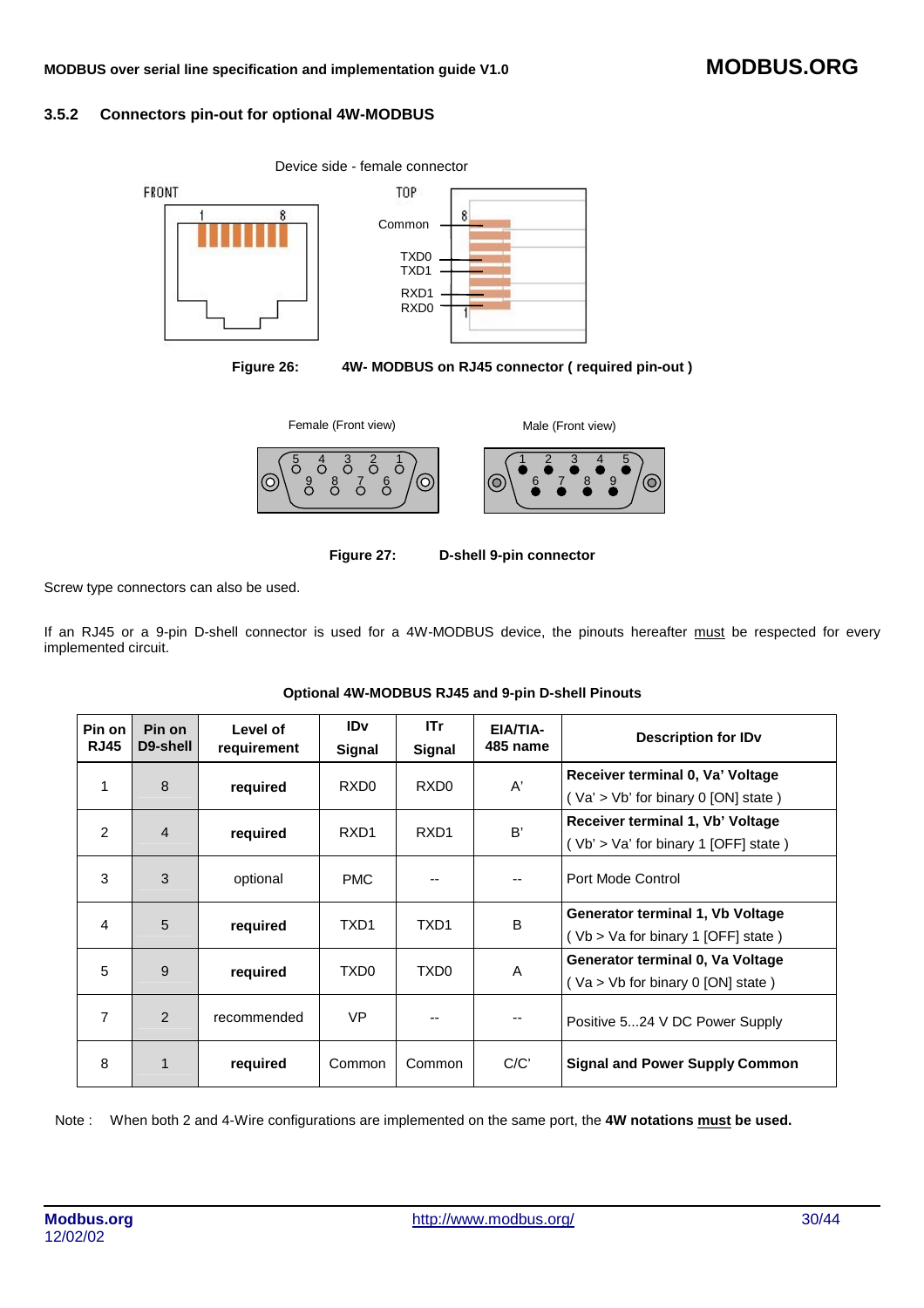# **3.5.3 RJ45 and 9-pin D-shell Pinouts for optional RS232-MODBUS**

If an RJ45 or a 9-pin D-shell connector is used for a RS232-MODBUS device, the pinouts hereafter must be respected for every implemented circuit.

|                       | <b>DCE</b><br><b>Underlined</b> pins can be output |                         | <b>Circuit</b> |                         |                               | <b>Underlined</b> pins can be output | <b>DTE</b>              |                     |
|-----------------------|----------------------------------------------------|-------------------------|----------------|-------------------------|-------------------------------|--------------------------------------|-------------------------|---------------------|
| Pin on<br><b>RJ45</b> | Pin on<br>D9-shell                                 | Level of<br>requirement | <b>Name</b>    | <b>Description</b>      | <b>RS232</b><br><b>Source</b> | Level of<br>requirement              | Pin on<br><b>RJ45</b>   | Pin on D9-<br>shell |
| 1                     | $\overline{2}$                                     | required                | <b>TXD</b>     | <b>Transmitted Data</b> | DTE                           | required                             | $\overline{\mathbf{2}}$ | $\overline{3}$      |
| $\overline{2}$        | 3                                                  | required                | <b>RXD</b>     | <b>Received Data</b>    | <b>DCE</b>                    | required                             | 1                       | $\overline{2}$      |
| 3                     | $\overline{7}$                                     | optional                | CTS.           | Clear to Send           | DCE                           | optional                             | 6                       | 8                   |
| $6\overline{6}$       | 8                                                  | optional                | <b>RTS</b>     | <b>Request to Send</b>  | DTE.                          | optional                             | <u>3</u>                | $\overline{I}$      |
| 8                     | 5                                                  | required                | <b>Common</b>  | <b>Signal Common</b>    | --                            | required                             | 8                       | 5                   |

**Important Note** : Some DCE Pinouts are crossed with DTE Pinouts with the same name :

A directly pin to pin wired cable ( without any crossing ) must be used between one DTE

( a PC for example ) and a DCE (a PLC for example).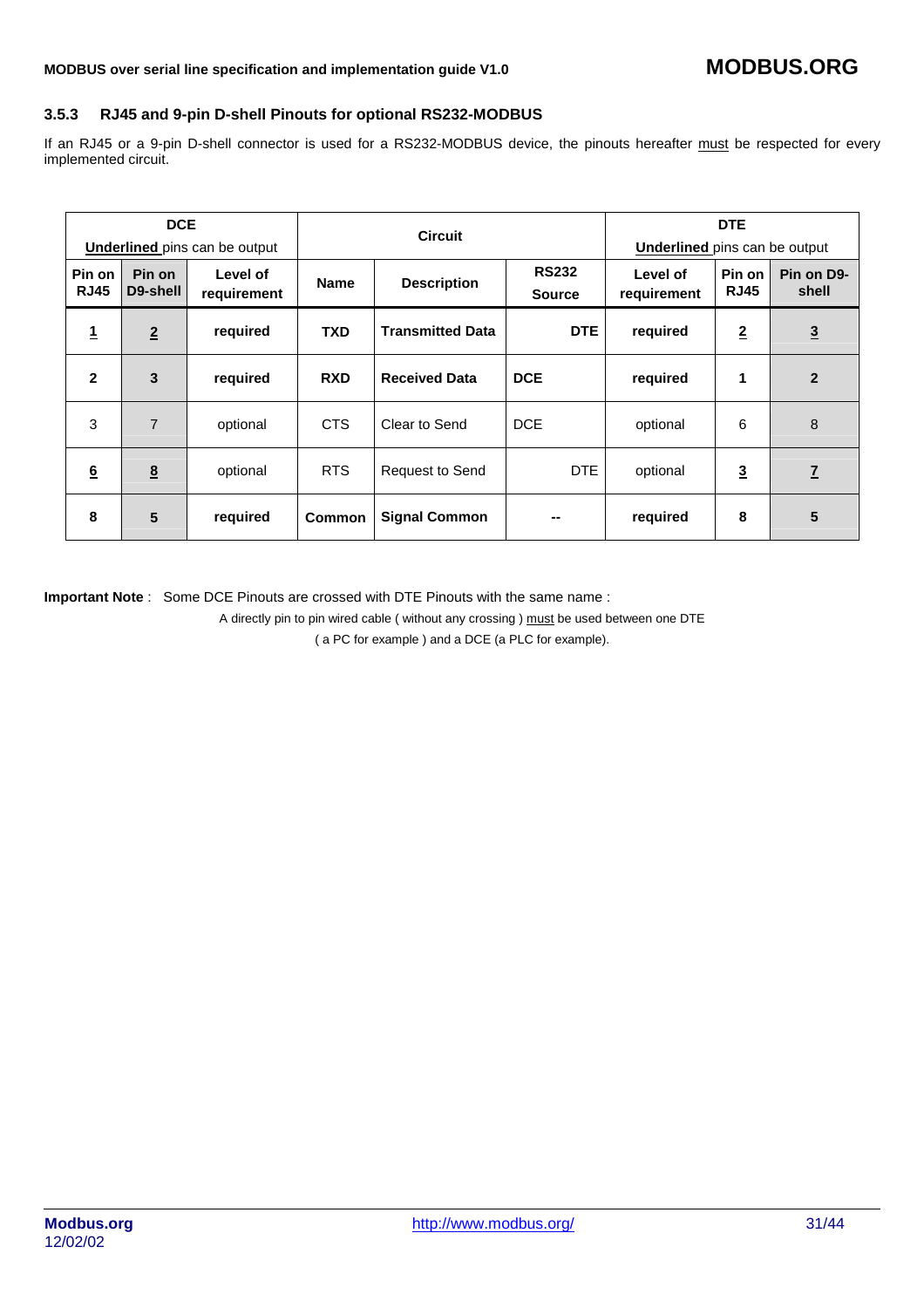# <span id="page-31-0"></span>**3.6 Cables**

A MODBUS over Serial Line Cable **must be shielded**. At one end of each cable its shield must be connected to protective ground. If a connector is used at this end, the shell of the connector is connected to the shield of the cable.

An RS485-MODBUS must use **a balanced pair** (for D0-D1) **and a third wire** (for the Common). In addition to that a second balanced pair must be used in a 4W-MODBUS system (for RXD0-RXD1).

*If a connectorized 4 pairs Category 5 Cable is used, please remember to the user in the User Guides :* 

"Connection of a crossed cable in a 2-wire MODBUS system may cause damages".

To minimize errors in cabling, a Color Code is recommended for the wires in the RS485-MODBUS Cables :

|               | <b>Signal Names</b> | <b>Recommended Color</b> |
|---------------|---------------------|--------------------------|
|               | $D1-TXD1$           | yellow                   |
|               | $DO-TXDO$           | brown                    |
|               | Common              | grey                     |
| 4W (Optional) | RXD0                | white                    |
| 4W (Optional) | RXD1                | blue                     |

**Figure 28: Color code for RS485-MODBUS wires**

*Note : Category 5 Cables use other colors.* 

**For RS485-MODBUS, Wire Gauge** must be chosen sufficiently wide to permit the maximum length ( 1000 m ). AWG 24 is always sufficient for the MODBUS Data.

Category 5 cables may operate for RS485-MODBUS, to a maximum length of 600m.

For the balanced pairs used in an RS485-system, a **Characteristic Impedance** with a value higher than 100 Ohms may be preferred, especially for 19200 and higher baud rates.

# **3.7 Visual Diagnosis**

For a visual diagnosis, communication status and device status must be indicated by LEDs :

| <b>LED</b>           | Level of requirement | <b>State</b>                                                                   | Recommended colour |
|----------------------|----------------------|--------------------------------------------------------------------------------|--------------------|
| Communication        | required             | Switched ON during frame reception or sending.                                 | Yellow             |
|                      |                      | (2 LEDs for frame reception and frame sending, or 1 LED<br>for both purposes.) |                    |
| Error                | recommended          | Switched ON : internal fault                                                   | Red                |
|                      |                      | Flashing: Other faults (Communication fault or<br>configuration error)         |                    |
| <b>Device status</b> | optional             | Switched ON : device powered                                                   | Green              |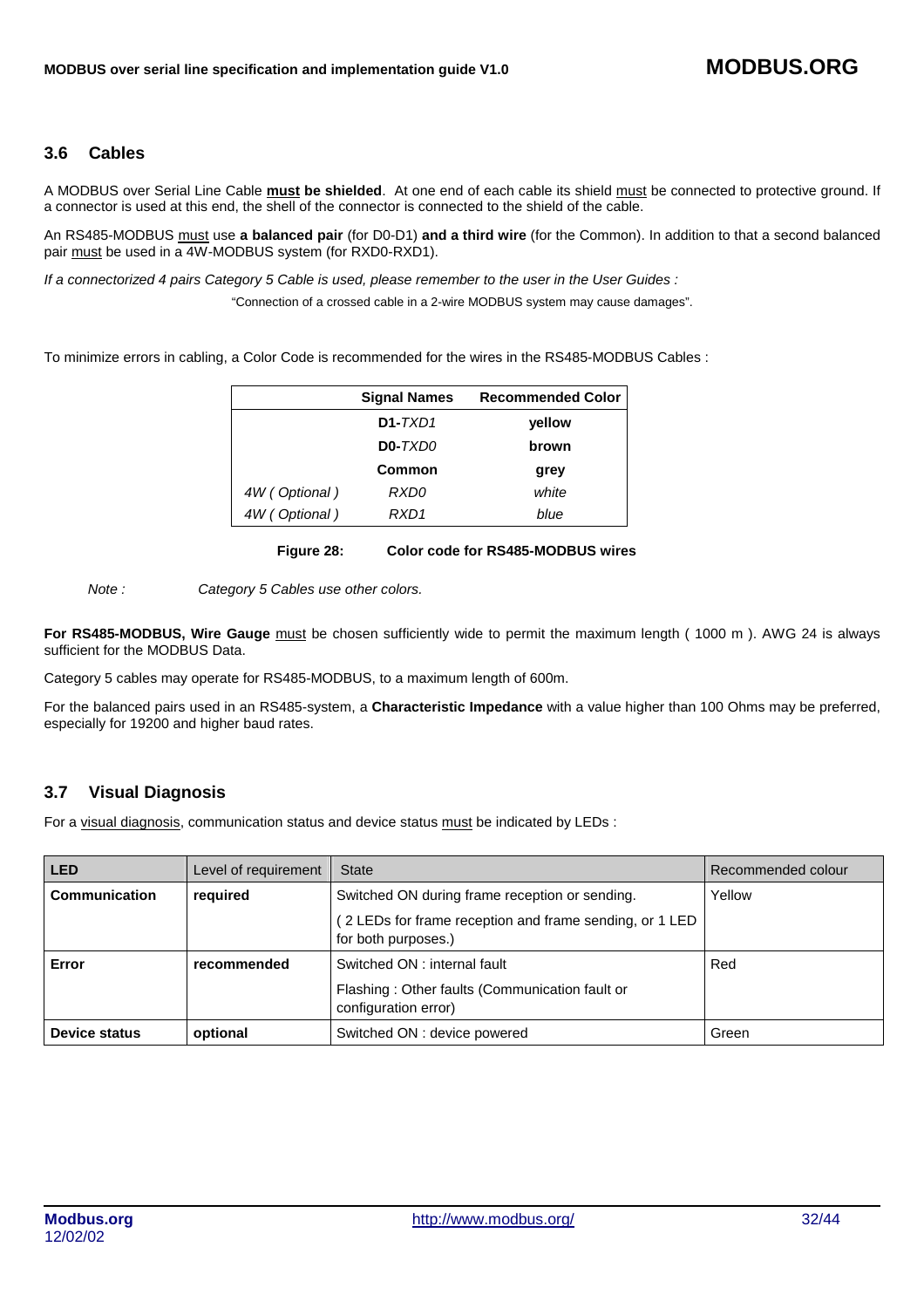# <span id="page-32-0"></span>**4 Installation and Documentation**

# **4.1 Installation**

**Product vendor should pay attention** to give to the user of a MODBUS System or MODBUS Devices all useful information to prevent them **from any error in cabling** or bad utilization of cabling accessories :

- Some other Fieldbuses, CANopen for example, use the same connector types (D-shell, RJ45...).
- Studies are conducted on Ethernet, with power supply on the same Balanced Pairs Cable.
- Some Products use for I/O circuits the same connector types (D-shell, RJ45...).

On these connectors, for the most part, **no foolproofing** is **available** (polarizing notch or other implementation) .

# **4.2 User Guide**

The User Guide of any MODBUS Device or Cabling System Component must include in a non exhaustive manner one or two types of information:

#### **4.2.1 For any MODBUS Product :**

The following information should be documented :

- All the implemented requests.
- The operating modes.
- The visual diagnostics.
- The reachable registers and supported function codes.
- Installation rules.
- The required information in the following sections should also be documented :
- ⇒ "Two-Wire MODBUS Definition" (to mention the Required Circuits) ;
- ⇒ "Optional Four-Wire MODBUS Definition" (to mention the Required Circuits) ;
- ⇒ "Line Polarization" (to mention a possible Need or an Implementation) ;
- ⇒ "Cables" (special care of crossed cables).
- **A specific indication** relating to the devices addresses, is to be written in the form of an important warning :

"*It is of great importance to ensure at the time of the procedure of devices addressing, that there is not two devices with the same address. In such a case, an abnormal behavior of the whole serial bus can occur, the Master being then in the impossibility to communicate with all present slaves on the bus.*"

 A "**Getting Started**" chapter is highly recommended, with the documented description of a typical application example, for an easy start.

#### **4.2.2 For a MODBUS Product with implemented Options :**

The different optional parameters must be clearly detailed :

- ⇒ Optional serial Transmission mode ;
- ⇒ Optional Parity Checking ;
- ⇒ Optional Baud Rates ;
- ⇒ Optional Circuit(s) : Power Supply, Port Configuration ;
- ⇒ Optional Interface(s) ;
- ⇒ Maximum number of devices (without repeater) if greater than 32.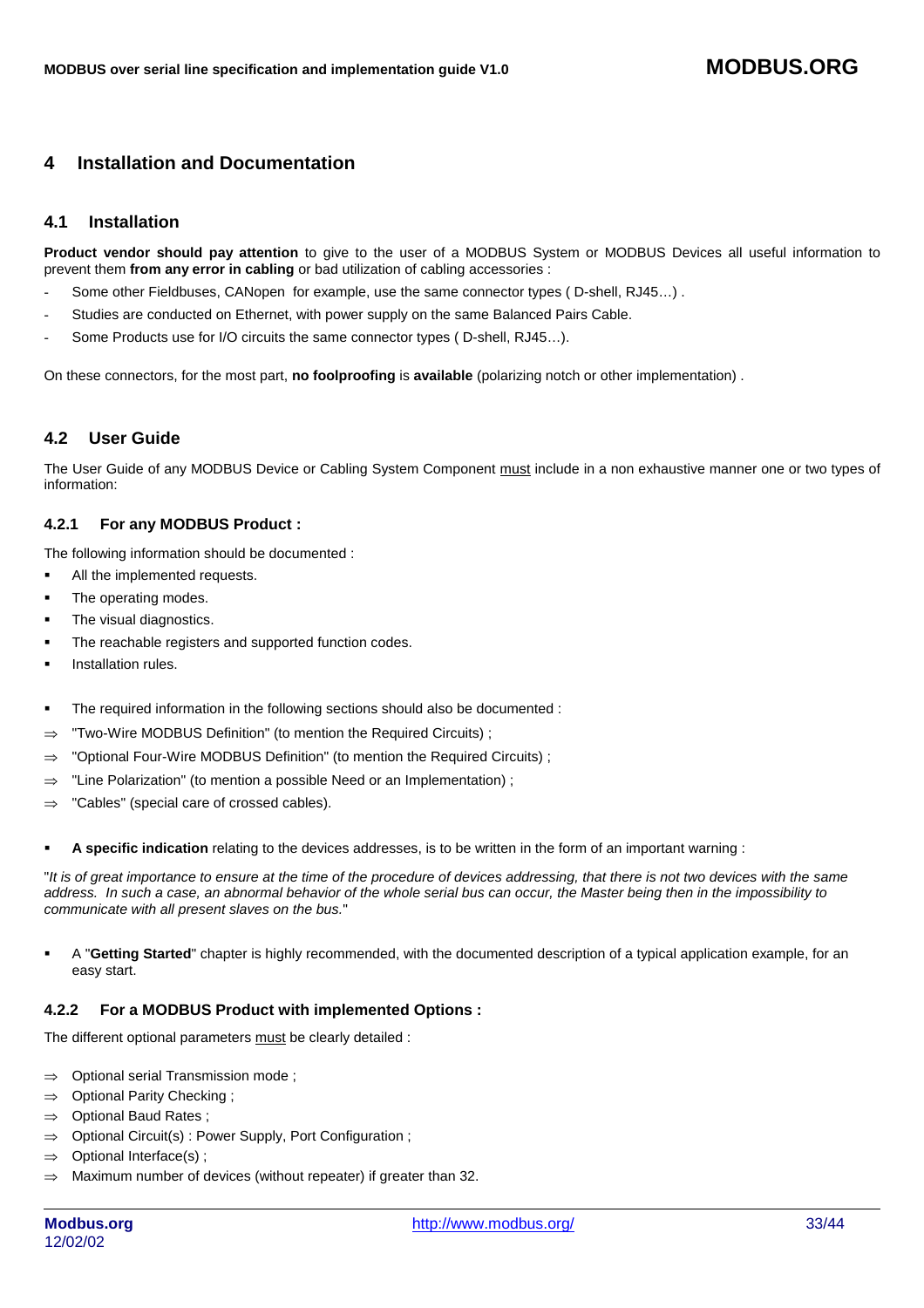# <span id="page-33-0"></span>**5 Implementation Classes**

Each device on a MODBUS Serial Line must respect all the **mandatory** requirements of a same implementation class. The following parameters are used to classify the MODBUS Serial Line devices :

- Addressing
- Broadcasting
- Transmission mode
- Baud rate
- Character format
- Electrical interface parameter

Two implementation classes are proposed, the Basic and the Regular classes. The regular class must provide configuration capabilities.

|                             | <b>BASIC</b>                     |                                                                                  | <b>REGULAR</b>                                       | <b>Default value</b>                    |
|-----------------------------|----------------------------------|----------------------------------------------------------------------------------|------------------------------------------------------|-----------------------------------------|
| <b>Addressing</b>           | Slave:                           | Master:                                                                          | Same as Basic                                        |                                         |
|                             | from 1 to $247$                  | configurable address   to be able to address<br>a slave from address<br>1 to 247 |                                                      |                                         |
| <b>Broadcast</b>            | <b>Yes</b>                       |                                                                                  | Yes                                                  |                                         |
| <b>Baud Rate</b>            | 9600 (19200 is also recommended) |                                                                                  | 9600, 19200 + additional configurable<br>baud rates  | 19200<br>(if implemented,<br>else 9600) |
| <b>Parity</b>               | <b>EVEN</b>                      |                                                                                  | EVEN + possibility to configure NO and<br>ODD parity | <b>EVEN</b>                             |
| <b>Mode</b>                 | <b>RTU</b>                       |                                                                                  | RTU + ASCII                                          | <b>RTU</b>                              |
| <b>Electrical Interface</b> | RS485 2W-cabling                 |                                                                                  | RS485 2W-cabling (and 4W-cabling as an               | RS485 2W-cabling                        |
|                             | <b>RS232</b><br>or               |                                                                                  | additional option)                                   |                                         |
|                             |                                  |                                                                                  | or RS232                                             |                                         |
| <b>Connector Type</b>       | RJ 45 (recommended)              |                                                                                  |                                                      |                                         |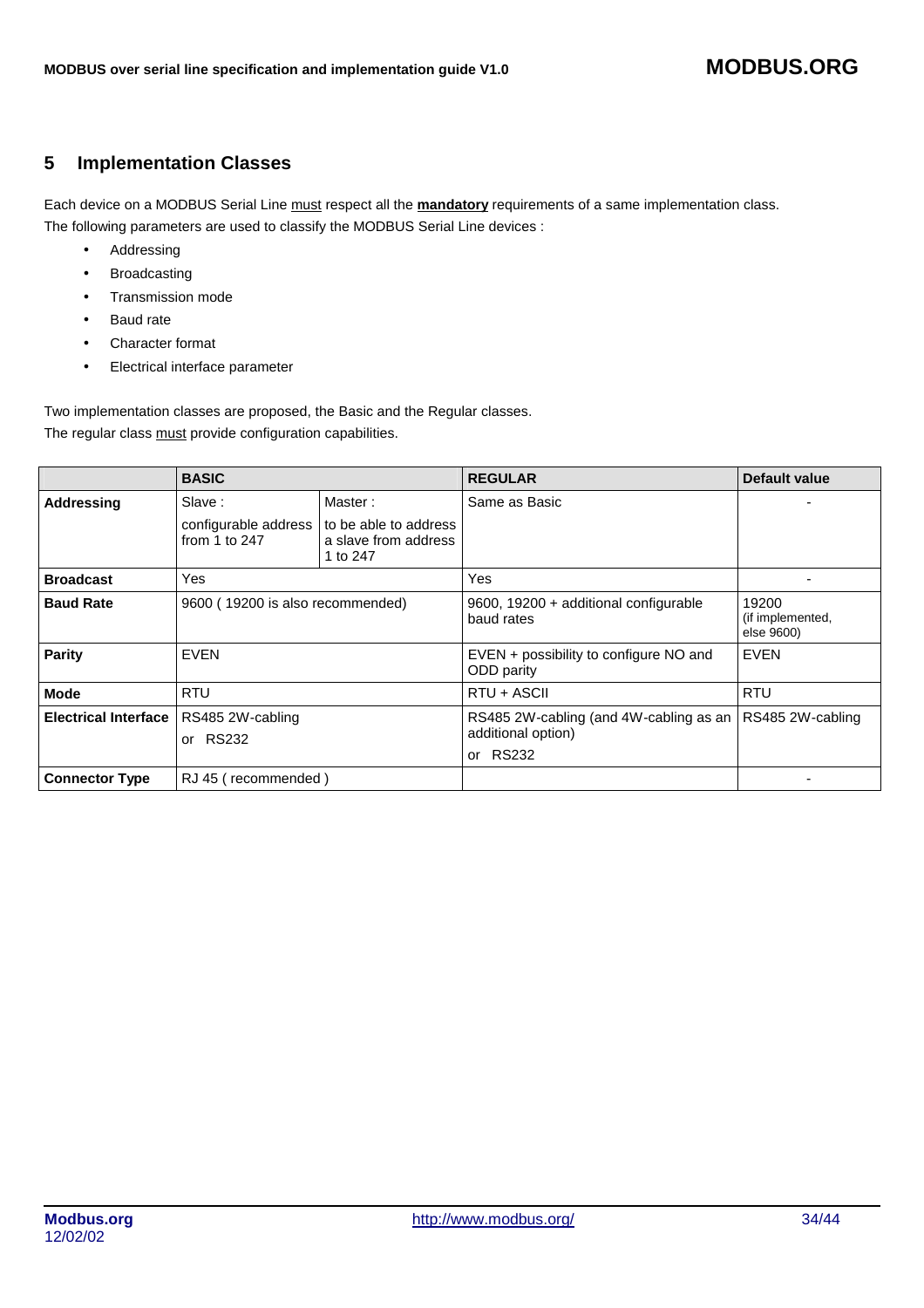# <span id="page-34-0"></span>**6 Appendix**

# **6.1 Appendix A - Management of Serial Line Diagnostic Counters**

## **6.1.1 General description**

MODBUS Serial Line defines a list of diagnostic counters to allow performance and error management.

These counters are accessible using the MODBUS application protocol and its Diagnostic function (function code 08).

Each counter can be get by a sub-function code bound to the counter number. All counters can be cleared using the sub-function code 0x0A.

The format of the Diagnostic function is described in the MODBUS application protocol specification.

Herein is the list of diagnostics and associated sub-function codes supported by a serial line device.

| Sub-             | Counter        | <b>Counters Name</b>                           | Comments                                                                                                                                                                                                                                                                                                                                                           |
|------------------|----------------|------------------------------------------------|--------------------------------------------------------------------------------------------------------------------------------------------------------------------------------------------------------------------------------------------------------------------------------------------------------------------------------------------------------------------|
| function<br>code | number         |                                                | (for diagram below)                                                                                                                                                                                                                                                                                                                                                |
| -lex             | <b>Dec</b>     |                                                |                                                                                                                                                                                                                                                                                                                                                                    |
| 0x0B             | $\mathbf{1}$   | Return Bus Message Count                       | Quantity of messages that the remote device has detected on the<br>communications system since its last restart, clear counters operation,<br>or power-up. Messages with bad CRC are not taken into account.                                                                                                                                                       |
| 0x0C             | 2              | <b>Return Bus Communication Error</b><br>Count | Quantity of CRC errors encountered by the remote device since its last<br>restart, clear counters operation, or power-up. In case of an error<br>detected on the character level, (overrun, parity error), or in case of a<br>message length < 3 bytes, the receiving device is not able to calculate<br>the CRC. In such cases, this counter is also incremented. |
| 0x0D             | 3              | Return Slave Exception Error Count             | Quantity of MODBUS exception error detected by the remote device<br>since its last restart, clear counters operation, or power-up.<br>It<br>comprises also the error detected in broadcast messages even if an<br>exception message is not returned in this case.                                                                                                  |
|                  |                |                                                | Exception errors are described and listed in "MODBUS Application<br>Protocol Specification" document.                                                                                                                                                                                                                                                              |
| 0xOE             | $\overline{4}$ | Return Slave Message Count                     | Quantity of messages addressed to the remote device,<br>includina<br>broadcast messages, that the remote device has processed since its<br>last restart, clear counters operation, or power-up.                                                                                                                                                                    |
| 0x0F             | 5              | Return Slave No Response Count                 | Quantity of messages received by the remote device for which it<br>returned no response (neither a normal response nor an exception<br>response), since its last restart, clear counters operation, or power-up.<br>Then, this counter counts the number of broadcast messages it has<br>received.                                                                 |
| 0x10             | 6              | Return Slave NAK Count                         | Quantity of messages addressed to the remote device for which it<br>returned a Negative Acknowledge (NAK) exception response, since its<br>last restart, clear counters operation, or power-up. Exception<br>responses are described and listed in "MODBUS Application Protocol<br>Specification" document.                                                        |
| 0x11             | $\overline{7}$ | Return Slave Busy Count                        | Quantity of messages addressed to the remote device for which it<br>returned a Slave Device Busy exception response, since its last restart,<br>clear counters operation, or power-up. Exception responses are<br>described and listed in "MODBUS Application Protocol Specification"<br>document                                                                  |
| 0x12             | 8              | Return Bus Character Overrun Count             | Quantity of messages addressed to the remote device that it could not<br>handle due to a character overrun condition, since its last restart, clear<br>counters operation, or power-up. A character overrun is caused by data<br>characters arriving at the port faster than they can be stored, or by the<br>loss of a character due to a hardware malfunction.   |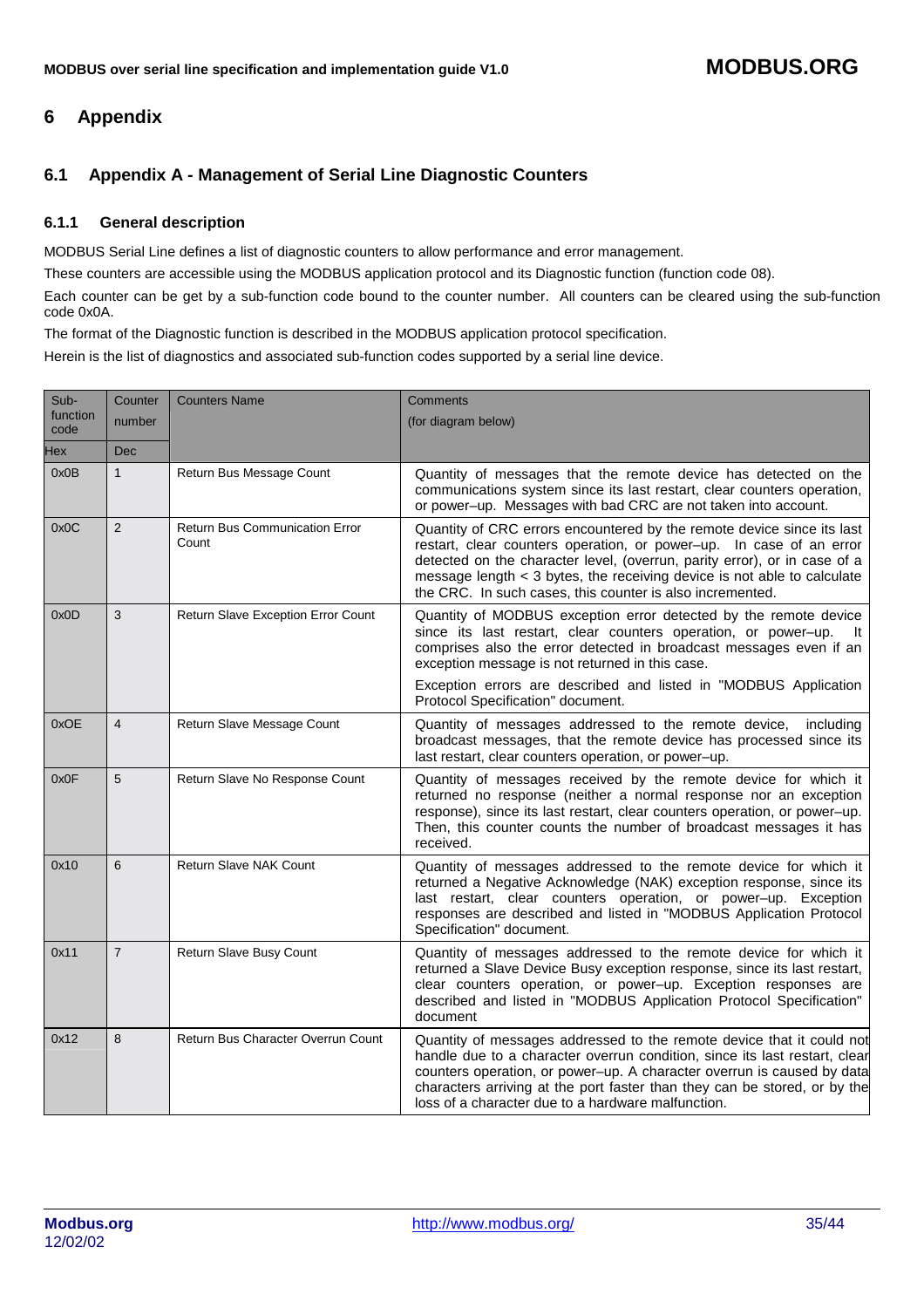# **6.1.2 Counters Management Diagram**

The following diagrams describe when each previous counters must be incremented.

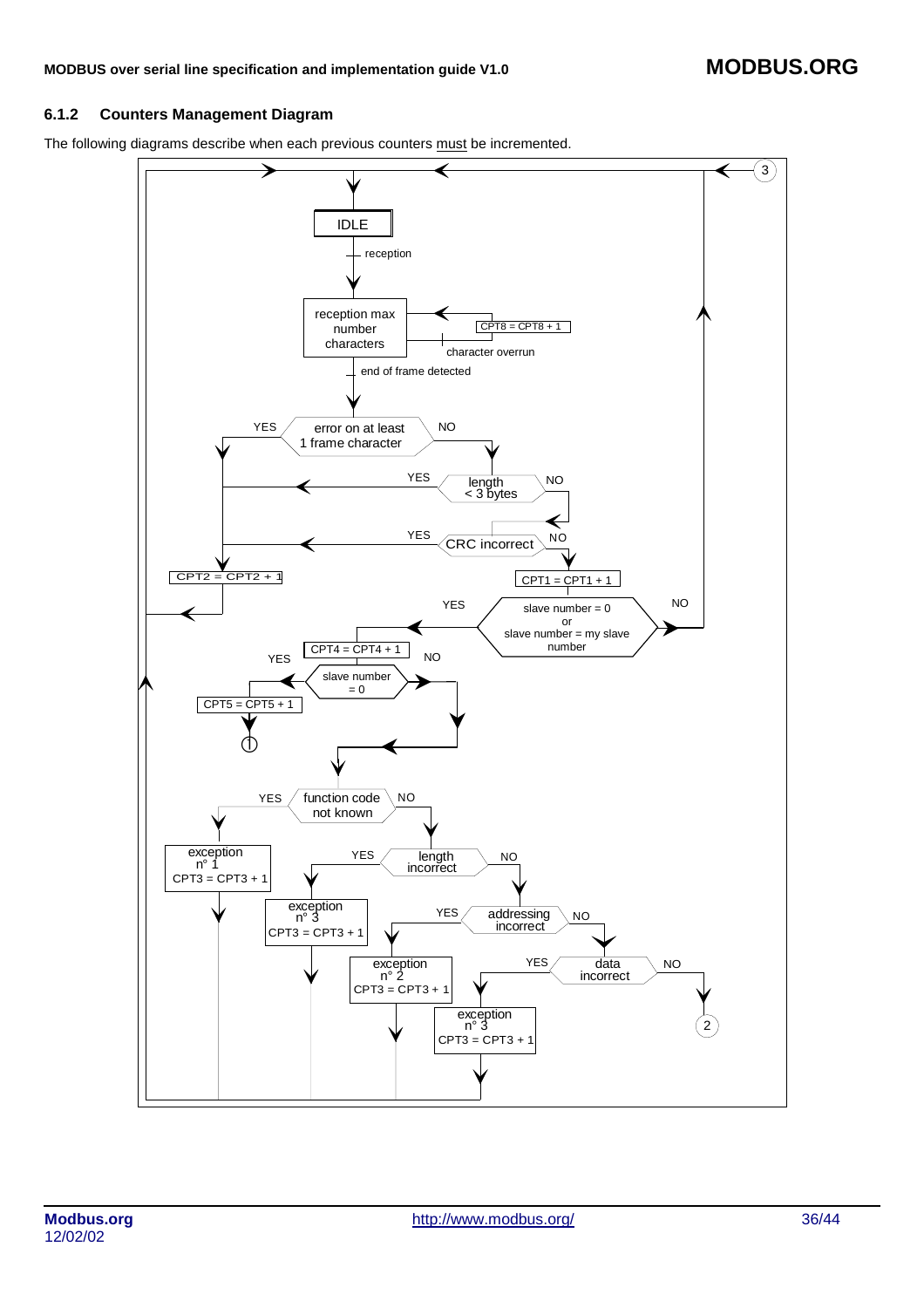

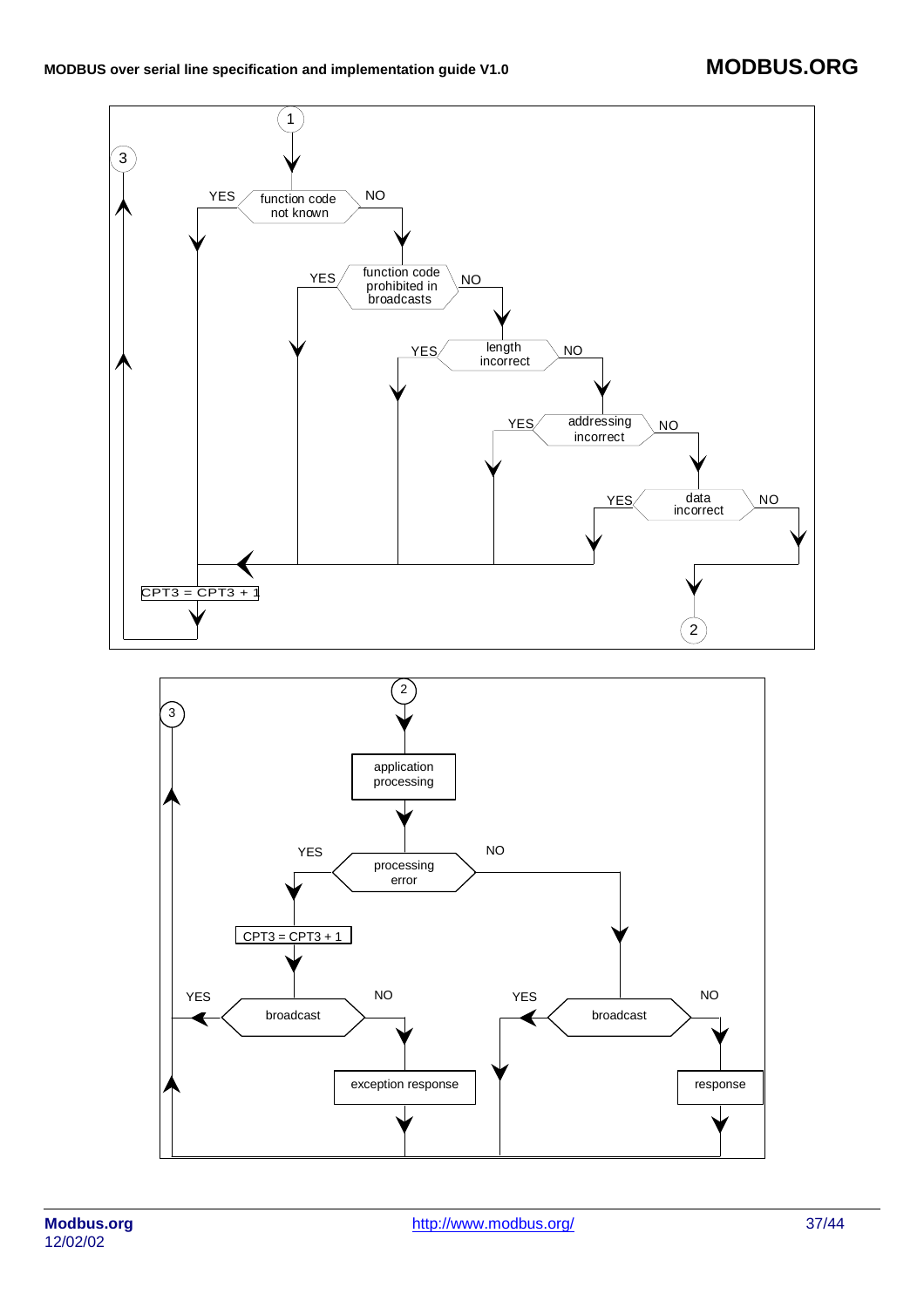# <span id="page-37-0"></span>**6.2 Appendix B - LRC/CRC Generation**

#### **6.2.1 LRC Generation**

The Longitudinal Redundancy Checking (LRC) field is one byte, containing an 8–bit binary value. The LRC value is calculated by the transmitting device, which appends the LRC to the message. The device that receives recalculates an LRC during receipt of the message, and compares the calculated value to the actual value it received in the LRC field. If the two values are not equal, an error results.

The LRC is calculated by adding together successive 8–bit bytes in the message, discarding any carries, and then two's complementing the result. The LRC is an 8–bit field, therefore each new addition of a character that would result in a value higher than 255 decimal simply 'rolls over' the field's value through zero. Because there is no ninth bit, the carry is discarded automatically.

A procedure for generating an LRC is:

- 1. Add all bytes in the message, excluding the starting 'colon' and ending CRLF. Add them into an 8–bit field, so that carries will be discarded.
- 2. Subtract the final field value from FF hex (all 1's), to produce the ones–complement.
- 3. Add 1 to produce the twos–complement.

#### **Placing the LRC into the Message**

When the 8–bit LRC (2 ASCII characters) is transmitted in the message, the high–order character will be transmitted first, followed by the low–order character. For example, if the LRC value is 61 hex (0110 0001):



Figure 29: LRC Character Sequence

Example: an example of a C language function performing LRC generation is shown below.

The function takes two arguments:

unsigned char \*auchMsg; A pointer to the message buffer containing binary data to be used for generating the LRC, unsigned short usDataLen; The quantity of bytes in the message buffer.

#### **LRC Generation Function**

| static unsigned char LRC(auchMsg, usDataLen) | /* the function returns the LRC as a type unsigned char */ |
|----------------------------------------------|------------------------------------------------------------|
| unsigned char *auchMsg ;                     | message to calculate LRC upon */<br>$\prime^*$             |
| unsigned short usDataLen ;                   | /* quantity of bytes in message */                         |
|                                              |                                                            |
| unsigned char uch LRC = $0$ :                | /* LRC char initialized */                                 |
| while (usDataLen---)                         | /* pass through message buffer */                          |
| uchLRC $+=$ *auchMsg++;                      | /* add buffer byte without carry */                        |
| return ((unsigned char)(-((char)uchLRC)));   | /* return twos complement */                               |
|                                              |                                                            |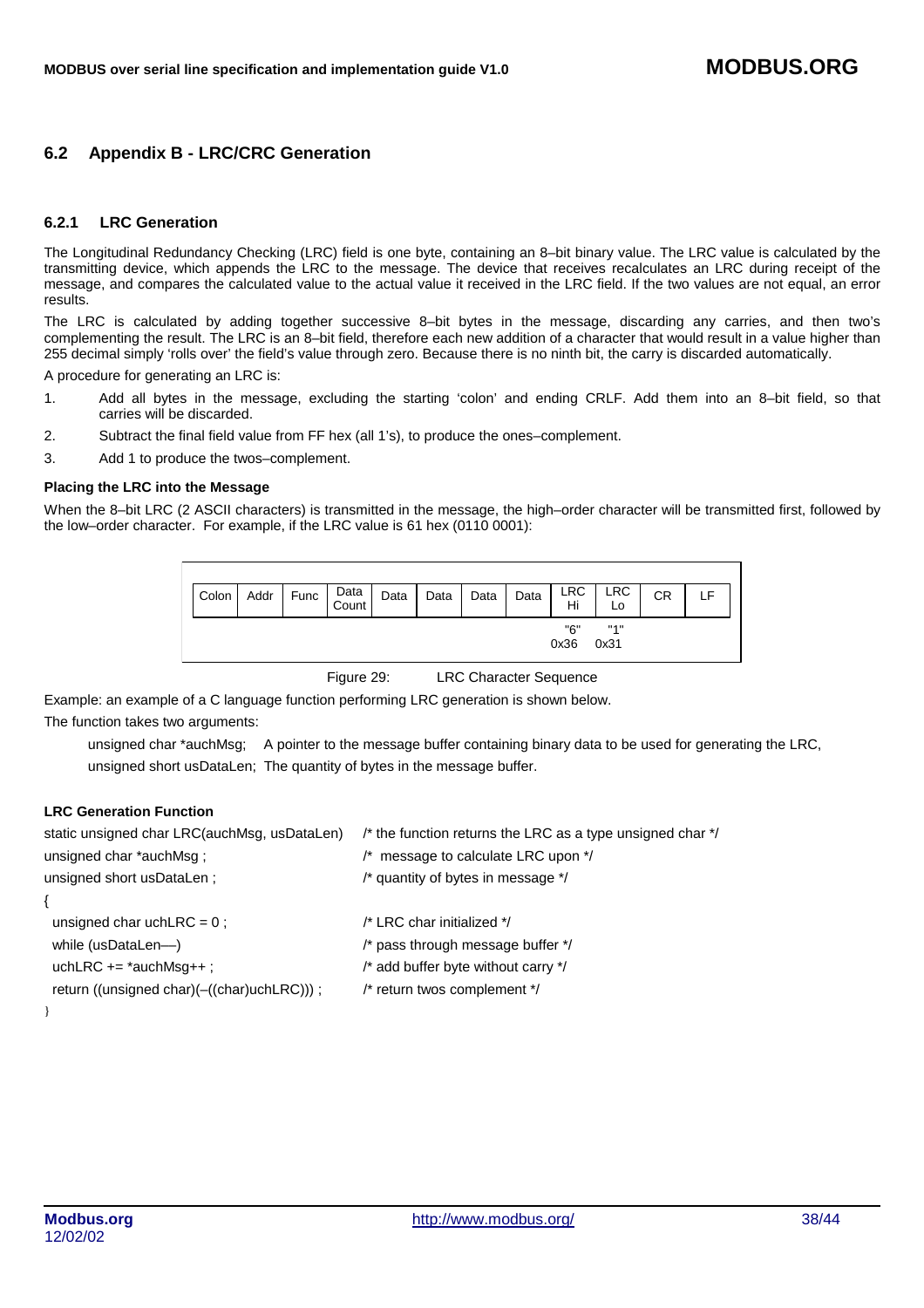## **6.2.2 CRC Generation**

The Cyclical Redundancy Checking (CRC) field is two bytes, containing a 16–bit binary value. The CRC value is calculated by the transmitting device, which appends the CRC to the message. The device that receives recalculates a CRC during receipt of the message, and compares the calculated value to the actual value it received in the CRC field. If the two values are not equal, an error results.

The CRC is started by first preloading a 16–bit register to all 1's. Then a process begins of applying successive 8–bit bytes of the message to the current contents of the register. Only the eight bits of data in each character are used for generating the CRC. Start and stop bits and the parity bit, do not apply to the CRC.

During generation of the CRC, each 8–bit character is exclusive ORed with the register contents. Then the result is shifted in the direction of the least significant bit (LSB), with a zero filled into the most significant bit (MSB) position. The LSB is extracted and examined. If the LSB was a 1, the register is then exclusive ORed with a preset, fixed value. If the LSB was a 0, no exclusive OR takes place.

This process is repeated until eight shifts have been performed. After the last (eighth) shift, the next 8–bit character is exclusive ORed with the register's current value, and the process repeats for eight more shifts as described above. The final content of the register, after all the characters of the message have been applied, is the CRC value.

A procedure for generating a CRC is:

- 1. Load a 16–bit register with FFFF hex (all 1's). Call this the CRC register.
- 2. Exclusive OR the first 8–bit byte of the message with the low–order byte of the 16–bit CRC register, putting the result in the CRC register.
- 3. Shift the CRC register one bit to the right (toward the LSB), zero–filling the MSB. Extract and examine the LSB.
- 4. (If the LSB was 0): Repeat Step 3 (another shift).
	- (If the LSB was 1): Exclusive OR the CRC register with the polynomial value 0xA001 (1010 0000 0000 0001).

5. Repeat Steps 3 and 4 until 8 shifts have been performed. When this is done, a complete 8–bit byte will have been processed.

- 6. Repeat Steps 2 through 5 for the next 8–bit byte of the message. Continue doing this until all bytes have been processed.
- 7. The final content of the CRC register is the CRC value.
- 8. When the CRC is placed into the message, its upper and lower bytes must be swapped as described below.

#### **Placing the CRC into the Message**

When the 16–bit CRC (two 8–bit bytes) is transmitted in the message, the low-order byte will be transmitted first, followed by the highorder byte.

*For example, if the CRC value is 1241 hex (0001 0010 0100 0001):* 



Figure 30: CRC Byte Sequence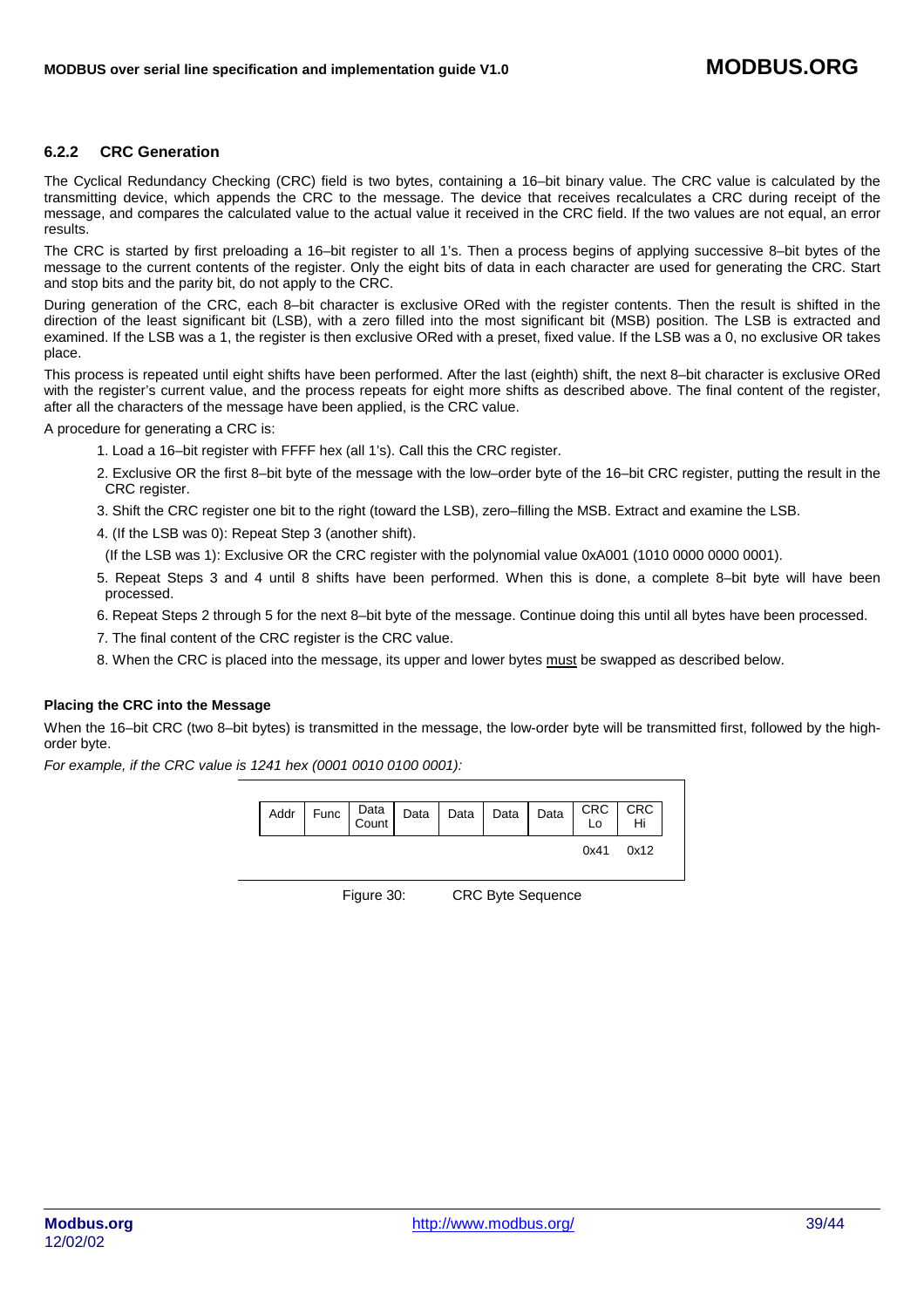#### **Calculation algorithm of the CRC 16**



XOR = exclusive or

 $N =$  number of information bits

POLY = calculation polynomial of the CRC 16 = 1010 0000 0000 0001

(Generating polynomial =  $1 + x_2 + x_{15} + x_{16}$ )

In the CRC 16, the 1st byte transmitted is the least significant one.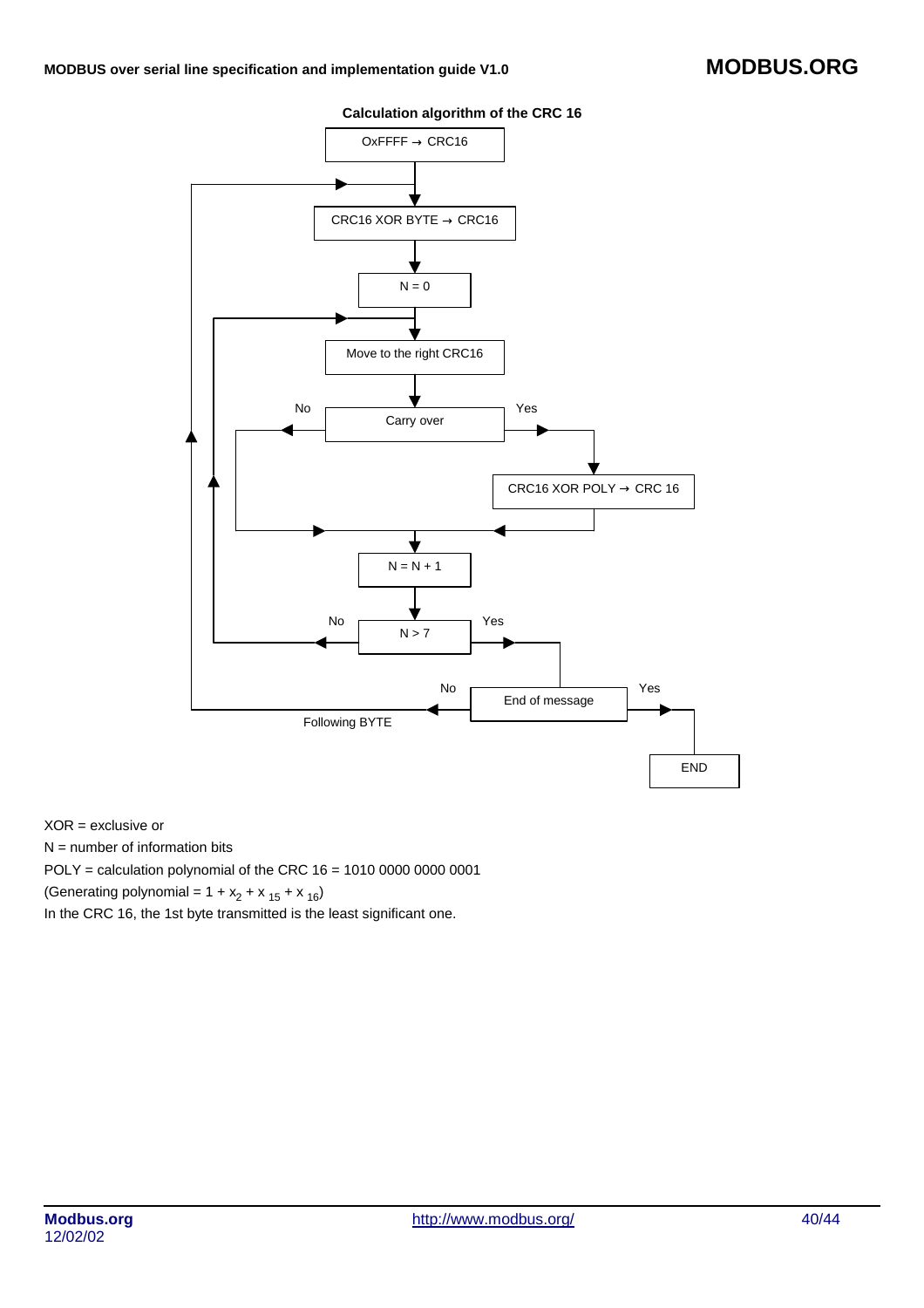Example of CRC calculation (frame 02 07)

|                              |                  |              | Most significant | least significant |                  |  |
|------------------------------|------------------|--------------|------------------|-------------------|------------------|--|
|                              |                  |              |                  |                   |                  |  |
|                              |                  |              |                  |                   |                  |  |
|                              | Move 8           | 0010<br>0001 | 0010             | 1000<br>0100      | 0001 0           |  |
|                              | Move 6<br>Move 7 | 0100         | 1001<br>0100     | 0000              | 0100 0<br>0010 0 |  |
|                              |                  | 1001         | 0010             | 0000              | 1000             |  |
|                              |                  | 1010         | 0000             | 0000              | 0001             |  |
|                              | Move 5           | 0011         | 0010             | 0000              | $1001$  1        |  |
|                              | Move 4           | 0110         | 0100             | 0001              | 0011 0           |  |
|                              |                  | 1100         | 1000             | 0010              | 0110             |  |
|                              |                  | 1010         | 0000             | 0000              | 0001             |  |
|                              | Move 3           | 0110         | 1000             | 0010              | $0111$  1        |  |
|                              |                  | 1101         | 0000             | 0100              | 1111             |  |
|                              |                  | 1010         | 0000             | 0000              | 0001             |  |
|                              | Move 2           | 0111         | 0000             | 0100              | 1110 1           |  |
|                              |                  | 1110         | 0000             | 1001              | 1101             |  |
|                              |                  | 1010         | 0000             | 0000              | 0001             |  |
|                              | Move 1           | 0100         | 0000             | 1001              | $1100$   1       |  |
| XOR 2nd character            |                  | 1000         | 0001             | 0011              | 1001             |  |
|                              |                  | 0000         | 0000             | 0000              | 0111             |  |
|                              |                  | 1000         | 0001             | 0011              | 1110             |  |
|                              |                  |              |                  |                   |                  |  |
|                              |                  | 1010         | 0000             | 0000              | 0001             |  |
|                              | Move 8           | 0010         | 0001             | 0011              | 1111 0           |  |
|                              | Move 7           | 0100         | 0010             | 0111              | 1111 0           |  |
|                              |                  | 1000         | 0100             | 1111              | 1110             |  |
|                              |                  | 1010         | 0000             | 0000              | 0001             |  |
|                              | Move 6           | 0010         | 0100             | 1111              | $1111$  1        |  |
|                              | Move 5           | 0100         | 1001             | 1111              | 1111 0           |  |
|                              |                  | 1001         | 0011             | 1111              | 1110             |  |
|                              |                  | 1010         | 0000             | 0000              | 0001             |  |
|                              | Move 4           | 0011         | 0011             | 1111              | $1111$  1        |  |
|                              | Move 3           | 0110         | 0111             | 1111              | 1110 0           |  |
|                              |                  | 1100         | 1111             | 1111              | 1110             |  |
| Flag to 1, XOR polynomial    |                  | 1010         | 0000             | 0000              | 0001             |  |
|                              | Move 2           | 0110         | 1111             | 1111              | 1111 1           |  |
| XOR polynomial<br>Flag to 1, |                  | 1101         | 1111             | 1111              | 1111             |  |
|                              |                  | 1010         | 0000             | 0000              | 0001             |  |
|                              | Move 1           | 0111         | 1111             | 1111              | 1110 1           |  |
|                              |                  | 1111         | 1111             | 1111              | 1101             |  |
| XOR 1st character            |                  | 0000         | 0000             | 0000              | 0000             |  |
| CRC register initialization  |                  | 1111         | 1111             | 1111              | 1111             |  |

The CRC 16 of the frame is then: 4112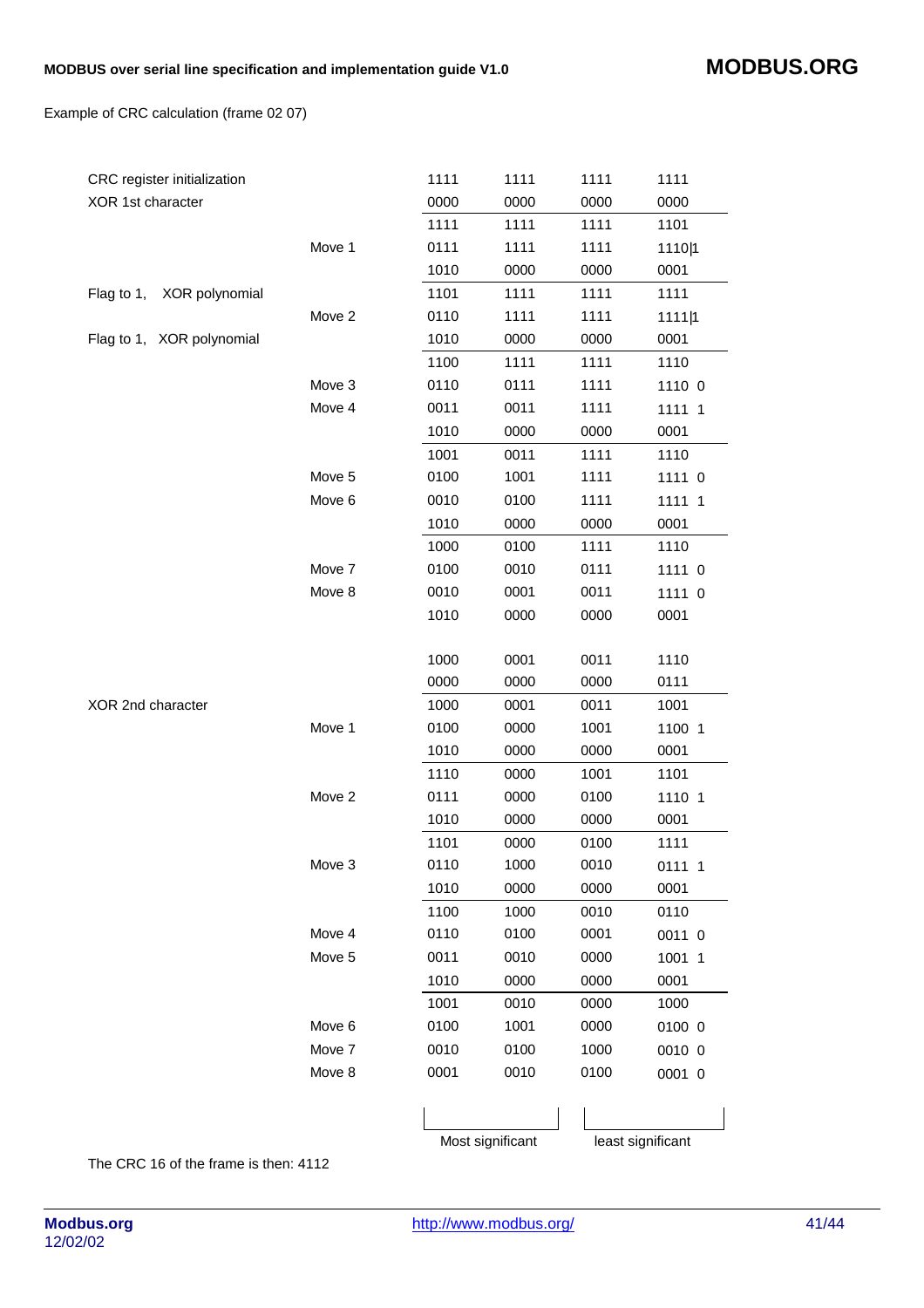#### Example

An example of a C language function performing CRC generation is shown on the following pages. All of the possible CRC values are preloaded into two arrays, which are simply indexed as the function increments through the message buffer. One array contains all of the 256 possible CRC values for the high byte of the 16–bit CRC field, and the other array contains all of the values for the low byte.

Indexing the CRC in this way provides faster execution than would be achieved by calculating a new CRC value with each new character from the message buffer.

Note: This function performs the swapping of the high/low CRC bytes internally. The bytes are already swapped in the CRC value that is returned from the function.

Therefore the CRC value returned from the function can be directly placed into the message for transmission.

The function takes two arguments:

return (uchCRCHi << 8 | uchCRCLo) ;

unsigned char \*puchMsg; A pointer to the message buffer containing binary data to be used for generating the CRC unsigned short usDataLen; The quantity of bytes in the message buffer.

# **CRC Generation Function**

| unsigned short CRC16 (puchMsg, usDataLen)       | $\prime$ * The function returns the CRC as a unsigned short type $\prime\prime$<br>/* message to calculate CRC upon |       |  |  |  |  |
|-------------------------------------------------|---------------------------------------------------------------------------------------------------------------------|-------|--|--|--|--|
| unsigned char *puchMsg;                         |                                                                                                                     |       |  |  |  |  |
| unsigned short usDataLen ;                      | /* quantity of bytes in message                                                                                     | $^*/$ |  |  |  |  |
|                                                 |                                                                                                                     |       |  |  |  |  |
| unsigned char uchCRCH $i = 0xFF$ :              | /* high byte of CRC initialized                                                                                     | $^*/$ |  |  |  |  |
| unsigned char uch CRCLo = $0xFF$ ;              | /* low byte of CRC initialized                                                                                      |       |  |  |  |  |
| unsigned ulndex;                                | /* will index into CRC lookup table                                                                                 |       |  |  |  |  |
| while (usDataLen--)                             | /* pass through message buffer                                                                                      | $^*/$ |  |  |  |  |
|                                                 |                                                                                                                     |       |  |  |  |  |
| ulndex = uchCRCLo $\wedge$ *puchMsgg++;         | $\prime^*$ calculate the CRC                                                                                        | $^*/$ |  |  |  |  |
| $uchCRCLo = uchCRCHi \wedge auchCRCHi[uhdex]$ ; |                                                                                                                     |       |  |  |  |  |
| $uchCRCHi = auchCRCLo[ulndex]$ ;                |                                                                                                                     |       |  |  |  |  |
|                                                 |                                                                                                                     |       |  |  |  |  |

```
}
```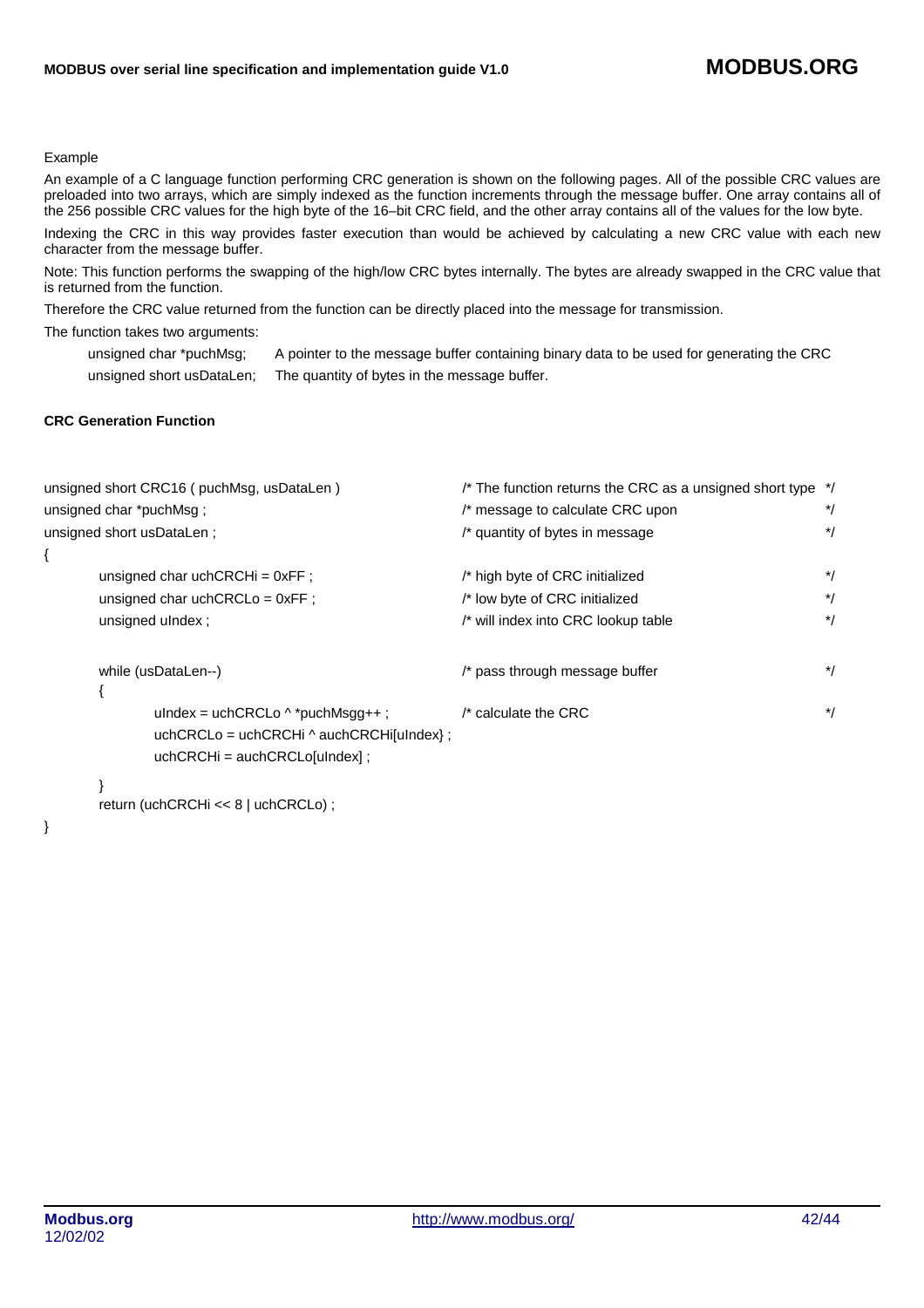#### **High-Order Byte Table**

/\* Table of CRC values for high–order byte \*/

```
static unsigned char auch CRCHi[] = \{
```

|      |  |  |  |  |  | $0x00$ , $0xC1$ , $0x81$ , $0x40$ , $0x01$ , $0xC0$ , $0x80$ , $0x41$ , $0x01$ , $0xC0$ , $0x80$ , $0x41$ , $0x00$ , $0xC1$ , $0x81$ ,                                                                                         |  |
|------|--|--|--|--|--|--------------------------------------------------------------------------------------------------------------------------------------------------------------------------------------------------------------------------------|--|
|      |  |  |  |  |  | $0x40$ , $0x01$ , $0x00$ , $0x80$ , $0x41$ , $0x00$ , $0xC1$ , $0x81$ , $0x40$ , $0x01$ , $0xC1$ , $0x81$ , $0x40$ , $0x01$ , $0xC0$ ,                                                                                         |  |
|      |  |  |  |  |  | $0x80$ , $0x41$ , $0x01$ , $0xC0$ , $0x80$ , $0x41$ , $0x00$ , $0xC1$ , $0x81$ , $0x40$ , $0x01$ , $0xC1$ , $0x81$ , $0x40$ , $0x01$ ,                                                                                         |  |
|      |  |  |  |  |  | $0xC0$ , $0x80$ , $0x41$ , $0x00$ , $0xC1$ , $0x81$ , $0x40$ , $0x01$ , $0xC0$ , $0x80$ , $0x41$ , $0x01$ , $0xC0$ , $0x80$ , $0x41$ ,                                                                                         |  |
|      |  |  |  |  |  | $0x00$ , $0xC1$ , $0x81$ , $0x40$ , $0x01$ , $0xC0$ , $0x80$ , $0x41$ , $0x00$ , $0xC1$ , $0x81$ , $0x40$ , $0x00$ , $0xC1$ , $0x81$ ,                                                                                         |  |
|      |  |  |  |  |  | $0x40$ , $0x01$ , $0x00$ , $0x80$ , $0x41$ , $0x00$ , $0xC1$ , $0x81$ , $0x40$ , $0x01$ , $0xC0$ , $0x80$ , $0x41$ , $0x01$ , $0xC0$ ,                                                                                         |  |
|      |  |  |  |  |  | $0x80$ , $0x41$ , $0x00$ , $0xC1$ , $0x81$ , $0x40$ , $0x00$ , $0xC1$ , $0x81$ , $0x40$ , $0x01$ , $0xC0$ , $0x80$ , $0x41$ , $0x01$ ,                                                                                         |  |
|      |  |  |  |  |  | $0xC0$ , $0x80$ , $0x41$ , $0x00$ , $0xC1$ , $0x81$ , $0x40$ , $0x01$ , $0xC0$ , $0x80$ , $0x41$ , $0x00$ , $0xC1$ , $0x81$ , $0x40$ ,                                                                                         |  |
|      |  |  |  |  |  | $0x00, 0xC1, 0x81, 0x40, 0x01, 0xC0, 0x80, 0x41, 0x01, 0xC0, 0x80, 0x41, 0x00, 0xC1, 0x81, 0x00, 0x01, 0x01, 0x01, 0x01, 0x01, 0x01, 0x01, 0x01, 0x01, 0x01, 0x01, 0x01, 0x01, 0x01, 0x01, 0x01, 0x01, 0x01, 0x01, 0x01, 0x01$ |  |
|      |  |  |  |  |  | $0x40$ , $0x00$ , $0xC1$ , $0x81$ , $0x40$ , $0x01$ , $0xC0$ , $0x80$ , $0x41$ , $0x00$ , $0xC1$ , $0x81$ , $0x40$ , $0x01$ , $0xC0$ ,                                                                                         |  |
|      |  |  |  |  |  | $0x80$ , $0x41$ , $0x01$ , $0x00$ , $0x80$ , $0x41$ , $0x00$ , $0xC1$ , $0x81$ , $0x40$ , $0x01$ , $0xC1$ , $0x81$ , $0x40$ , $0x01$ ,                                                                                         |  |
|      |  |  |  |  |  | $0xC0$ , $0x80$ , $0x41$ , $0x01$ , $0xC0$ , $0x80$ , $0x41$ , $0x00$ , $0xC1$ , $0x81$ , $0x40$ , $0x01$ , $0xC0$ , $0x80$ , $0x41$ ,                                                                                         |  |
|      |  |  |  |  |  | $0x00$ , $0xC1$ , $0x81$ , $0x40$ , $0x00$ , $0xC1$ , $0x81$ , $0x40$ , $0x01$ , $0xC0$ , $0x80$ , $0x41$ , $0x00$ , $0xC1$ , $0x81$ ,                                                                                         |  |
|      |  |  |  |  |  | $0x40$ , $0x01$ , $0xC0$ , $0x80$ , $0x41$ , $0x01$ , $0xC0$ , $0x80$ , $0x41$ , $0x00$ , $0xC1$ , $0x81$ , $0x40$ , $0x01$ , $0xC0$ ,                                                                                         |  |
|      |  |  |  |  |  | $0x80$ , $0x41$ , $0x00$ , $0xC1$ , $0x81$ , $0x40$ , $0x00$ , $0xC1$ , $0x81$ , $0x40$ , $0x01$ , $0xC0$ , $0x80$ , $0x41$ , $0x01$ ,                                                                                         |  |
|      |  |  |  |  |  | $0xC0$ , $0x80$ , $0x41$ , $0x00$ , $0xC1$ , $0x81$ , $0x40$ , $0x00$ , $0xC1$ , $0x81$ , $0x40$ , $0x01$ , $0xC0$ , $0x80$ , $0x41$ ,                                                                                         |  |
|      |  |  |  |  |  | $0x00$ , $0xC1$ , $0x81$ , $0x40$ , $0x01$ , $0xC0$ , $0x80$ , $0x41$ , $0x01$ , $0xC0$ , $0x80$ , $0x41$ , $0x00$ , $0xC1$ , $0x81$ ,                                                                                         |  |
| 0x40 |  |  |  |  |  |                                                                                                                                                                                                                                |  |

} ;

#### **Low-Order Byte Table**

/\* Table of CRC values for low–order byte \*/

static char auchCRCLo[] = {

```
0x00, 0xC0, 0xC1, 0x01, 0xC3, 0x03, 0x02, 0xC2, 0xC6, 0x06, 0x07, 0xC7, 0x05, 0xC5, 0xC4,
0x04, 0xCC, 0x0C, 0x0D, 0xCD, 0x0F, 0xCF, 0xCE, 0x0E, 0x0A, 0xCA, 0xCB, 0x0B, 0xC9, 0x09,
0x08, 0xC8, 0xD8, 0x18, 0x19, 0xD9, 0x1B, 0xDB, 0xDA, 0x1A, 0x1E, 0xDE, 0xDF, 0x1F, 0xDD,
0x1D, 0x1C, 0xDC, 0x14, 0xD4, 0xD5, 0x15, 0xD7, 0x17, 0x16, 0xD6, 0xD2, 0x12, 0x13, 0xD3,
0x11, 0xD1, 0xD0, 0x10, 0xF0, 0x30, 0x31, 0xF1, 0x33, 0xF3, 0xF2, 0x32, 0x36, 0xF6, 0xF7,
0x37, 0xF5, 0x35, 0x34, 0xF4, 0x3C, 0xFC, 0xFD, 0x3D, 0xFF, 0x3F, 0x3E, 0xFE, 0xFA, 0x3A,
0x3B, 0xFB, 0x39, 0xF9, 0xF8, 0x38, 0x28, 0xE8, 0xE9, 0x29, 0xEB, 0x2B, 0x2A, 0xEA, 0xEE,
0x2E, 0x2F, 0xEF, 0x2D, 0xED, 0xEC, 0x2C, 0xE4, 0x24, 0x25, 0xE5, 0x27, 0xE7, 0xE6, 0x26,
0x22, 0xE2, 0xE3, 0x23, 0xE1, 0x21, 0x20, 0xE0, 0xA0, 0x60, 0x61, 0xA1, 0x63, 0xA3, 0xA2,
0x62, 0x66, 0xA6, 0xA7, 0x67, 0xA5, 0x65, 0x64, 0xA4, 0x6C, 0xAC, 0xAD, 0x6D, 0xAF, 0x6F,
0x6E, 0xAE, 0xAA, 0x6A, 0x6B, 0xAB, 0x69, 0xA9, 0xA8, 0x68, 0x78, 0xB8, 0xB9, 0x79, 0xBB,
0x7B, 0x7A, 0xBA, 0xBE, 0x7E, 0x7F, 0xBF, 0x7D, 0xBD, 0xBC, 0x7C, 0xB4, 0x74, 0x75, 0xB5,
0x77, 0xB7, 0xB6, 0x76, 0x72, 0xB2, 0xB3, 0x73, 0xB1, 0x71, 0x70, 0xB0, 0x50, 0x90, 0x91,
0x51, 0x93, 0x53, 0x52, 0x92, 0x96, 0x56, 0x57, 0x97, 0x55, 0x95, 0x94, 0x54, 0x9C, 0x5C,
0x5D, 0x9D, 0x5F, 0x9F, 0x9E, 0x5E, 0x5A, 0x9A, 0x9B, 0x5B, 0x99, 0x59, 0x58, 0x98, 0x88,
0x48, 0x49, 0x89, 0x4B, 0x8B, 0x8A, 0x4A, 0x4E, 0x8E, 0x8F, 0x4F, 0x8D, 0x4D, 0x4C, 0x8C,
0x44, 0x84, 0x85, 0x45, 0x87, 0x47, 0x46, 0x86, 0x82, 0x42, 0x43, 0x83, 0x41, 0x81, 0x80,
0x40
```

```
};
```